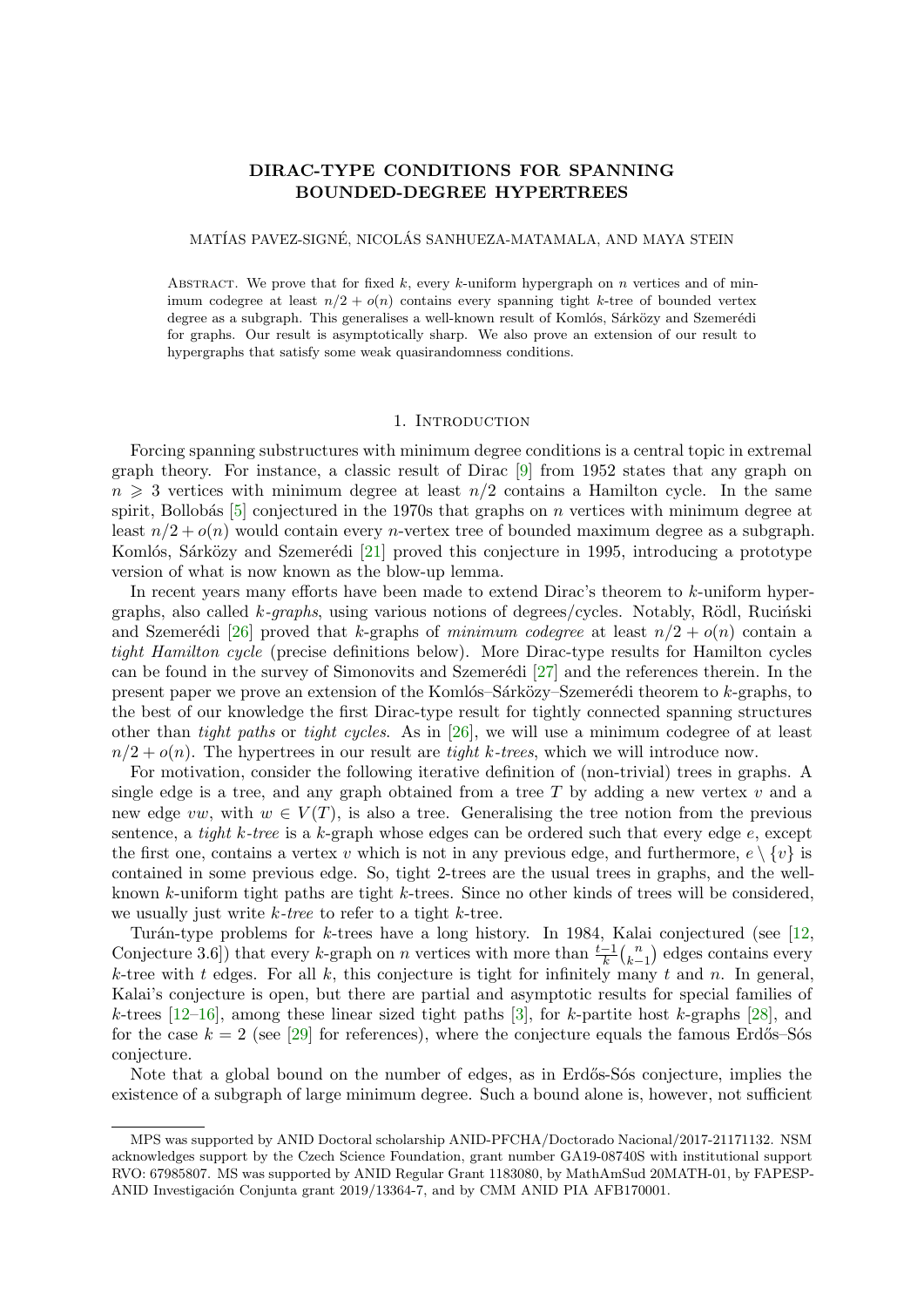in general to ensure all trees as subgraphs. This changes if the host graph and the tree we are looking for are of the same order. As mentioned above, this was shown in [21]:

<span id="page-1-6"></span>**Theorem 1.1** (Komlós, Sárközy and Szemerédi [21]). For all  $\gamma > 0$  and  $\Delta \in \mathbb{N}$ , there is  $n_0$ *such that every graph G on*  $n \geq n_0$  *vertices with*  $\delta(G) \geq (1 + \gamma) \frac{n_0}{2}$  $\frac{n}{2}$  *contains each n-vertex tree*  $T$ *with*  $\Delta(T) \leq \Delta$ *.* 

<span id="page-1-5"></span>Our main result is a generalisation of Theorem [1.1](#page-25-2) to hypergraphs. We need two definitions. For a *k*-graph *H*, the *maximum 1-degree*  $\Delta_1(H)$  is the maximum number *m* such that some vertex of *H* is contained in *m* edges. The *minimum codegree*  $\delta_{k-1}(H)$  is the largest *m* such that every set of  $k-1$  vertices is contained in at least  $m$  edges of  $H$ .

**Theorem 1.2.** For all  $k, \Delta \geqslant 2$  and  $\gamma > 0$  there is  $n_0$  such that every k-graph H on  $n \geqslant n_0$ *vertices with*  $\delta_{k-1}(H) \geq (1/2 + \gamma)n$  *contains every k*-tree *T on n vertices with*  $\Delta_1(T) \leq \Delta$ *.* 

<span id="page-1-0"></span>The condition on  $\delta_{k-1}(H)$  in Theorem 1.2 is best possible, up to the term  $\gamma n$  and a term depending on *k*.

**Proposition 1.3.** For every  $k \geq 2$  and for every k-tree T on  $n \geq k$  vertices, there is a kgraph H on n vertices not containing  $T$ , wi[th](#page-1-0)  $\delta_{k-1}(H) \geqslant \lfloor n/2 \rfloor - f(T)$ , where  $f(T) \leqslant 2^k + k - 1$ . *Moreover, there are k-trees*  $T$  *with*  $f(T) = k - 1$ *.* 

<span id="page-1-3"></span>Theorem 1.2 generalises to host graphs that have certain quasirandom properties. For a *k*-graph *H* and a set *F* of distinct  $(k-1)$ -subsets of  $V(H)$ , define the *joint degree of F* as

<span id="page-1-4"></span>
$$
\deg_H(F) = |\{v \in V(H) : f \cup \{v\} \in H \text{ for each } f \in F\}|. \tag{1.1}
$$

We say *H* is  $(\varrho, h, \varepsilon)$ -typical if  $\left|\deg_H(F) - \varrho^{|F|}n\right| \leq \varepsilon n$  for every family *F* of  $(k-1)$ -sets such that  $|F| \leq h$ . We show that for suitable choices of  $\rho$  and  $\varepsilon$ , every large  $(\rho, 2, \varepsilon)$ -typical *k*-graph contains every spanning *k*-tree with bounded degree.

**Theorem 1.4.** *For all*  $k, \Delta \geqslant 2$  *and*  $\varrho > 0$  *there are*  $n_0$  *and*  $\varepsilon_0$  *such that the following holds for* all  $\varepsilon \leq \varepsilon_0$ . If H is a  $(\varrho, 2, \varepsilon)$ -typical k-graph on  $n \geq n_0$  vertices, then H contains every k-tree T *on n vertices* with  $\Delta_1(T) \leq \Delta$ *.* 

<span id="page-1-1"></span>Recently, Ehard and Joos [10] showed very general results for finding (almost perfect packings of) spanning bounded-degree hypergraphs in host hypergraphs satisfying certain strong quasirandom conditions. However, their results are incomparable with ours, as our quasirandomness conditions are much weaker.

We will deduce Theorem 1[.4](#page-25-9) from a slightly more general statement (Corollary 11.2). Weaker notions of quasirandomness and *minimum* 1*-degree* (defined in analogy to our definitions above) of order Θ(*n k−*1 ) are not enough to guarantee the existence of any spanning *k*-tree in dense *k*-graphs on *n* vertices. This follows from examples of Araújo, Piga and Schacht [4] for  $k \geq 3$ . See Section 11 for more de[tails](#page-1-1).

The paper is organised as follows. In Section 2 we introduce some notation and in Section 3 we show Proposition 1.3. In Section 4 we give an overview of the proof of Theorem 1.2 (which can be read independently of Sections 2 and 3). In Section 5 we investigate tight *[k](#page-25-10)*-trees and their decom[po](#page-23-0)sition. In Section 6 we introduce some tools and preliminary results that will be used in the proof of our main result, Theorem [1.](#page-1-2)2. In Section 7 we show a connecting lemm[a](#page-3-0) that will allow us to [pro](#page-1-3)ve a gener[al](#page-3-1) embedding technique for bounded degree hy[pert](#page-1-0)rees in Section 8. In Section 9 we introduce th[e a](#page-1-2)bsor[pt](#page-3-0)ion method a[n](#page-4-0)d in Section 10 we use the results form Sections 5-9 to prove Theo[re](#page-7-0)m 1.2. In Section 11 we extend Theorem 1.2 to hypergraphs satisfying certain quasirandomness conditions, [in p](#page-1-0)articular pr[ov](#page-9-0)ing Theorem 1.4. Section 12 contains some concluding remarks and open questions.

# 2. NOTATION

<span id="page-1-2"></span>We introduce some basic notation used throughout the paper here. More spe[cific](#page-1-1) notions [will](#page-24-0) be introduced where first needed. Throughout this section, let *H* be a *k*-graph, with  $k \geq 2$ .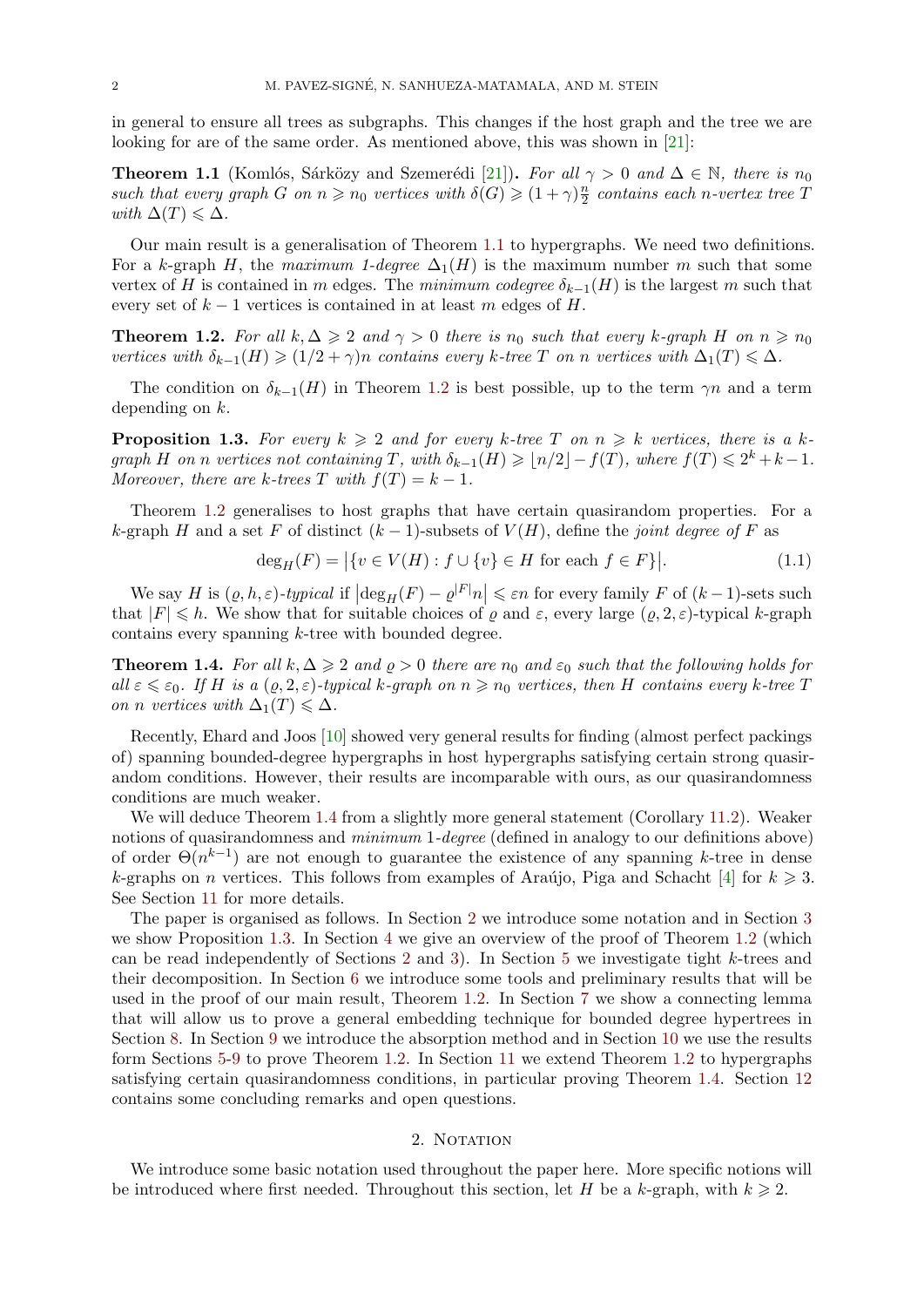**Hypertrees.** By definition, every *k*-tree on *n* vertices has  $n - k + 1 \geq 1$  edges, and hence *n* ≥ *k*. Also by definition, every *k*-tree *T* on *n* vertices has orderings  $e_1, ..., e_{n-k+1}$  of its edges, and  $v_1, ..., v_n$  of its vertices such that  $e_1 = \{v_1, ..., v_k\}$ , and for all  $i \in \{k+1, ..., n\}$ ,

- $(T1) \{v_i\} = e_{i-k+1} \setminus \bigcup_{1 \leq j \leq i-k+1} e_j$ , and
- (T2) there exists  $j \in [i-1]$  such that  $e_{i-k+1} \setminus \{v_i\} \subseteq e_j$ .

<span id="page-2-0"></span>Clearly, an ordering of the edges implies an ordering of the vertices (and vice versa). Any ordering of  $E(T)$  or  $V(T)$  with properties (T1) and (T2) will be called a *valid ordering*. If  $j \in$  $[i - 1]$  is the smallest index such that (T2) holds for  $e_i$  and  $v_i$  then we call  $e_j$  the *parent* of  $e_{i-k+1}$  and  $e_{i-k+1}$  a child of  $e_j$ . The anchor of  $v_i$  is  $\alpha(v_i) := e_{i-k+1} \setminus \{v_i\}.$ 

<span id="page-2-1"></span>A *k*-subtree of T is a *k*-tree T' such that  $T' \subseteq T$ . For instance,  $e_1, ..., e_r$  induces a *k*-subtree of *T*, for any  $1 \le r \le n - k + 1$ . Also, t[he tre](#page-2-0)e  $T - v_n$  $T - v_n$  $T - v_n$  obtained by removing  $v_n$  and  $e_{n-k+1}$ from *T* is *k*-subtree.

 $\ell$ **-partitions and blow-ups.** We say *H* is  $\ell$ -partite if there is a partition  $\{V_1, ..., V_\ell\}$  of  $V(H)$ such that  $|e \cap V_i| = 1$  for each  $e \in E(H)$  and  $i \in [\ell]$ . Using induction, it is easy to show that every *k*-tree is *k*-partite and, moreover, the *k*-partition of its vertices is unique.

If  $V(H) = \{v_1, ..., v_\ell\}$ , the *M-blowup of H* is the  $\ell$ -partite *k*-graph with vertex classes  $V_1, ..., V_\ell$ of size *M* each, such that for every edge  $\{v_{i_1},...,v_{i_k}\} \in H$ , all edges between the sets  $V_{i_1}, V_{i_2}...$ and  $V_{i_k}$  are present.

**Homomorphisms and embeddings.** If *H*1*, H*<sup>2</sup> are hypergraphs, a *hypergraph homomorphism of*  $H_1$  *in*  $H_2$  is a function  $\varphi: V(H_1) \to V(H_2)$  mapping edges to edges. If furthermore,  $H_1 \subseteq H'_1$ and  $\varphi': V(H_1') \to V(H_2)$  is a hypergraph homomorphism such that  $\varphi'$  agrees with  $\varphi$  on  $V(H_1)$ , then we call  $\varphi'$  an *extension of*  $\varphi$  *to*  $H'_1$ .

Moreover, if  $\varphi$  is injective, we call  $\varphi$  a *embedding* of  $H_1$  in  $H_2$ . An *extension of*  $\varphi$  is then an extension which is also an embedding.

**Shadows and ordered shadows.** The *shadow*  $(k-1)$ -graph  $\partial H$  of *H* is the  $(k-1)$ -graph on vertex set  $V(H)$  whose edges are all the  $(k-1)$ -sets which are contained in some edge of *H*. We will sometimes need to view the elements of  $\partial H$  as ordered tuples. For this, we will write  $\partial^o H$ for the *ordered shadow*, defined as the set of all tuples  $(v_1, ..., v_{k-1})$  with  $\{v_1, ..., v_{k-1}\} \in \partial H$ . In particular, if  $\varphi : \partial^{\circ} H \to \partial^{\circ} H'$  is a function,  $f = (a_1, ..., a_\ell) \in \partial^{\circ} H$  and  $f' = (b_1, ..., b_\ell) \in \partial^{\circ} H'$ , then  $\varphi(f) = f'$  means that  $\varphi(a_i) = b_i$  for all  $i \in \{1, ..., \ell\}$ .

**Neighbourhoods and degrees.** For  $S \subseteq V(H)$ , the *neighbourhood of S in H* is defined as  $N_H(S) = \{T \subseteq V(H) \setminus S : S \cup T \in H\}.$  If  $x_1, ..., x_\ell \in V(H)$ , we will write  $N_H(x_1, ..., x_\ell)$  instead of  $N_H({x_1,...,x_\ell})$ . The degree of  $f \in \partial H$  is the number of edges of *H* which contain *f* and equals  $|N_H(f)|$ . Slightly abusing notation if  $f = (x_1, ..., x_k) \in V(H)^k$  such that  $\{x_1, ..., x_k\} \in H$ , we will write  $f \in H$ .

**Walks.** An ordered sequence  $(x_1, ..., x_n)$  of vertices from *H* is a *walk* if every *k* consecutive vertices form an edge of *H*. We will often just write a walk as the juxtaposition of its vertices, i.e.  $x_1 \cdots x_n$ . The *length* of a walk is the number of its edges, e.g. a walk on *n* vertices has length  $n-k+1$ . The order of the vertices is important:  $x_1x_2 \cdots x_n$  will generally be a different walk than  $x_n \cdots x_2 x_1$  (even though they use the same vertices and edges). Note that a walk in which every vertex appears exactly once is a tight path in *H*. Slightly abusing notation, we will view a walk as a subgraph of *H*, so the  $n - k + 1$  edges of the walk constitute the walk.

Let  $W = x_1 \cdots x_n$  be a walk in *H*. The *start of*  $W$  is  $sta(W) := (x_1, ..., x_{k-1})$ , and the *end*  $of$  *W* is ter(*W*) := ( $x_{n-k+1},...,x_n$ ). Note that both sta(*W*) and ter(*W*) belong to  $\partial^o H$ . If  $\text{sta}(W) = f$  and  $\text{ter}(W) = f'$ , we also say that *W* goes from f to f'. The *interior*  $\text{int}(W)$  of *W* is the set  $V(W) \setminus (\text{sta}(W) \cup \text{ter}(W))$ . Thus  $|\text{int}(W)| \leq n - 2k - 2$ , strict inequality being possible if *W* is not a path. If  $|\text{int}(W)| = q$ , we also say that *W* has *q* internal vertices. If int(*W*) ∩  $S = ∅$ , we call *W internally disjoint* from  $S$ .

**Hierarchies.** To simplify, we use hierarchies. We write  $a \ll b$  to mean that for any  $b > 0$ , there exists  $a_0 > 0$  such that for all  $a \leq a_0$  the subsequent statements hold. Hierarchies with more constants are defined analogously, and should always be read from right to left. Implicitly, we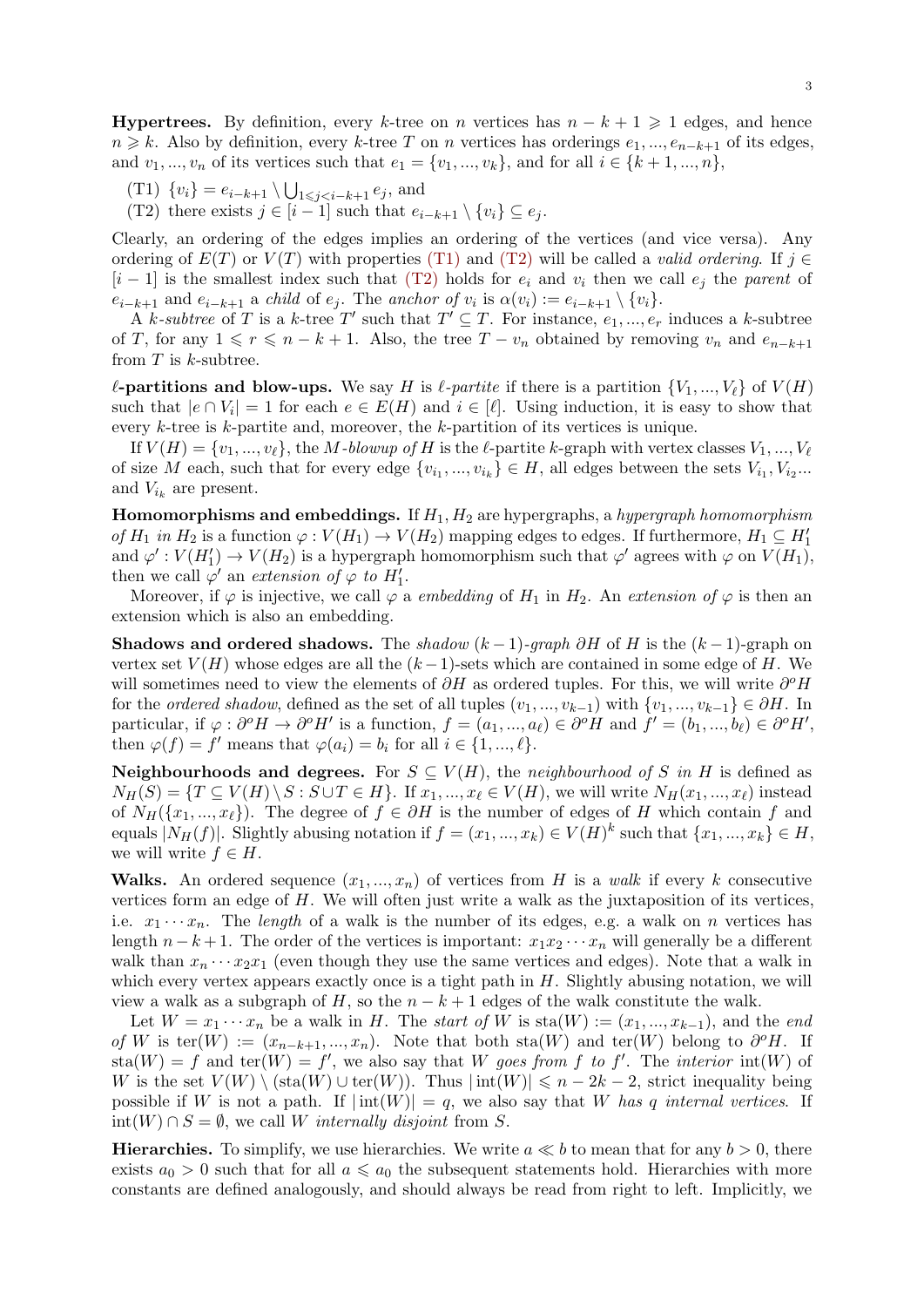assume that all constants appearing in a hierarchy are positive, and moreover if 1*/m* appears in a hierarchy then *m* is an integer, and a real number otherwise.

## 3. Extremal example

In this short section we prove Proposition 1.3. We will use the following family of *k*-graphs.

<span id="page-3-0"></span>**Definition 3.1.** For disjoint sets  $A, B$ , and  $0 \leq i \leq k$ , let  $H_i \coloneqq \{e \subseteq A \cup B : |e| = k, |e \cap A| = i\},$ and  $I := \{i \in \{0, ..., k\} : i \not\equiv \lfloor k/2 \rfloor \text{ mod } 2\}$ . Define  $H(A, B) := \bigcup_{i \in I} H_i$ .

<span id="page-3-2"></span>Assuming that  $|A \cup B| \geq k$ , note that  $\delta_{k-1}(H(A, B)) \geq \min\{|A|, |B|\} - k + 1$  $\delta_{k-1}(H(A, B)) \geq \min\{|A|, |B|\} - k + 1$  $\delta_{k-1}(H(A, B)) \geq \min\{|A|, |B|\} - k + 1$ . There are not many ways to embed a *k*-tree into  $H(A, B)$ , as we will see now.

**Lemma 3.2.** Let  $k, n \in \mathbb{N}$ , let  $H(A, B)$  be as in Definition 3.1, with  $|A \cup B| = n \geq k$ . Let T be *a k*-partite *k*-tree, with a unique *k*-partition  $V_1 \cup \cdots \cup V_k$ , and with an embedding  $\varphi : V(T) \rightarrow$  $V(H(A, B))$ *. Then, for each*  $i \leq k$  *either*  $\varphi(V_i) \subseteq A$  *or*  $\varphi(V_i) \subseteq B$ *.* 

<span id="page-3-3"></span>*Proof.* We proceed by induction on  $|E(T)|$ , where the bas[e ca](#page-3-2)se  $|E(T)| \leq 1$  is trivial. Let *v* and *e* be the last vertex and edge of some valid ordering of *T*, let *e ′* be the parent edge of *e* and let *v'* be the vertex in  $e' \setminus e$ . Note that there is  $j \leq k$  such that  $v, v' \in V_j$ . Applying the induction hypothesis to  $T - v$  and to  $\varphi$  restricted to  $V(T')$ , we see that we only need to show that  $\varphi(v) \in A$  if and only if  $\varphi(v') \in A$ . This is true, as otherwise,  $||A \cap e| - |A \cap e'|| = 1$ , which contradicts the definition of  $H(A, B)$ .

Now we are ready for the proof of Proposition 1.3.

*Proof of Proposition* 1.3. Given *T*, with unique *k*-partition  $\{V_1, ..., V_k\}$  of  $V(T)$ , choose  $a(T)$ as the largest integer such that  $a(T) \leq n/2$  and  $a(T) \neq |\bigcup_{j\in J} V_j|$  for all  $J \subseteq [k]$ . Note that  $a(T) = |n/2|$  for some trees (for instance star-li[k](#page-1-3)e *k*-trees with  $n \geq 2k$ , or balanced *k*-trees for odd *k*), and that in general,  $a(T) \geq (n/2 - 2^k)$ . Set  $f(T) = (n/2 - a(T) + k - 1$ .

Let *A*, *B* be disjo[int s](#page-1-3)ets such that  $|A| = a(T)$  and  $|A \cup B| = n$ , and consider the *k*-graph *H*(*A, B*) as in Definition 3.1. Then  $\delta_{k-1}(H(A, B)) \geq a(T) - k + 1 = \lfloor n/2 \rfloor - f(T)$  (by the observation after Definition 3.1), and *T* does not embed in  $H(A, B)$  because of Lemma 3.2.  $\Box$ 

# 4. Overview of the proof of Theorem 1.2

Our proof of Theorem [1.2](#page-3-2) relies on a decomposition method for hypertrees, combin[ed](#page-3-3) with weak hypergraph regularity [and](#page-3-2) absorption.

<span id="page-3-1"></span>Given a *k*-graph *H* and a *k*-tree *T*, both on *n* vertices, the emb[eddin](#page-1-0)g of *T* into *H* will be performed in three steps. We first embed a small subtree *T ′* of *T* into vertices of *H* that have some special properties. I[n th](#page-1-0)e second step we embed the bulk of  $T - T'$ . In the third step we use absorption and the suitably embedded *T ′* to embed the few missing vertices.

For the embedding of the bulk of  $T - T'$ , we start by separating  $T - T'$  into a constant number of smaller subtrees, in a similar way as has been done for trees in graphs [2]. This is accomplished in Section 5, where in particular, we discuss *rooting* a  $k$ -tree at a  $(k-1)$ -set of its vertices, and we also develop the notion of *layerings* of hypertrees, which resemble BFS-layerings of rooted graphs. Using these notions, we show (cf. Proposition 5.14) that for any  $\beta > 0$  one can partition the edges of any *k*-tree with *n* edges into at most  $\beta^{-1}$  parts, so that ea[ch](#page-25-11) of these parts spans a *k*-tree of s[iz](#page-4-0)e  $O(\beta n)$ . The parts can be ordered and each of them can be rooted so that the first  $\ell$  parts, for any  $\ell$ , form a connected subtree of  $T - T'$ , which contains the root of part  $\ell + 1$ .

We will then embed the parts successively, embedding in each step one part (except its root, which is already embedded). Each of the parts will be embedded into a suitable part of the host hypergraph using the regularity method. Fortunately, the *weak regularity lemma for hypergraphs* is sufficient for our purposes here. We apply this lemma to the host graph and then, in each step, we find a *k*-set of clusters with sufficient free space and of convenient density. Into this set we will embed almost all of the part that we wish to embed in the current step. That is, we embed all but the first layers, because these layers will be needed to make the connection between the already embedded root and the free cluster space.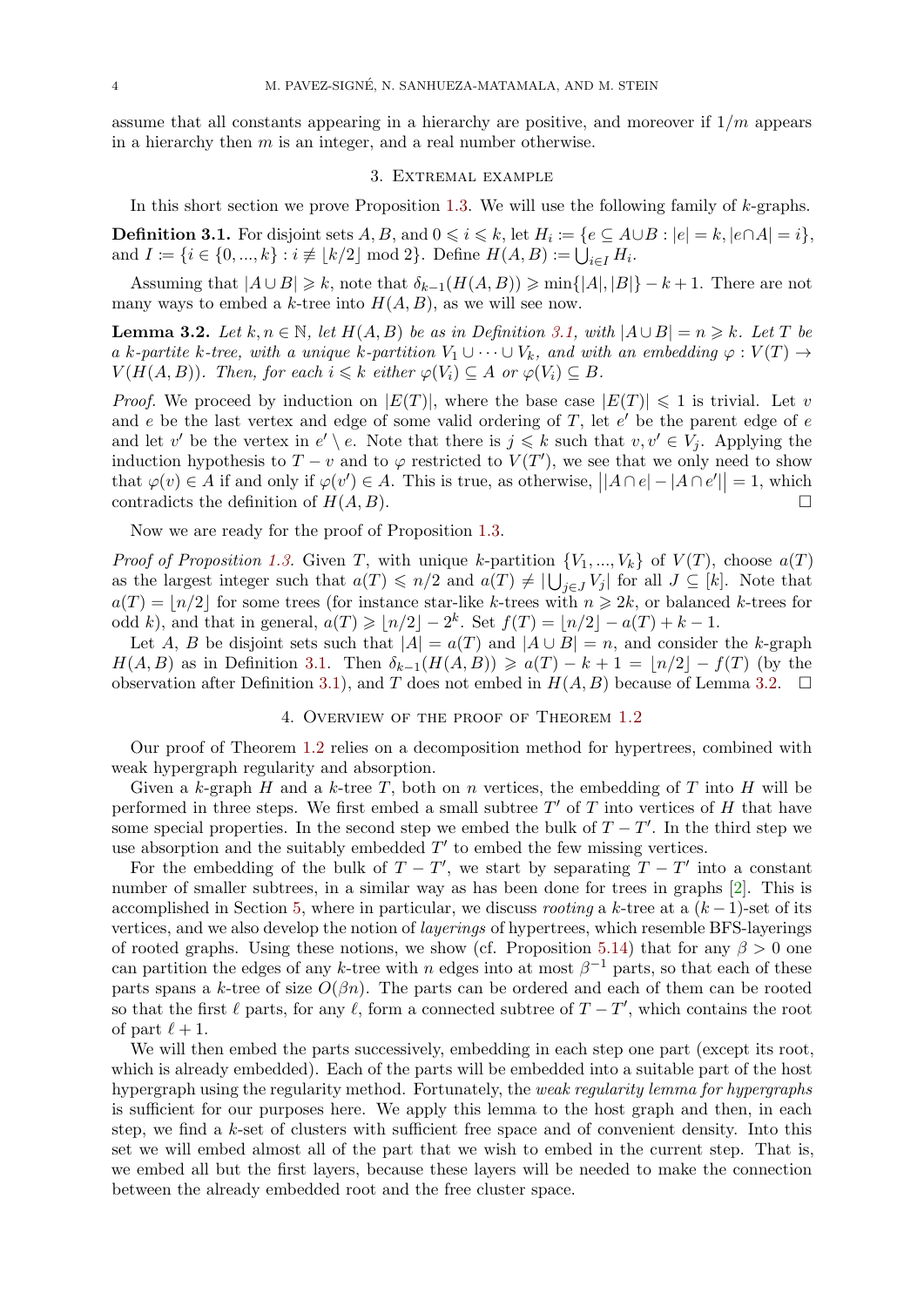<span id="page-4-5"></span>In order to make these connections, we will use a part of *H* that we have separated earlier, before applying regularity, and that we will only use for the connections. This is the *reservoir*, a very small set  $R \subseteq V(H)$  having (among others) the property that every  $(k-1)$ -set has several neighbours in *R*. The reservoir is found using a probabilistic argument (Lemma 6.7). A *connecting lemma* (Lemma 7.1) allows us to find many short walks between arbitrary pairs of ordered (*k −* 1)-sets, whose internal vertices are all inside the reservoir. An enhanced version of this lemma (Lemma 8.1) allows us to embed not only walks or paths but instead bounded-size *k*-trees of bounded degree into the reservoir, joining given pairs of  $(k-1)$ -edges. This [is w](#page-9-1)hat we need to finish the embe[ddin](#page-10-0)g described in the previous paragraph.

Finally, after embedding almost all of *T*, we use an *absorption technique*, inspired by [6, 7]. For this, we find in *H*[, b](#page-11-0)efore embedding the bulk of the tree as described above, an *absorber*, which in our case is a carefully chosen sequence of constant-sized, vertex-disjoint and isomorphic *k*-trees in *H*. We embed *T*<sup> $\prime$ </sup> into the absorber, and the bulk of  $T - T'$  as described above. We can assume that the now embedded part *T* can be completed by adding leaves, one at a [ti](#page-25-12)[me](#page-25-13) (as in the definition of *k*-trees). We can add these leaves using the absorber. This mechanism is explained with detail in Section 9.

#### 5. Hypertrees

In this section we establish some structural results about hypertrees. Most importantly, we show any large hypertree can be d[ec](#page-15-0)omposed into smaller hypertrees (see Proposition 5.14).

<span id="page-4-0"></span>5.1. **Link graph of a** *k***-tree.** For a *k*-graph *H* and  $v \in V(H)$ , let  $N_H(v)$  be the set of all vertices in  $V(H) \setminus \{v\}$  in edges containing *v*. The *restricted link graph of v with respect to H*, denoted  $H(v)$  $H(v)$  $H(v)$ , is the  $(k-1)$ -graph whose vertex set is  $N_H(v)$  and its edge set is  $\{e \setminus \{v\} : v \in e\}$ .

**Lemma 5.1.** Let  $k \geq 2$ , let T be a k-tree, and let  $v \in V(T)$ . Then  $T(v)$  is a  $(k-1)$ -tree on at  $most \Delta_1(T) + k - 1 \ vertices.$ 

*Proof.* Let  $e_1, ..., e_m$  be a valid ordering of the edges of *T*, and let  $I = \{i \in [m] : v \in e_i\}$ . Then  $E(T(v)) = \{e_i \setminus \{v\} : i \in I\}$ , and I induces a valid ordering of  $E(T(v))$ , with  $\alpha(v)$  being the first edge. So  $T(v)$  is a  $(k-1)$ -tree. Since *v* belongs to at most  $\Delta_1(T)$  edges in *T*, we know that *T*(*v*) has at most  $\Delta_1(T)$  edges, and thus at most  $\Delta_1(T) + k - 1$  vertices. □

5.2. **Layerings.** It is often convenient to root a 2-tree *T* at some vertex  $r \in V(T)$ , which gives rise to a rooted tree  $(T, r)$ . Then one can define the *i*-th layer  $L_i$  of  $(T, r)$  as the set of all vertices at distance exactly *i* from *r* in *T*. The layers partition  $V(T)$ , and any vertex in layer  $i+1$  is joined to some vertex in layer *i*.

We now introduce a generalisation of these notions to higher uniformities.

**Definition 5.2.** A *rooted k*-tree is a pair  $(T, r)$  where *T* is a *k*-tree and  $r \in \partial(T)$ .

**Definition 5.3** (Layering). Let  $(T, r)$  be a rooted *k*-tree. A *layering* for  $(T, r)$  is a tuple  $\mathcal{L} = (L_1, ..., L_m)$ , for some  $m \in \mathbb{N}$ , such that  $\{L_1, ..., L_m\}$  is a partition of  $V(T)$ , and

 $(L1)$   $|r \cap L_i| = 1$  for all  $i \in [k-1]$ , and  $|L_1| = 1$ ,

(L2) for each  $v \in L_{i+1}$  with  $1 \leq i < m$  there are  $w \in L_i$ ,  $e \in E(T)$  such that  $\{v, w\} \subseteq e$ , and

(L3) for each  $e \in E(T)$ , there is  $j \in [m]$  such that  $|e \cap L_i| = 1$  for each  $j \leq i < j + k$ .

<span id="page-4-1"></span>We call the tuple  $(T, r, \mathcal{L})$  a *layered k*-tree.

<span id="page-4-3"></span><span id="page-4-2"></span>Note that a layering  $(L_1, ..., L_m)$  of  $(T, r)$  is the preimage of the tight path on *m* vertices under a homomorphism which maps all of  $L_i$  to the *i*-th vertex of the tight path.

**Lemma 5.4.** *Every rooted*  $k$ *-tree*  $(T, r)$  *has a layering.* 

*Proof.* In some valid ordering of  $V(T)$ , let *v* be the last vertex and *e* the last edge. Let *e'* be the parent of *e*, and let *w* be the only vertex in  $e' \setminus e$ .

<span id="page-4-4"></span>Now if  $v \notin r$ , then by induction,  $(T - v, r)$  has a layering, which we can extend to a layering of  $(T, r)$  by either adding  $v$  to the layer  $L_i$  that hosts  $w$ , or (if all other vertices of  $e'$  lie in later layers than *w*) by adding *v* to  $L_{i+k}$ . If  $v \in r$ , then set  $r' := (r \setminus \{v\}) \cup \{w\}$ . Again, by induction,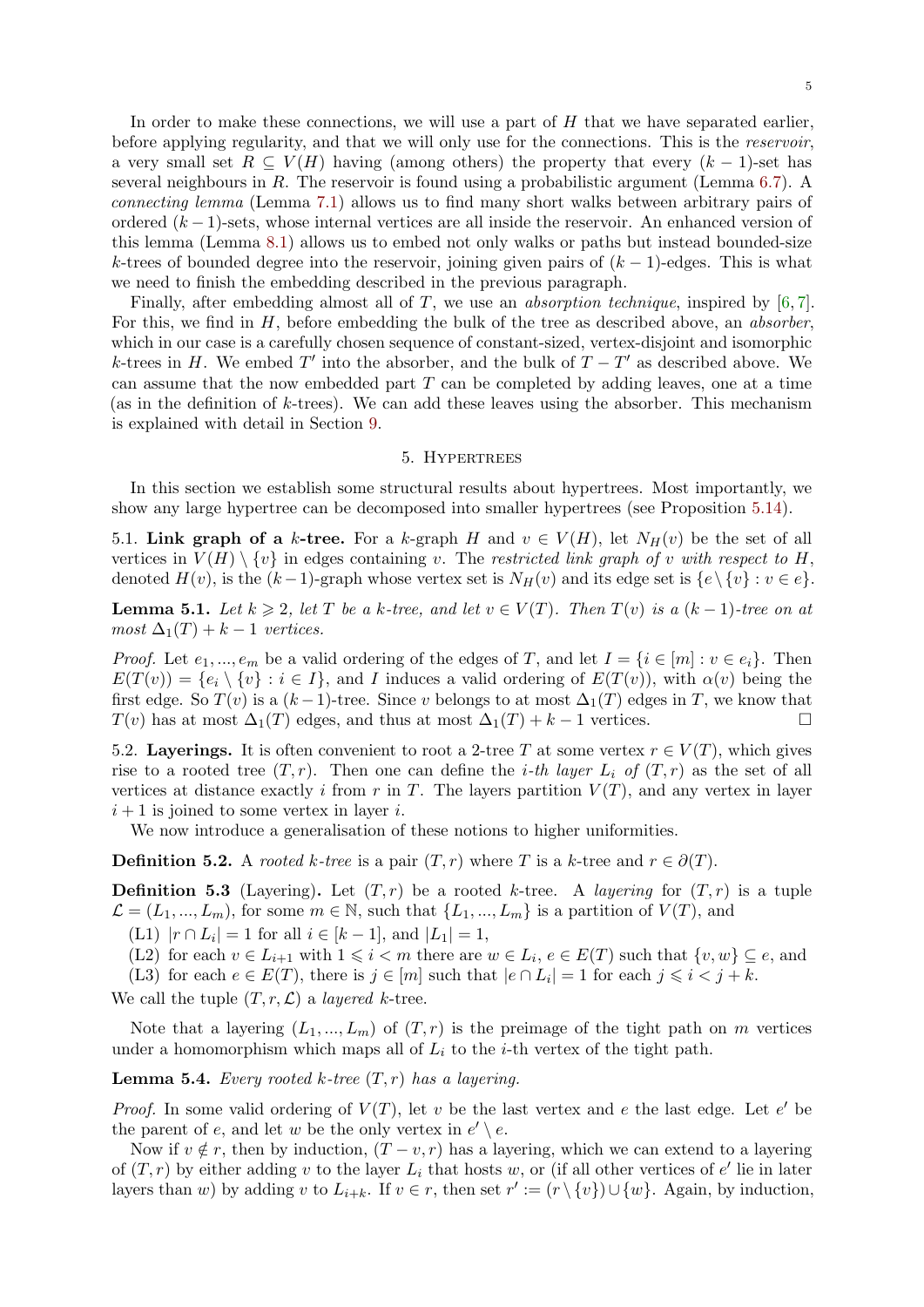$(T - v, r')$  has a layering  $(L'_1, ..., L'_m)$ . We extend this layering to a layering of *T* by adding *v* to the layer that hosts *w*. Additionally, if *w* lies in  $L'_{1}$ , we move *w* to layer  $L'_{k}$ . In either case, it easy to check that  $(L1)$ – $(L3)$  hold for our layering of *T*.

Note that Definition 5.3 (L2) gives that  $|L_{i+1}| \leq \Delta_1(T)|L_i|$  for all  $i \in [m-1]$ . So by (L1) we have the following easy observation.

**Lemma 5.5.** Let  $(T, r, \mathcal{L})$  $(T, r, \mathcal{L})$  $(T, r, \mathcal{L})$  [be](#page-4-2) a layered k-tree with  $\mathcal{L} = (L_1, ..., L_m)$ . Then  $|L_i| \leqslant (\Delta_1(T))^{i-1}$ *for all*  $i \in [m]$ .

<span id="page-5-0"></span>Recall that *k*-trees are *k*-partite, and each *k*-tree *T* admits a unique *k*-partition  $\{V_1, ..., V_k\}$ of  $V(T)$ . Given a layering  $\mathcal{L} = (L_1, ..., L_m)$  of  $(T, r)$ , it is clear from Definition 5.3 (L2) that (after relabelling the partition classes) each  $V_i$  contains all layers  $L_{i+kN}$ . This, together with Lemma 5.5 implies that the sizes of the partition classes of a *k*-tree cannot differ too much, as detailed in the following lemma.

**Lemma 5.6.** *Let*  $\Delta, k \geqslant 2$  *and let*  $T$  *be a*  $k$ *-tree with*  $k$ *-partition*  $\{V_1, ..., V_k\}$  *and with*  $\Delta_1(T) \leqslant$  $\Delta$ *. Then*  $|V_i| \leq \Delta^{k-1}(|V_j| + 1)$  $|V_i| \leq \Delta^{k-1}(|V_j| + 1)$  $|V_i| \leq \Delta^{k-1}(|V_j| + 1)$  *for each*  $i, j \in [k]$ *.* □

5.3. **Pseudopaths in** *k***-trees.** A basic fact about 2-trees is that every two vertices are joined by a unique path. We now introduce pseudopaths, which play a similar role in hypertrees.

**Definition 5.7** (Pseudopath). A *k*-tree *P* is a *pseudopath* (of uniformity *k*) if  $E(P)$  has a valid ordering  $e_1, ..., e_t$  such that for every  $i < t$ , the only child of edge  $e_i$  is  $e_{i+1}$ . Given a *k*-graph *H* and distinct tuples  $f, f' \in \partial H$ , an  $(f, f')$ -pseudopath in *H* is a pseudopath  $P \subseteq H$  with a valid ordering  $e_1, ..., e_t$  such that  $f \subseteq e_i, f' \subseteq e_j$  if and only if  $(i, j) = (1, t)$ .

Observe that if an  $(f, f')$ -pseudopath *P* has at least two edges, then exactly two vertices of  $V(P)$  have degree 1, and these vertices are contained in  $f$  and  $f'$  respectively. We use this to show existence and uniqueness of pseudopaths in hypertrees.

**Lemma 5.8.** Let  $T$  be a  $k$ -tree. Then for any  $f, f' \in \partial T$  there is a unique  $(f, f')$ -pseudopath *in T.*

*Proof.* We use induction on  $|E(T)|$ . If  $|E(T)| \leq 1$ , the statement clearly holds. Otherwise let *v* and *e* be the last vertex and last edge in a valid ordering of  $V(T)$ . If  $v \notin f \cup f'$ , then by induction, the tree  $T - v$  contains a unique  $(f, f')$ -pseudopath. This path remains unique in  $T$ , since  $v$  has degree 1 in  $T$ , and therefore,  $v$  can only appear as the first or last vertex on any pseudopath.

So assume  $v \in f \cup f'$ . If  $v \in f \cap f'$ , then  $f, f' \subseteq e$ , and therefore, e is a  $(f, f')$ -pseudopath, and it is unique. We can therefore suppose that  $v \in f \setminus f'$ . Then  $f \subseteq e$ . By induction,  $T - v$ contains a unique  $(e \setminus \{v\}, f')$ -pseudopath  $P'$ , which can be extended to an  $(f, f')$ -pseudopath *P* by adding *e*. Since *v* has degree 1 in *T*, any (*f, f′* )-pseudopath in *T* contains *e*. So, as *P ′* was unique,  $P$  is unique too.  $\Box$ 

A set *x* of *k −* 1 vertices is said to *lie on* a pseudopath *P*, if either *P* is an (*x, f*)-path for some *f*, or *x* is contained in exactly two of the edges of *P*.

**Definition 5.9** (Distance). Given a *k*-tree *T* and  $f, f' \in \partial T$ , the *distance*  $d_T(f, f')$  between *f* and  $f'$  is the number of edges in the unique  $(f, f')$ -pseudopath connecting  $f$  with  $f'$ .

<span id="page-5-3"></span>Note that  $d_T(f, f') \geq 1$  for all distinct  $f, f' \in \partial T$ , with equality if and only if  $|f \cap f'| = k - 2$ and  $f \cup f' \in E(T)$ .

We finish this subsection with observations on layered pseudopaths.

**Lemma 5.10.** *Let P be an* (*f, f′* )*-pseudopath of uniformity k with valid ordering e*1*, ..., et, and* let  $\mathcal{L} = (L_1, ..., L_m)$  be a layering for  $(P, f)$ . Then, setting  $r(j) = \min\{i : L_i \cap e_j \neq \emptyset\}$ , we have

- (i) *r*(*j* + 1) *− r*(*j*) *∈ {*0*,* 1*} for all j ∈* [*t −* 1]*, and*
- <span id="page-5-4"></span><span id="page-5-2"></span><span id="page-5-1"></span>(ii)  $|L_i| \leq k\Delta_1(T)$  *for all*  $i \in [m]$ *.*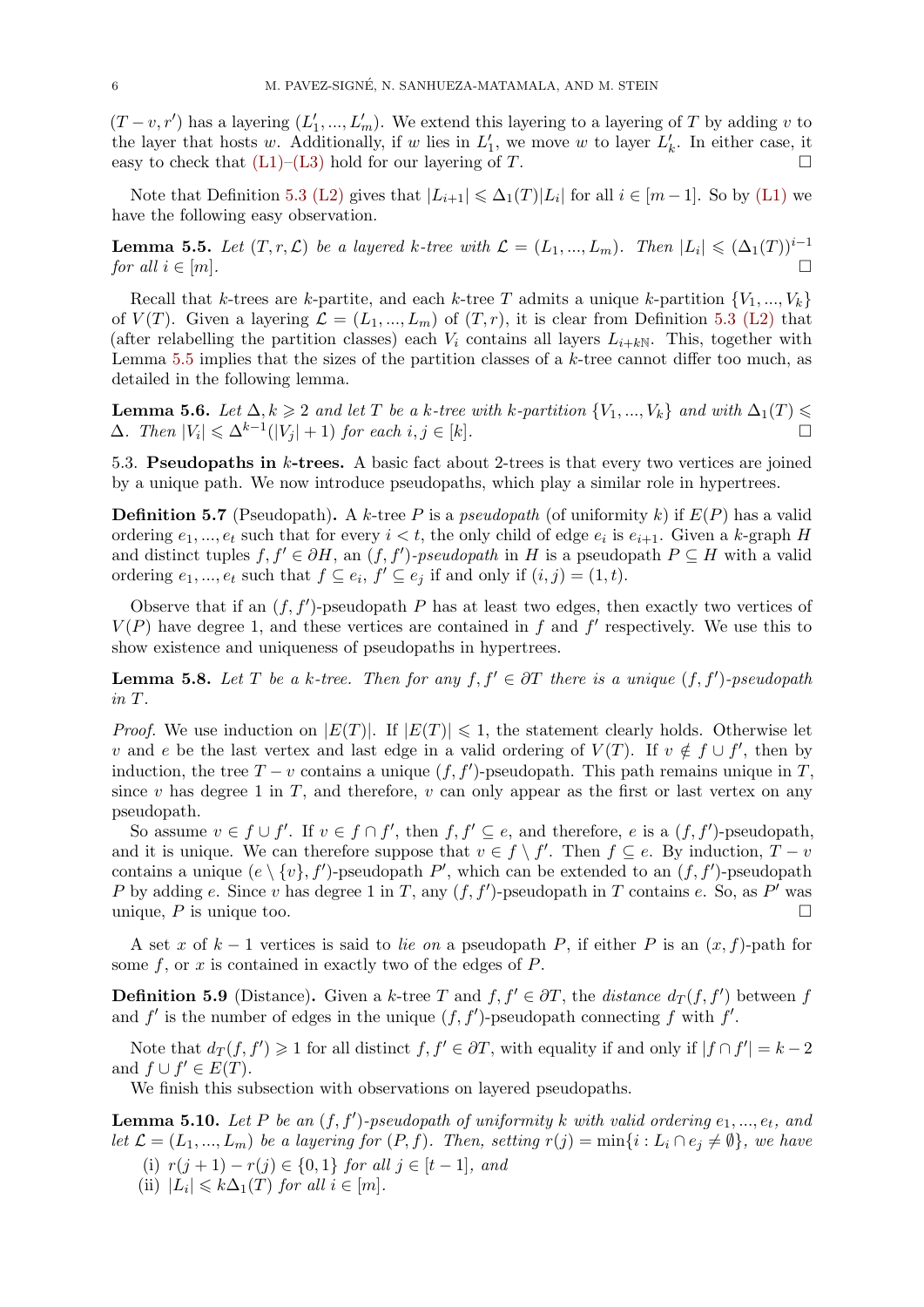*Proof.* In order to see (i), note that otherwise, there is an index  $j \in [t-1]$  such that  $r(j+1)$  $(1) - r(j) \geq 2$  (as  $r(j + 1) - r(j) \geq 0$  by (L2)). So by (L3),  $e_j \cap L_{r(j)} \neq \emptyset \neq e_j \cap L_{r(j)+1}$  while  $e_{j+1} \cap L_{r(j)} = \emptyset = e_{j+1} \cap L_{r(j)+1}$ , which is impossible since  $|e_j \cap e_{j+1}| = k - 1$ .

For (ii), set  $\Delta := \Delta_1(T)$  and observe that since P is a pseudopath, for every  $x \in V(P)$  there are  $j \leq |E(P)|$ ,  $d < \Delta$  [suc](#page-5-1)h that  $x \in e_i$  if [and](#page-4-3) only if  $j \leq i \leq j+d$ . In particular, because of (i) and (L3), we have

<span id="page-6-1"></span>
$$
e_i \cap L_{r_j} = \emptyset \text{ for all } j \in [t] \text{ and } i \geq j + \Delta. \tag{5.1}
$$

Now a[ssum](#page-5-2)e for contradiction that there is an index  $i \in [m]$  with  $|L_i| > k\Delta$ . Note that each vert[ex in](#page-4-2)  $L_i$  belongs to an edge that by (L3) [me](#page-5-1)ets the *k* levels  $L_\ell, L_{\ell+1}, ..., L_{\ell+k-1}$  for some  $\ell \in \{i-k+1,\ldots,i\}$ . So, there is an index  $\ell \in \{i-k+1,\ldots,i\}$  such that more than ∆ edges meet all of the levels  $L_{\ell}, L_{\ell+1}, ..., L_{\ell+k-1}$ . Let  $j \in [t]$  be minimum with the property that  $r(j) = \ell$ . Then by (5.1), only edges  $e_j, e_{j+1}, ..., e_{j+\Delta-1}$  may meet  $L_\ell$ . As these are only  $\Delta$  edges, we arrive at a contradiction, as desired. □

5.4. **Cutting** *k***-trees.** We will now show how to partition a *k*-tree into smaller *k*-subtrees of controlle[d siz](#page-6-1)e. Given a layered *k*-tree  $(T, r, \mathcal{L})$ , with  $\mathcal{L} = (L_1, ..., L_m)$ , and given  $x \in \partial T$ , we say *x* is *L*-layered if  $|x \cap L_i| = 1$  for each  $i = j, ..., j + k - 2$  for some  $j \in [m]$ , that is, *x* meets  $k-1$  consecutive layers of  $\mathcal{L}$ . In that case we say that *j* is the *rank* of *x*.

**Definition 5.11** (Induced *k*-subtree). Let  $(T, r, \mathcal{L})$  be a layered *k*-tree, with  $\mathcal{L} = (L_1, ..., L_m)$ , and let  $x \in \partial T$  be *L*-layered. The tree  $T_x$  *induced by*  $x$  is the *k*-subtree of  $T$  spanned by  $\bigcup_{i \geq 0} E_i$ where  $E_0 := \{x \cup \{v\} : \alpha(v) = x\}$  and  $E_{i+1}$  contains all children of edges in  $E_i$ . Observe that *T*<sub>*x*</sub> might be edgeless. Write  $T - T_x$  for the tree obtained from *T* by deleting all edges in  $E(T_x)$ , and all vertices in  $V(T_x) \setminus x$ .

Clearly, if *T* is rooted at *r*, then  $T_r = T$ . Observe that if  $(T_x, x)$  is an induced *k*-subtree of  $(T, r)$ , and  $y \in \partial T_x$  is L-layered, then the induced k-subtree  $((T_x)_y, y)$  of  $(T_x, x)$  is also an induced *k*-subtree of  $(T, r)$ , and we have  $((T_x)_y, y) = (T_y, y)$ . Note that for each  $y \in \partial T_x$ , the set *x* lies on the unique  $(r, y)$ -pseudopath in *T*. Moreover,  $T_x$  inherits a valid ordering and a layering from  $(T, r, \mathcal{L})$ , with layers  $L_j \cap V(T_x)$ , which we call  $\mathcal{L}^x$  the *inherited layering* of  $(T_x, x)$ . The following lemma will be useful in a moment.

**Lemma 5.12.** *Let*  $(T, r, \mathcal{L})$  *be a layered k-tree with*  $\mathcal{L} = (L_1, ..., L_m), \Delta_1(T) \leq \Delta$  *and*  $k \geq 2$ *. Let*  $F \subseteq E(T)$  *be the set of all edges meeting*  $L_1$  *and let*  $S := \{e \setminus L_1 : e \in F\} \subseteq \partial T$ *. Then* 

- (i) *each*  $s \in S$  *is*  $\mathcal{L}$ *-layered and has rank 2.*
- <span id="page-6-4"></span> $\langle$ ii)  $|F| = |S| \leq \Delta$ *, and*
- (iii)  $E(T) = F \cup \bigcup_{s \in S} E(T_s)$ .

*Proof.* As  $\Delta_1(T) \leq \Delta$  and  $|L_1| = 1$ , we have  $|F| \leq \Delta$ . The other properties are easy to see. □

**Definition 5.13** (( $\beta$ , *d*)-decomposition). Let  $\Delta$ ,  $k \geq 2$ , and let  $(T, r, \mathcal{L})$  be a layered *k*-tree. For  $\beta \in (0,1)$  and  $d \geq 1$ , a  $(\beta, d)$ -decomposition of  $(T, r, \mathcal{L})$  is a tuple  $(D_i, s_i)_{1 \leq i \leq m}$  of rooted *k*-subtrees of *T* such that

- (i)  $m \leqslant 2\Delta^d/\beta$ ,
- <span id="page-6-7"></span>(ii)  $E(T) = \bigcup_{1 \leq i \leq m} E(D_i),$
- $(|iii)$   $|E(D_i)| \leq \beta |E(T)|$  for each  $1 \leq i \leq m$ ,
- <span id="page-6-2"></span>(iv)  $s_1 = r$  and each  $s_i$  is  $\mathcal{L}$ -layered,
- $(v)$   $(V(D_{\ell}) \setminus s_{\ell}) \cap V(D_{i}) = \emptyset$  for all  $1 \leq i \leq \ell \leq m$ , and
- <span id="page-6-5"></span><span id="page-6-3"></span>(vi) for each  $2 \leq \ell \leq m$ , there is an  $i < \ell$  such that  $s_{\ell} \in \partial D_i$ , and the rank of  $s_{\ell}$  in  $D_i$  is at least *d* (in the inherited layering of  $D_i$  from  $\mathcal{L}$ ).

<span id="page-6-6"></span>**Proposition 5.14.** *Let*  $\Delta, k \geq 2$ ,  $d \geq 1$ ,  $\beta \in (0,1)$ , and let  $(T, r, \mathcal{L})$  be a layered k-tree with  $t \geqslant 2\Delta^d\beta^{-1}$  edges satisfying  $\Delta_1(T) \leqslant \Delta$ . Then *T* has a  $(\beta, d)$ -decomposition.

<span id="page-6-0"></span>*Proof.* We will find the trees in  $(D_i, s_i)_{1 \leq i \leq m}$  inductively. At the end of each step  $j \geq 0$ , we will have found trees  $D_1, D_2, ..., D_j$  fulfilling properties (iii)–(vi) from Definition 5.13, with *m* replaced by *j*. Moreover, there will be a set  $X_j \subseteq \partial T$  such that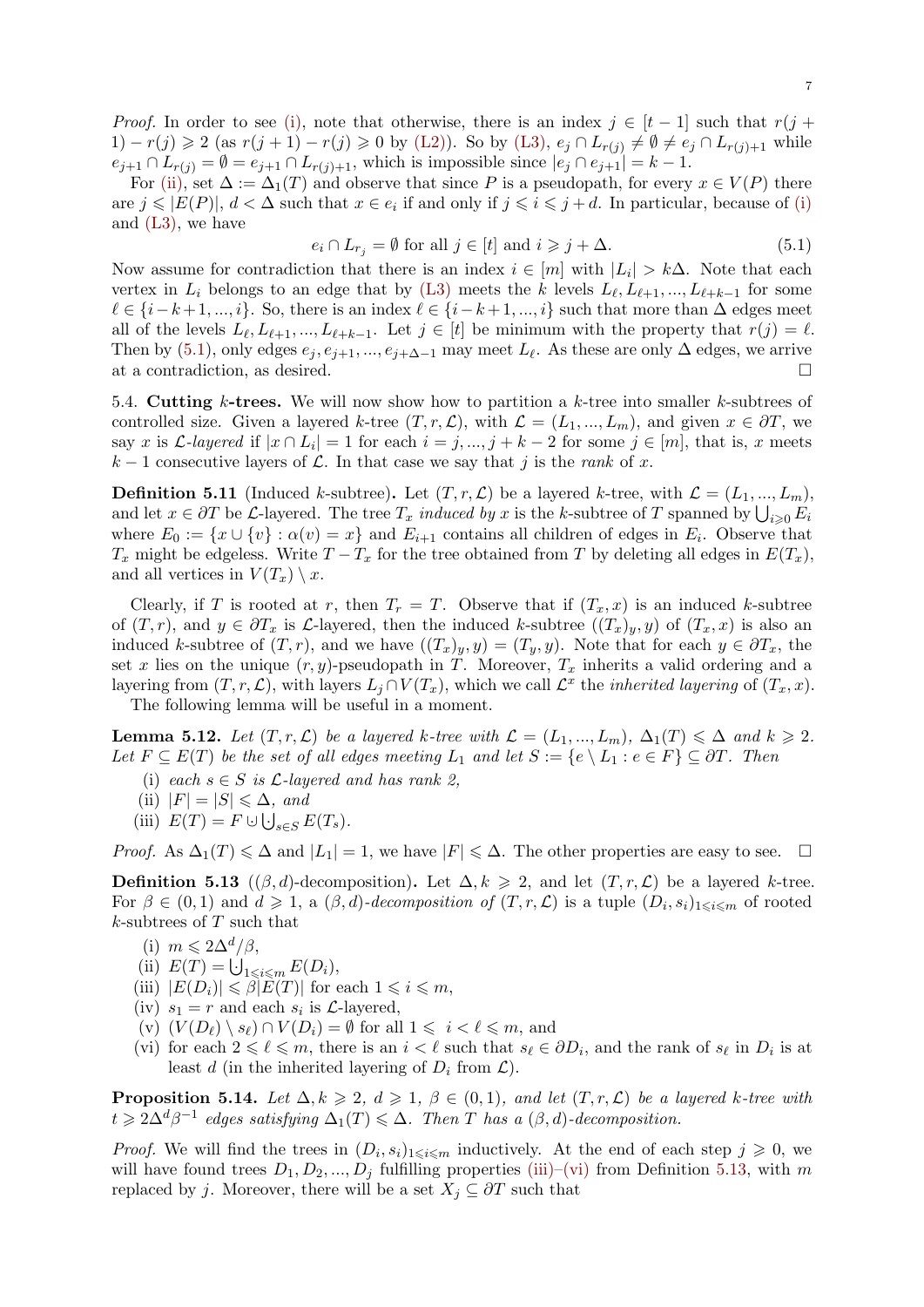- $E(T) = \bigcup_{1 \le i \le j} E(D_i) \cup \bigcup_{x \in X_j} E(T_x),$
- <span id="page-7-8"></span>(b) for each  $x \in X_j \setminus \{r\}$ , there is a unique  $i \leq j$  such that  $x \in \partial D_i$ , the rank of  $x$  in  $D_i$  is at least *d*, and  $(V(T_x) \setminus x) \cap \bigcup_{1 \leq i \leq j} V(D_i) = \emptyset$ ,
- $\langle \text{c} \rangle$   $\beta t \geq |E(D_i)| \geq \beta t/(2\Delta^d)$  for each  $1 \leq i \leq j$ , and
- <span id="page-7-2"></span>(d)  $|E(T_x)| \ge \beta t/(2\Delta^d)$  for each  $x \in X_j$ .

<span id="page-7-3"></span>Note that (c) guarantees that we stop in some step  $m \leq 2\Delta^d/\beta$  with  $X_m = \emptyset$ . This, together with (a) and (b), ensures (i) and (ii) hold.

<span id="page-7-4"></span><span id="page-7-1"></span>We start the procedure setting  $X_0 = \{r\}$ , with all properties trivially fulfilled. Now assume we are in step  $j \geq 1$ . Choose any  $x \in X_{j-1}$ . By (d), we have  $|E(T_x)| \geq \beta t/(2\Delta^{d+1})$ . If  $|E(T_x)| \leq \beta t$ , then set  $D_j := T_x$ ,  $s_i := x$  and  $X_j := X_{j-1} \setminus \{x\}$  and terminate step j. Otherwise, appl[y Le](#page-7-2)mma [5.1](#page-7-3)2 to  $(T_x, x)$  $(T_x, x)$  $(T_x, x)$ , obt[aini](#page-6-3)ng a set  $F_1$  of edges, and a set  $S_1$  of  $\mathcal{L}$ -layered elements of  $∂T_x ⊆ ∂T$  of rank 2 in  $T_x$ . Apply Lemma 5.12 to all trees  $T_s$  with  $s ∈ S_1$ , thus generating a set *F*<sub>2</sub> of edges and a set *S*<sub>2</sub>, such that each  $s \in S_2$  is *L*-l[ayer](#page-7-4)ed and has rank 3 in  $T_x$ . Continue in this manner until reaching a set  $S_{d-1}$  of  $\mathcal{L}$ -layered elements of rank *d*, and set  $F := \bigcup_{1 \leq i \leq d-1} F_i$ . Note that  $|S_{d-1}|$  ≤  $|F|$  ≤  $\Delta^d$  ≤  $\beta t/2$  and the edges in *F* span a *k*-tree  $T_F$  rooted at *x*. Next, for each  $s \in S_{d-1}$ , in order, consider the t[ree](#page-6-4)  $T_s$ . If  $|E(T_s)| < \beta t/(2\Delta^d)$ , then add  $T_s$  to  $T_F$  and delete *s* from  $S_d$ , and continue to examine the next  $s \in S_d$ . At the end of this process, we obtain a tree  $B_1 \supseteq T_F$  and a set  $Z_1 \subseteq S_d$ . Note that  $|E(B_1)| \leqslant |F| + |S_{d-1}|(\beta t/(2\Delta^d)) \leqslant \Delta^d + \beta t/2 \leqslant \beta t$ , and  $|E(T_z)| \ge \beta t/(2\Delta^d)$  for each  $z \in Z_1$ .

Now, successively, for  $i \geq 1$ , choose any  $z \in Z_i$  and apply Lemma 5.12 to  $T_z$ . Add the resulting edges to  $B_i$ , obtaining the set  $B'_i \supseteq B_i$ , and let *S* be the subset of  $\partial T$  from the lemma. For each  $s \in S$ , check whether  $|E(T_s)| < \beta t/(2\Delta^d)$ , and if this is the case, then add  $T_s$  to  $B'_i$ and delete *s* from *S*. After processing all  $s \in S$ , this results in a set  $S'$ , and a tree  $B_{i+1}$ . Set  $Z_{i+1} := (Z_i \cup S') \setminus \{z\}.$  Then  $|E(B_{i+1})| \leq |E(B_i)| + \Delta + |S|(\beta t/(2\Delta^d)) \leq |E(B_i)| + \beta t/(\Delta^{d-1})$  $|E(B_{i+1})| \leq |E(B_i)| + \Delta + |S|(\beta t/(2\Delta^d)) \leq |E(B_i)| + \beta t/(\Delta^{d-1})$  $|E(B_{i+1})| \leq |E(B_i)| + \Delta + |S|(\beta t/(2\Delta^d)) \leq |E(B_i)| + \beta t/(\Delta^{d-1})$ and  $|E(T_z)| \ge \beta t/(2\Delta^d)$  for each  $z \in Z_i$ .

We continue until we reach the first index *h* with  $|E(B_h)| \geq \beta t/2$  (this must happen at some point, since in each step, at least one edge from  $E(T_x)$  is added to  $E(B_i)$ , and  $|E(T_x)| > \beta t$ . Then  $|E(B_h)| \le \beta t$ . Set  $D_j := B_h$ ,  $s_j = x$ , and set  $X_j := (X_{j-1} \cup Z_h) \setminus \{x\}$ . By construction,<br>(a)–(d) and (iii)–(vi) from Definition 5.13 hold for  $X_i$  and  $D_1, ..., D_i$ . (a)–(d) and (iii)–(vi) from Definition 5.13 hold for  $X_j$  and  $D_1, ..., D_j$ .

### 6. Tools

[I](#page-7-2)[n th](#page-7-4)is se[ction](#page-6-5) [we](#page-6-6) collect some tool[s tha](#page-6-7)t will be needed for the proof of Theorem 1.2.

<span id="page-7-0"></span>6.1. **The weak hypergraph regularity lemma.** Let *H* be a *k*-graph and let  $V_1, ..., V_k$  be pairwise disjoint subsets of  $V(H)$ . Let  $H[V_1, ..., V_k]$  be the *k*-partite subhypergraph of *H* induced by all edges that intersect all sets  $V_i$ . The *density* of  $H[V_1, ..., V_k]$  is defined as

$$
d(V_1, ..., V_k) := \frac{e_H(V_1, ..., V_k)}{|V_1| \cdots |V_k|},
$$

where  $e_H(V_1, ..., V_k)$  denotes the number of edges in  $H[V_1, ..., V_k]$ . For  $\varepsilon, d > 0$ , we say a *k*-tuple  $(V_1, ..., V_k)$  of pairwise disjoint non-empty subsets of  $V(H)$  is  $(\varepsilon, d)$ *-regular* if

$$
|d(W_1, ..., W_k) - d| \leq \varepsilon
$$

holds for all k-tuples of subsets  $W_i \subseteq V_i$  satisfying  $|W_1| \cdots |W_k| \geq \varepsilon |V_1| \cdots |V_k|$ . A k-tuple  $(V_1, ..., V_k)$  will be called  $\varepsilon$ -regular if it is  $(\varepsilon, d)$ -regular for some  $d \geq 0$ .

The *weak regularity lemma for hypergraphs* ensures that the vertex set of every *k*-graph can be partitioned into a bounded number of clusters, such that almost all *k*-tuples of these clusters are  $\varepsilon$ -regular. We will use the lemma in the following form (see [20, Theorem 9]).

**Theorem 6.1** (Weak Hypergraph Regularity Lemma). Let  $k \geq 2$  and let  $1/n$ ,  $1/T_0 \ll 1/t_0$ ,  $1/k$ ,  $\varepsilon$ . *For every k*-graph *H on n vertices there exists a partition*  $\{V_0, V_1, ..., V_t\}$  *of*  $V(H)$  *such that* 

- $(i)$   $t_0 \leq t \leq T_0$ ,
- $\langle$ ii)  $|V_0| \leq \varepsilon n$  *and*  $|V_1| = \cdots = |V_t|$ *, and*
- <span id="page-7-7"></span><span id="page-7-6"></span><span id="page-7-5"></span>(iii) *for all but at most*  $\varepsilon$ <sup>(*t*</sup><sub>*k*</sub>)  $\{k\}$  *sets*  $\{i_1, ..., i_k\} \subseteq [t]$ , the *k*-tuple  $(V_{i_1}, ..., V_{i_k})$  is  $\varepsilon$ -regular.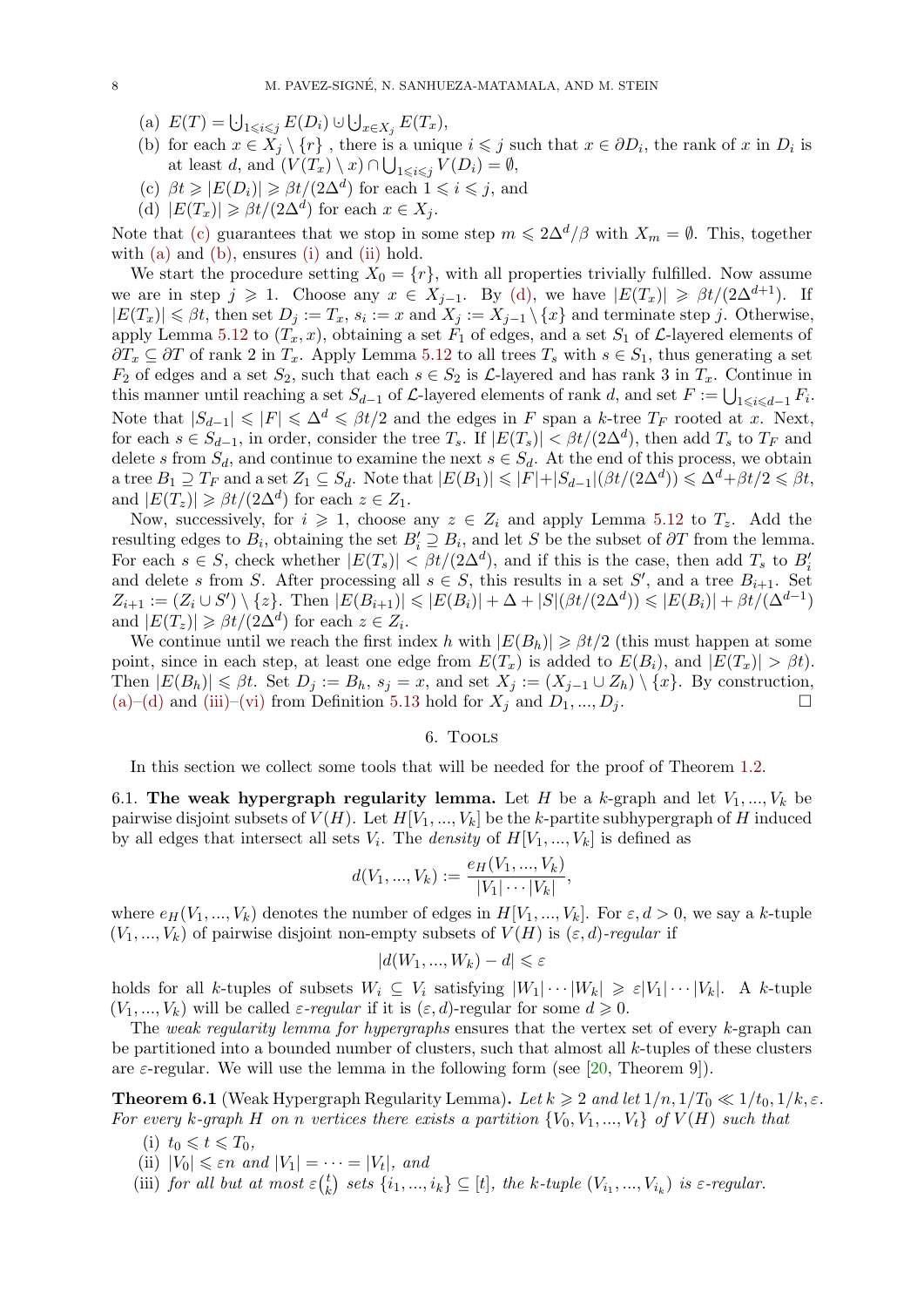<span id="page-8-3"></span>Any partition  $\mathcal{P} = \{V_0, V_1, ..., V_t\}$  of  $V(H)$  satisfying (i)–(iii) will be called an  $\varepsilon$ -regular partition of *H*. Given  $d > 0$ , we define the *d*-reduced *k*-graph  $R_d(H)$  of *H* with respect to  $P$ as follows. Its vertex set is  $[t] = \{1, ..., t\}$ , and its edges are the *k*-sets  $\{i_1, ..., i_k\}$  such that  $d_H(V_{i_1},...,V_{i_k}) \geq d$  and  $(V_{i_1},...,V_{i_k})$  is  $\varepsilon$ -regular. We will also refer to  $R_d(H)$  as "the" d-reduced *k*-graph of *H*, and note that even if  $R_d(H)$  depends on th[e ch](#page-7-5)[oice](#page-7-6) of  $P$ , it will always be clear from the context what we mean.

We will need to find almost-perfect matchings in the reduced *k*-graph. For  $k = 2$ , it is easy to find one using graph regularity, and for  $k \geqslant 3$  its existence may be deduced from Claims 4.4 and 4.5 of [26].

**Lemma 6.2.** Let  $k \ge 2$ ,  $0 < 1/n \ll 1/t \ll \varepsilon \ll 1/k, \gamma, \eta$ , and let  $d \ll \gamma$ . Let H be a k-graph on n vertices with  $\delta_{k-1}(H) \geq (1/2 + \gamma)n$ . Let  $\mathcal{P} = \{V_0, V_1, ..., V_t\}$  be an  $\varepsilon$ -regular partition of *V*(*H*). The[n t](#page-25-3)he *d*-reduced *k*-graph  $R_d(H)$  has a matching covering at least  $(1 - \eta)t$  vertices.

<span id="page-8-2"></span>6.2. **Degenerate hypergraphs and extensible edges.** Given  $k \geq 2$  and  $s \in \mathbb{N}$ , let  $K^{(k)}(s)$ denote the complete *k*-partite *k*-graph with each class of size *s*. To be precise,  $V(K^{(k)}(s))$  is partitioned in *k* clusters  $V_1, ..., V_k$  of size *s* each, and its edges are precisely the *k*-sets which intersect each  $V_i$  exactly once. The following result, due to Erdős [11], is a hypergraph version of the classical Kővári–Sós–Turán theorem.

**Lemma 6.3.** Let  $1/n \ll 1/k, 1/s, \varepsilon$ . Let H be a *k-graph with n vertices* and at least  $\varepsilon n^k$  edges. *Then H contains a copy of*  $K^{(k)}(s)$  *as a subgraph.* 

<span id="page-8-0"></span>Note that for any  $k \geq 2$ , the complete *k*-partite *k*-graph  $K^{(k)}(2)$  has 2*k* vertices and 2<sup>*k*</sup> edges. Given a *k*-graph *H* and an edge  $e \in H$ , let  $d_H^K(e)$  be the number of copies of  $K^{(k)}(2)$  in *H* in which *e* participates. Note that  $d_H^K(e) \leq \binom{n-k}{k}$  always.

**Definition 6.4** (*θ*-extensible edge). Given a *k*-graph *H* on *n* vertices and  $\theta > 0$  we say an edge  $e \in H$  is  $\theta$ -extensible if  $d_H^K(e) \geqslant \theta {n-k \choose k}$ .

Extensible edges will be useful in our embedding of *k*-trees. We show that in an appropriately dense *k*-graph most edges are extensible.

**Lemma 6.5.** *Let*  $1/n, \theta \ll \varepsilon, 1/k$ *. In any k*-graph on *n vertices, all but at most*  $\varepsilon \binom{n}{k}$ *k* ) *edges are not θ-extensible.*

<span id="page-8-1"></span>*Proof.* Lemma 6.3 implies that the Turán density of  $K^{(k)}(2)$  is zero. Hence, by standard supersaturation arguments [19, Lemma 2.1] there exist  $n_0$  and  $\alpha > 0$  such that every *k*-graph on  $n \geq n_0$  vertices and at least  $\varepsilon \binom{n}{k}$  $\binom{n}{k}$  edges has at least  $\alpha \binom{n}{2k}$  $\binom{n}{2k}$  copies of  $K^{(k)}(2)$ . To prove the lemma we shall use  $n \ge n_0$  and  $\theta \le (k!)^2 2^k \alpha/(2k!)$ .

Indeed, let *H* [be](#page-8-0) any *k*-graph on *n* vertices and let  $H' \subseteq H$  be the *k*-graph formed by the non*θ*-extensible edges of *H*. [To](#page-25-14) find a contradiction, suppose that *H'* has at least  $\varepsilon \binom{n}{k}$  $\binom{n}{k}$  edges. By the choice of  $n_0$  and  $\alpha$ , we know that  $H'$  contains at least  $\alpha\binom{n}{2k}$  $\binom{n}{2k}$  copies of  $K^{(k)}(2)$ . Note that  $H'$ has at most  $\binom{n}{k}$  $k$ ) edges and recall that each copy of  $K^{(k)}(2)$  has  $2^k$  edges. Therefore, a doublecounting argument shows that some edge *e* in *H'* participates in at least  $2^k \alpha \binom{n}{2k}$  $\binom{n}{2k}/\binom{n}{k}$  $\binom{n}{k} \geqslant \theta\binom{n-k}{k}$ copies of  $K^{(k)}(2)$ . So,  $d_H^K(e) \geq \theta\binom{n-k}{k}$ , or in other words, *e* is a  $\theta$ -extensible edge of *H*. This contradicts the definition of *H′* . □

6.3. **Reservoirs.** Let *H* be a *k*-graph *H*, and let  $F \subseteq \partial H$ . Recall that  $\deg_H(F)$  denotes the joint degree of *F*, as defined in (1.1). For  $U \subseteq V(H)$ , we let

$$
\deg_H(F) = |\{v \in U : f \cup \{v\} \in H \text{ for each } f \in F\}|. \tag{6.1}
$$

Similarly, recalling previously we defined  $d_H^K(e)$  as the number of copies of  $K^{(k)}(2)$  in the *k*graph *H* that contain the edge  $e \in E(H)$ , we define  $d_H^K(e, U)$  as the number of copies of  $K^{(k)}(2)$ in  $H[U ∪ e]$  that contain *e*.

**Definition 6.6** (Reservoir). Let *H* be a *k*-graph on *n* vertices, and let  $\gamma, \mu > 0$ . We say that a set  $U \subseteq V(H)$  is a  $(\gamma, \mu, h)$ *-reservoir for H* if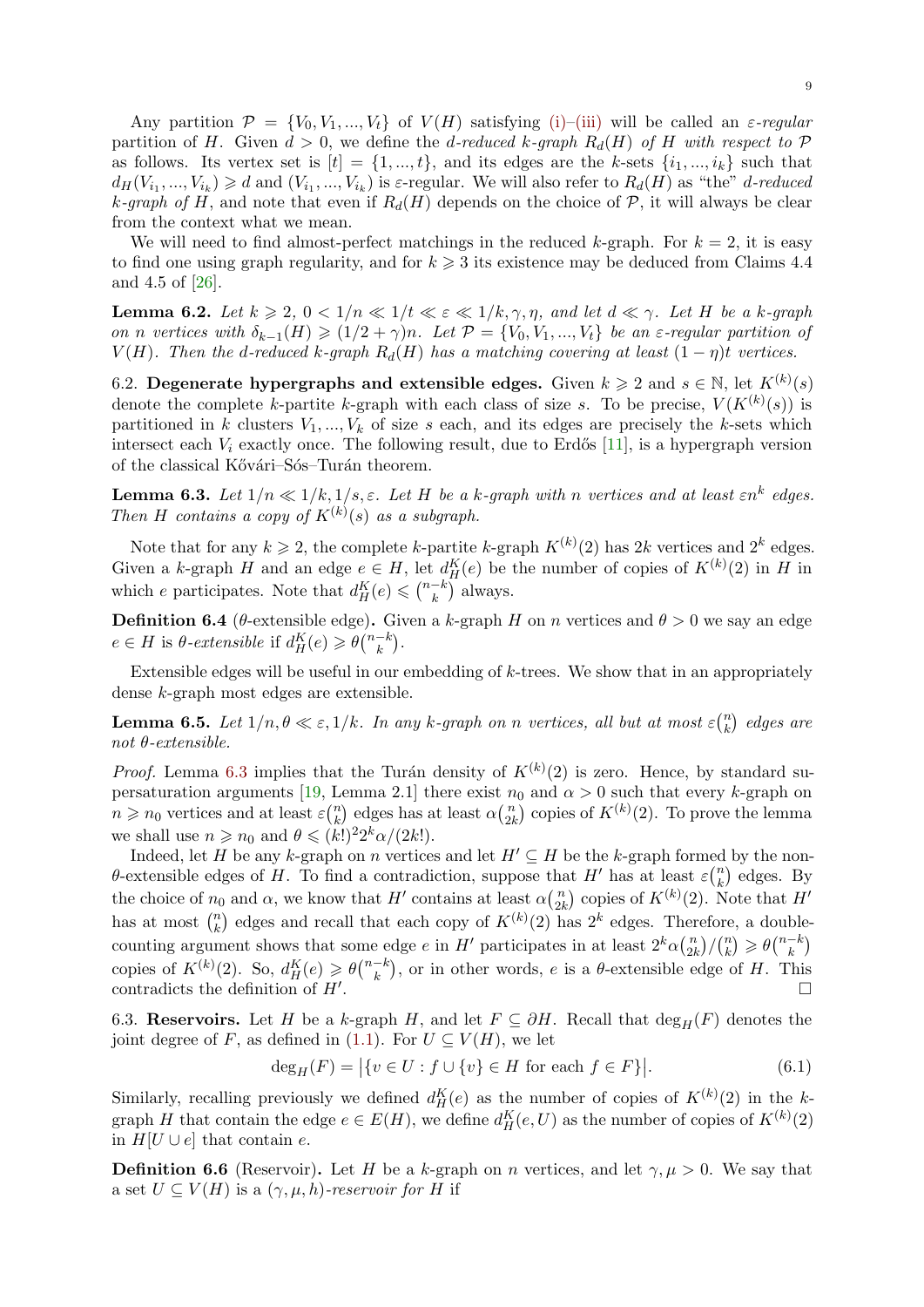- (i)  $|U| = (\gamma \pm \mu)n$ ,
- (ii) for every  $F \subseteq \partial(H)$  with  $|F| \leq h$  we have  $\deg_H(F, U) \geqslant (\deg_H(F)/n \mu)|U|$ , and
- <span id="page-9-7"></span>(iii) for every  $e \in H$ , we have  $d_H^K(e, U) \geq (d_H^K(e)/\binom{n-k}{k} - \mu)\binom{|U|-k}{k}$ .

<span id="page-9-5"></span><span id="page-9-2"></span>**Lemma 6.7** (Reservoir Lemma). Let  $1/n \ll \mu \ll \gamma \leq 1$  and let  $h \geq 1$ . Then every *k*-graph *H on n vertices has a* (*γ, µ, h*)*-reservoir.*

<span id="page-9-3"></span><span id="page-9-1"></span>The proof of Lemma 6.7 is probabilistic, and we will use the following standard concentration inequalities for random variables.

**Theorem 6.8** (Chernoff's inequality [18, Theorem 2.1]). Let  $0 < \alpha < 3E[X]/2$  and  $X \sim$  $\text{Bin}(n, p)$  *be a binomial [ran](#page-9-1)dom variable. Then*  $\text{Pr}(|X - \mathbf{E}[X]| > \alpha) < 2 \exp(-\alpha^2/(3 \mathbf{E}[X]))$ .

<span id="page-9-4"></span>**Theorem 6.9** (McDiarmid's inequality [24])**.** *Suppose X*1*, ..., X<sup>m</sup> are independent Bernoulli random variables and*  $b_1, ..., b_m \in [0, B]$ *. [Su](#page-25-15)ppose X is a real-valued random variable determined by*  $X_1, ..., X_m$  *such that changing the outcome of*  $X_i$  *changes*  $X$  *by at most*  $b_i$  *for all*  $1 \leq i \leq m$ *. Then, for all*  $\lambda > 0$ *, we have* 

$$
\Pr(|X - \mathbf{E}[X]| > \lambda) \leq 2 \exp\left(-\frac{2\lambda^2}{B\sum_{i=1}^m b_i}\right).
$$

<span id="page-9-6"></span>*Proof of Lemma 6.7.* Choose a set  $U \subseteq V(H)$  randomly by independently including each vertex of  $V(H)$  with probability  $p = \gamma$ . With non-zero probability *U* will satisfy all of the properties  $(i)$ –(iii) simultaneously, which shows the desired set  $U$  exists.

Indeed,  $\mathbf{E}[[U]] = pn$ . Thus, using Chernoff's inequality (Theorem 6.8) with  $\alpha = (n^{1/3}\gamma)^{-1}$ we get that  $|U| = \gamma n \pm n^{2/3}$  fails to hold with probability at most  $2 \exp(-n^{1/3}/(3\gamma))$ . Since *n* is sufficiently large,  $|U| = \gamma n \pm n^{2/3}$  holds with probability at least  $1 - 1/n$  and we will assume [tho](#page-9-2)[se bo](#page-9-3)unds on  $|U|$  from now on. Note also this implies (i) holds for  $U$ .

Now we verify (ii) holds. Let  $F \subseteq \partial H$  of size at most *h* and no[te t](#page-9-4)hat  $\mathbf{E}[\deg_H(F, U)] =$  $p \deg_H(F)$ . If  $\deg_H(F, U) < \mu n$  then there is nothing to show, so we assume otherwise. In particular,  $\mathbf{E}[\deg_H(F, U)] \geq \gamma \mu n$ . If  $\deg_H(F, U) < (\deg_H(F)/n - \mu)|U|$ , then  $\deg_H(F, U) \leq$  $(\deg_H(F)/n - \mu)(\gamma n + n^{2/3}) \leq \mathbf{E}[\deg_H(F, U)] - \mu \gamma n/2$  [si](#page-9-2)nce *n* is large. Apply Chernoff's inequality with  $\alpha = \mu \gamma n/2 \leq 3 \mathbf{E} [\deg_H(F, U)]/2$  $\alpha = \mu \gamma n/2 \leq 3 \mathbf{E} [\deg_H(F, U)]/2$  $\alpha = \mu \gamma n/2 \leq 3 \mathbf{E} [\deg_H(F, U)]/2$  to get

$$
\Pr[\deg_H(F, U) < (\deg_H(F)/n - \mu)|U|\le \Pr[\deg_H(F, U) - \mathbf{E}[\deg_H(F, U)]| > \mu\gamma n/2]
$$
\n
$$
\le 2\exp\left(-\frac{(\mu\gamma)^2 n}{12}\right).
$$

Since  $|\partial H| \leqslant n^{k-1}$  and  $|F| \leqslant h$ , there are at most  $n^{h(k-1)}$  possible choices for *F*. Then a union bound shows that (ii) fails to hold with probability at most  $2n^{h(k-1)} \exp(-(\beta \gamma)^2 n/12) < 1/n$ , where the last inequality holds since *n* is large.

To see (iii), fix an edge  $e \in H$ . If  $d_H^K(e) < \mu \binom{n-k}{k}$  then there is nothing to show, so assume otherwise. Let  $X = d_H^K(e, U)$  and note that  $\mathbf{E}[X] = p^k d_H^K(e)$ . Since  $|U| = pn \pm n^{2/3}$ , we have  $\binom{|U|-k}{k} = (1+o(1))\gamma^k \binom{n-k}{k}$  $\binom{|U|-k}{k} = (1+o(1))\gamma^k \binom{n-k}{k}$  $\binom{|U|-k}{k} = (1+o(1))\gamma^k \binom{n-k}{k}$ . The presence of a vertex in U can affect X by at most  $n^{k-1}$ . Thus, we can a[pply](#page-9-3) McDiarmid's inequality (Theorem 6.9) with  $B = b_i = n^{k-1}$  for all *i* (and that *n* is sufficiently large) to see that

$$
\Pr\left[\deg_H^K(e, U) < (\deg_H^K(F) / \binom{n-k}{k} - \mu) \binom{|U|-k}{k} \right] \leqslant \Pr\left[X < \mathbf{E}[X] - \mu \gamma^k \binom{n-k}{k} / 2\right] \leqslant 2 \exp\left(-\mu^2 \gamma^{2k} n^{2k} / (2k! n^{2k-1})\right),
$$

which is less than  $1/n^{k+1}$  since *n* is sufficiently large. Since there are at most  $n^k$  edges in *H*, we see (iii) fails with probability at most  $1/n$ , as required. □

# 7. Connections

<span id="page-9-0"></span>For this section, the following notion will be essential. A  $k$ -graph  $H$  is  $\ell$ -large if every two  $f, f' \in \partial H^o$  have at least  $\ell$  common neighbours. For instance, *k*-graphs *H* on *n* vertices with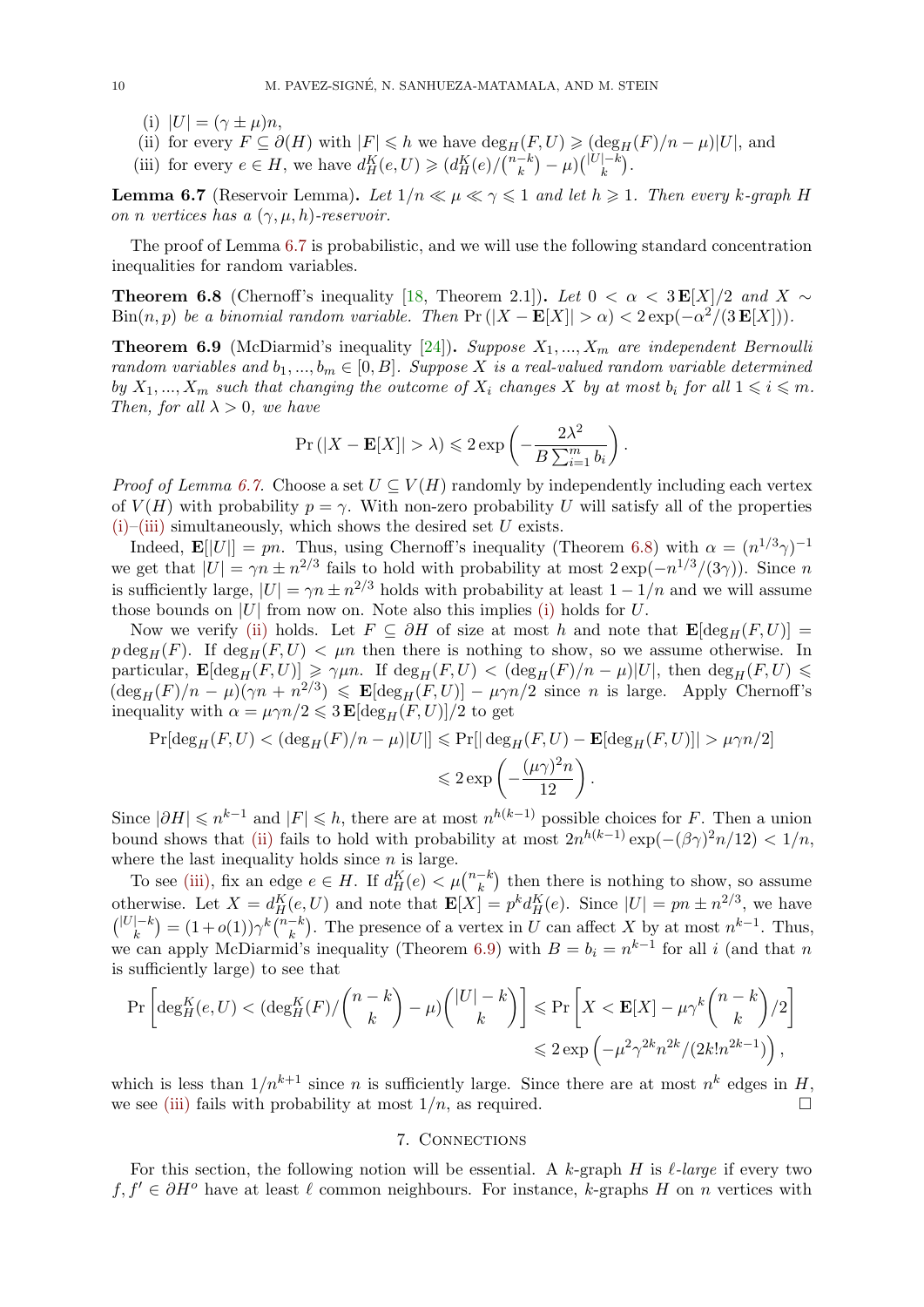minimum codegree at least  $(1/2 + \gamma)n$  are  $2\gamma n$ -large, and  $(\rho, 2, \varepsilon)$ -typical graphs *H* on *n* vertices are  $(\varrho^2 - \varepsilon)n$ -large. For  $U \subseteq V(H)$ , we say that *H* is  $(\ell, U)$ -large if every two  $f, f' \in \partial H^o$  have at least  $\ell$  common neighbours in  $U$ . (Later,  $U$  will be a reservoir.)

<span id="page-10-2"></span>The main result of the current section is Lemma 7.1, which essentially says that in any  $\Omega(n)$ large *k*-graph *H* we can connect any two elements of *∂H<sup>o</sup>* by a walk (actually, many such walks) of length exactly *ℓ*, where *ℓ* is a number only depending on *k*. We observe that Lemma 7.1 can be seen as a strengthening of the 'Connecting lemma' of Rdl, Ruciński and Szemerédi [26, Lemma 2.4]. For our approach however it is important th[at w](#page-10-0)e can control the precise length of the walk (instead of having an upper bound).

Recall that the interior  $int(W)$  of a walk *W* corresponds to the set of vertices  $V(W)$  $V(W)$  $(\text{sta}(W) \cup \text{ter}(W))$ . For our purposes we will need to find walks whose length and [nu](#page-25-3)mber of internal vertices are under control.

**Lemma 7.1** (Connecting Lemma). For integers  $k, \ell$  with  $k \geqslant 2$  and  $\ell \geqslant (2k+1)|k/2| + 2k$ , *there exists*  $q \leq \ell$  *with the following property. Let*  $1/n \leq \alpha \leq \gamma \leq 1/k, 1/\ell$ *. Let H be a k-graph on n vertices which is*  $(\gamma n, U)$ *-large for some*  $U \subseteq V(H)$ *, and let*  $f, f' \in \partial^o H$ *. Then there are at least αn<sup>q</sup> many walks W, each of length ℓ and with q internal vertices, which go from f to f ′ and are internally disjoint from*  $(V(H) \setminus U) \cup f \cup f'$ .

<span id="page-10-0"></span>To prove Lemma 7.1, it will be useful to find a walk which swaps the order in which the vertices of a given edge appear. This will be achieved in the following two short lemmas.

**Lemma 7.2.** Let  $k \geq 2$  and let  $(b_1, ..., b_k)$  be an ordered edge in a  $k$ -graph  $H$ *. Let*  $j \leqslant |k/2|$ *, and* let  $u \in N_H(b_1, ..., b_{j-1}, b_{j+1}, ..., b_k) \cap N_H(b_1, ..., b_{k-j}, b_{k-j+2}, ..., b_k)$  $u \in N_H(b_1, ..., b_{j-1}, b_{j+1}, ..., b_k) \cap N_H(b_1, ..., b_{k-j}, b_{k-j+2}, ..., b_k)$  $u \in N_H(b_1, ..., b_{j-1}, b_{j+1}, ..., b_k) \cap N_H(b_1, ..., b_{k-j}, b_{k-j+2}, ..., b_k)$ . Then  $H[\bigcup_{1 \leq i \leq k} \{b_i\} \cup \{u\}]$ *contains a walk of length*  $2k + 1$  *from*  $(b_1, ..., b_k)$  *to* 

 $(b_1, ..., b_{j-1}, b_{k-j+1}, b_{j+1}, b_{j+2}, ..., b_{k-j}, b_j, b_{k-j+2}, ..., b_k).$ 

<span id="page-10-1"></span>*Proof.* It suffices to consider the walk

$$
b_1 \cdots b_k b_1 \cdots b_{j-1} u b_{j+1} \cdots b_{k-j} b_j, b_{k-j+2} \cdots b_k b_1 \cdots b_{j-1} b_{k-j+1} b_{j+1} \cdots b_{k-j} b_j b_{k-j+2} \cdots b_k,
$$

which uses  $3k$  vertices and thus has length  $2k + 1$ . □

**Lemma 7.3.** *Let*  $k \geq 2$  *and let*  $(a_1, ..., a_k)$  *be an edge in a k-graph H. For each*  $j \leq |k/2|$ *, let*  $u_j \in N_H(a_1, ..., a_{j-1}, a_{j+1}, ..., a_k) \cap N_H(a_1, ..., a_{k-j}, a_{k-j+2}, ... a_k)$ . Then  $H[\bigcup_{1 \leq i \leq k} \{a_i\} \cup \bigcup_{1 \leq j \leq \lfloor k/2 \rfloor} \{u_j\}]$ *contains a walk of length*  $2k|k/2| + |k/2|$  *from*  $(a_1, ..., a_k)$  *to*  $(a_k, ..., a_1)$ *.* 

*Proof.* We use Lemma 7.2 successively, for all  $j \leq k/2$ , thus swapping the vertices  $a_j$  and *a*<sub>*k*−*j*+1</sub> in the walk, until we reach  $(a_k, ..., a_1)$ . This gives a walk of length  $\lfloor k/2 \rfloor (2k+1)$ . □

Now, we can prove Lemma 7.1.

*Proof of Lemma 7.1.* S[et](#page-10-1)  $\ell_0 := (2k+1)[k/2] + 2k$ . Let  $f'_R = (x'_{k-1},...,x'_1)$  be the reverse of the tuple *f'*. Greedily construct a tight path  $P_1$  of length  $\ell - \ell_0$ , starting at  $f'_R$ , ending at some  $f'' = (y_1, ..., y_{k-1})$ , and [usin](#page-10-0)g only vertices in  $U \setminus (f \cup f')$ . This can be done, since *H* is  $(\gamma n, U)$ -large every  $(k-1)$ -set has at least  $\delta_2(H) \geq \gamma n$  neighbours in *U*, at each step we need to avoid at most  $|f \cup f'| - (\ell - \ell_0) \leq 2k + \ell$  $|f \cup f'| - (\ell - \ell_0) \leq 2k + \ell$  $|f \cup f'| - (\ell - \ell_0) \leq 2k + \ell$  vertices, so  $1/n \ll 1/k, 1/\ell$  implies there are many choices at each step. Set  $W := V(P_1) \setminus f$ . Set  $q := k + |k/2| + \ell - \ell_0 = k + |k/2| + |W|$ .

We will first construct a single walk as promised in the lemma, afterwards we will estimate in how many ways this can be done. Let  $a_1 \in (N_H(f) \cap N_H(f'') \cap U) \setminus (W \cup f \cup f')$ . Having defined  $a_1, ..., a_j$  for some  $j \in [k-1]$ , we choose an arbitrary unused vertex

$$
a_{j+1} \in N_H(x_{j+1},...,x_{k-1},a_1,...,a_j) \cap N_H(y_1,...,y_{k-1-j},a_1,...,a_j) \cap U.
$$

Clearly  $P_2 = x_1 \cdots x_{k-1} a_1 \cdots a_{k-1} a_k$  and  $P_3 = a_k a_{k-1} \cdots a_1 y_{k-1} \cdots y_1$  are tight paths. Applying Lemma 7.3, we find a walk  $P_4$  which goes from  $(a_1, \dots, a_k)$  to  $(a_k, a_{k-1}, \dots, a_1)$  only occupying unused vertices  $u_1, ..., u_{\lfloor k/2 \rfloor}$  from *U*. (The vertices  $u_j$  exist because *H* is  $(\gamma n, U)$ -large.) Concatenating the walks  $P_2$ ,  $P_4$ ,  $P_3$  and  $P_1$  (the latter traversed in reverse order) gives a walk  $P$ from *f* to *f'*. Set  $Q = W \cup \{a_i : 1 \leqslant i \leqslant k\} \cup \{u_j : 1 \leqslant j \leqslant \lfloor k/2 \rfloor\}$ . Then  $Q = \text{int}(P)$  and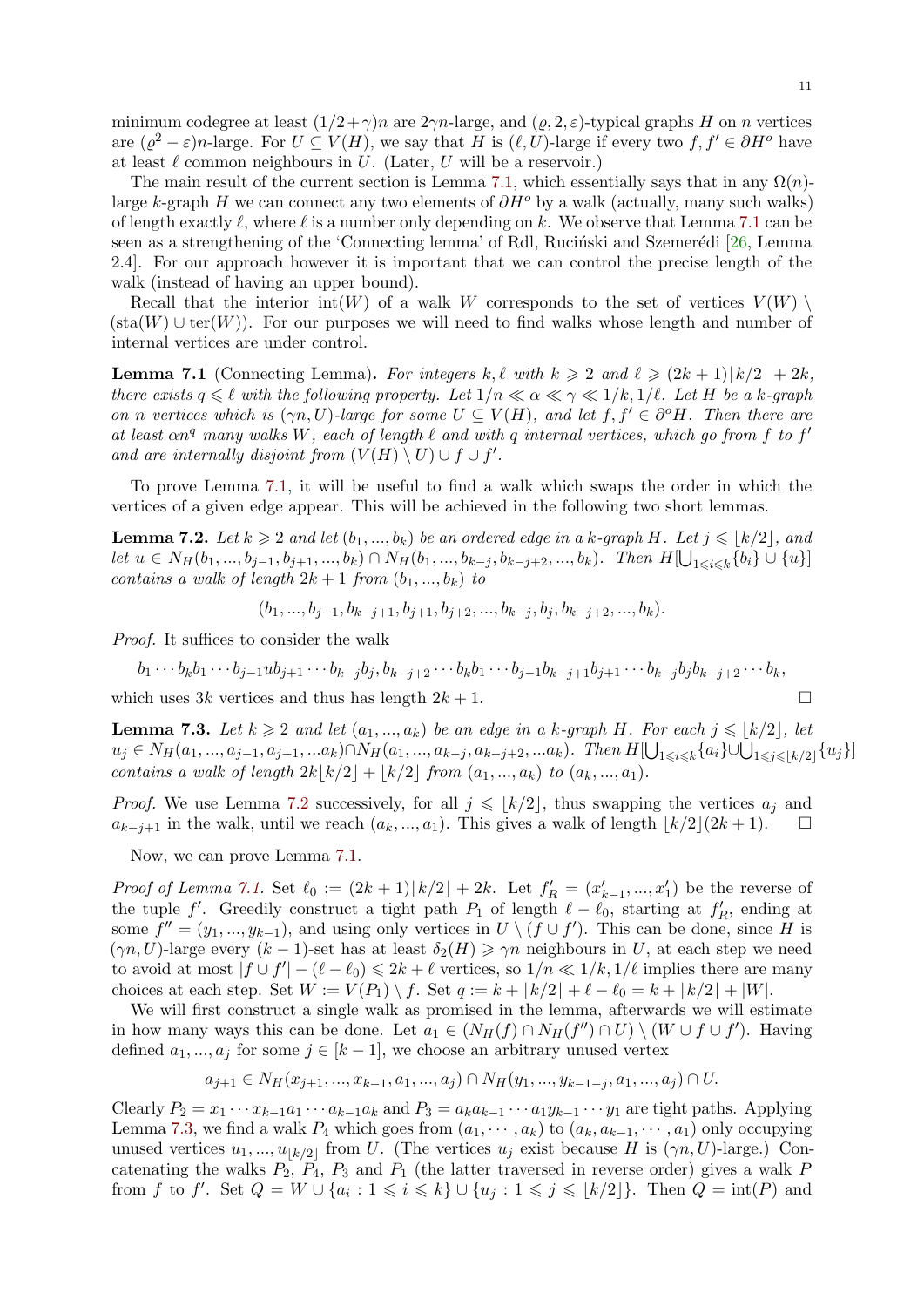$|Q| = q$ , and the length of P is  $|E(P)| = k + 2k|k/2| + |k/2| + k + \ell - \ell_0 = \ell$ , so P is a walk which satisfies the required properties.

Note that by construction, each vertex in the interior of *P* is chosen as an arbitrary unused vertex in the neighbourhood of one or two  $(k-1)$ -sets. Since *H* is  $(\gamma n, U)$ -large, the common neighbourhoods in *U* have size at least  $\gamma n$ , and thus (here we use  $1/n \ll 1/k$ ,  $1/\ell$ ) in every step we have at least  $\gamma n - q \ge \gamma n/2$  possible choices in *U*. Thus by the previous discussion there are at least  $(\gamma n/2)^q \geq \alpha n^q$  many different walks with the required properties, where in the last inequality we used  $\alpha \ll \gamma$ ,  $1/k$ ,  $1/\ell$ . □

### 8. Embedding large hypertrees

In this section, we will prove an embedding result (Lemma 8.1) that will allow us to embed a small rooted tree of bounded degree into a dense *k*-partite graph, while at the same time controlling the location of the root and the bulk of the tree quite accurately.

The following definitions will be useful. Given integers  $\ell_1 \leq \ell_2 \leq m$ , and a layering  $\mathcal{L} =$  $(L_1,...,L_m)$  of a rooted k-tree  $(T,r)$ , we say that  $V_{[\ell_1,\ell_2]}(\mathcal{L}) := \bigcup_{\ell_1 \leqslant i \leqslant \ell_2} L_i$  is the  $[\ell_1,\ell_2]$ -interval of *T*. If the layering is clear from the context, we just write  $V_{[\ell_1,\ell_2]}$ . If, moreover,  $|L_i| \leqslant M$ for each  $\ell_1 \leq i \leq \ell_2$ , we say  $V_{\lbrack \ell_1,\ell_2 \rbrack}$  is *M-bounded*. We write  $f \in \partial^o T[V_{\lbrack \ell_1,\ell_2 \rbrack}]$  if there is a  $j\in [\ell_1,\ell_2-k+1]$  such that  $f=(x_1,...,x_{k-1})\in \partial^o T$  with  $x_i\in L_{j+i-1}$  for all i.

We can now state the Embedding Lemma.

<span id="page-11-0"></span>**Lemma 8.1** (Embedding Lemma). Let  $\Delta, k \geq 2$ , let  $\ell \geq |k/2|(2k+1) + 2k$  and let  $1/n, \mu \ll 2$  $\beta, \theta \ll 1/k, 1/\Delta, c, \gamma, d$ *. Let H be a*  $\gamma n$ *-large k-graph on n vertices with a*  $(\gamma, \mu, 2)$ *-reservoir R* and let  $W_1, ..., W_k \subseteq V(H) \setminus R$ , all disjoint, such that  $d(W_1, ..., W_k) \ge d$  and  $|W_i| \ge cn$  for  $\mathcal{L} = (k)$ . Let  $(T, r, \mathcal{L})$  be a layered *k*-tree on at most  $\beta n$  vertices with  $\mathcal{L} = (L_1, ..., L_m)$  and  $\Delta_1(T) \leq \Delta$ . Then for any  $\theta$ -extensible edge  $e \in H$ ,  $f \subseteq e$  of size  $k-1$  and any orderings  $\vec{r}, \vec{f}$ *of r* and *f* respectively, there exists an embedding  $\varphi : V(T) \to f \cup R \cup W_1 \cup \cdots \cup W_k$  such that

- $(E1) \varphi(\vec{r}) = \vec{f}$ ,
- $(E2) \varphi^{-1}(R \cup f) = \bigcup_{i=1}^{\ell} L_i,$
- (E3)  $\varphi(V_{[\ell+1,m]}) \subseteq W_1 \cup \cdots \cup W_k$ , with  $|\varphi^{-1}(W_1)| \geq \cdots \geq |\varphi^{-1}(W_k)|$ , and
- <span id="page-11-1"></span>(E4)  $\varphi(e')$  *is*  $\theta$ -extensible, for each  $e' \in E(T[V_{[\ell+1,m]}]).$

<span id="page-11-6"></span><span id="page-11-3"></span><span id="page-11-2"></span>Roughly speaking, Lemma 8.1 states that we can embed any sufficiently small tree of bounded degree into any large *k*-graph using vertices only from a given extensible edge, a given reservoir, and a given dense *k*-partite subgraph. Property (E1) says that we can map the root of the tree into any (*k−*1)-subset of an extensible edge of the host graph, in any order. Property (E2) says that we only embed a fixed n[umb](#page-11-0)er of layers of *T* in the reservoir (and thus only use a constant number of its vertices). Property (E3) ensures the remaining levels of the tree are embedded into the *k*-partite subgraph  $(W_1, ..., W_k)$  and, [moreov](#page-11-1)er, we can decide which of these receives most (second most, etc) of the vertices from *T*. Finally, Property (E4) states that all [the e](#page-11-2)dges from  $T[V_{\lbrack \ell+1,m]}]$  are mapped to  $\theta$ -extensible edges of  $H$ .

In Section 8.1 we will gather so[me to](#page-11-3)ols for the proof of Lemma 8.1, which is postponed to Section 8.2.

8.1. **Tools for embedding.** The next standard lemma states that every dense *k*-partite graph contains a su[bgra](#page-11-4)ph where every partite  $(k-1)$ -set has either zero [or l](#page-11-0)arge codegree.

<span id="page-11-4"></span>**Lemma 8.2** (Cleaning the graph). Let  $k, m \geq 2$ , let  $d \in (0,1)$  and let H be a k-partite k*graph, with partition classes each of size at most m. If H has at least dm<sup>k</sup> edges, then H has a non-empty subgraph*  $H'$  *such that*  $\deg_{H'}(f) \geqslant dm/k$  *for every*  $f \in \partial H'$ .

<span id="page-11-5"></span>*Proof.* Starting with  $H_1 := H$ , proceed as follows for  $i \geq 1$ . If there is an  $f \in \partial H_i$  with  $\deg_{H_i}(f) < dm/k$ , then obtain  $H_{i+1}$  from *H* by removing all edges containing *f*. If there is no such *f*, we stop and set  $H' := H_i$ . It only remains to show that  $H' \neq \emptyset$ . For this, observe that the total number of deleted edges is less than  $|\partial H| dm/k \leq dm^k$ . . □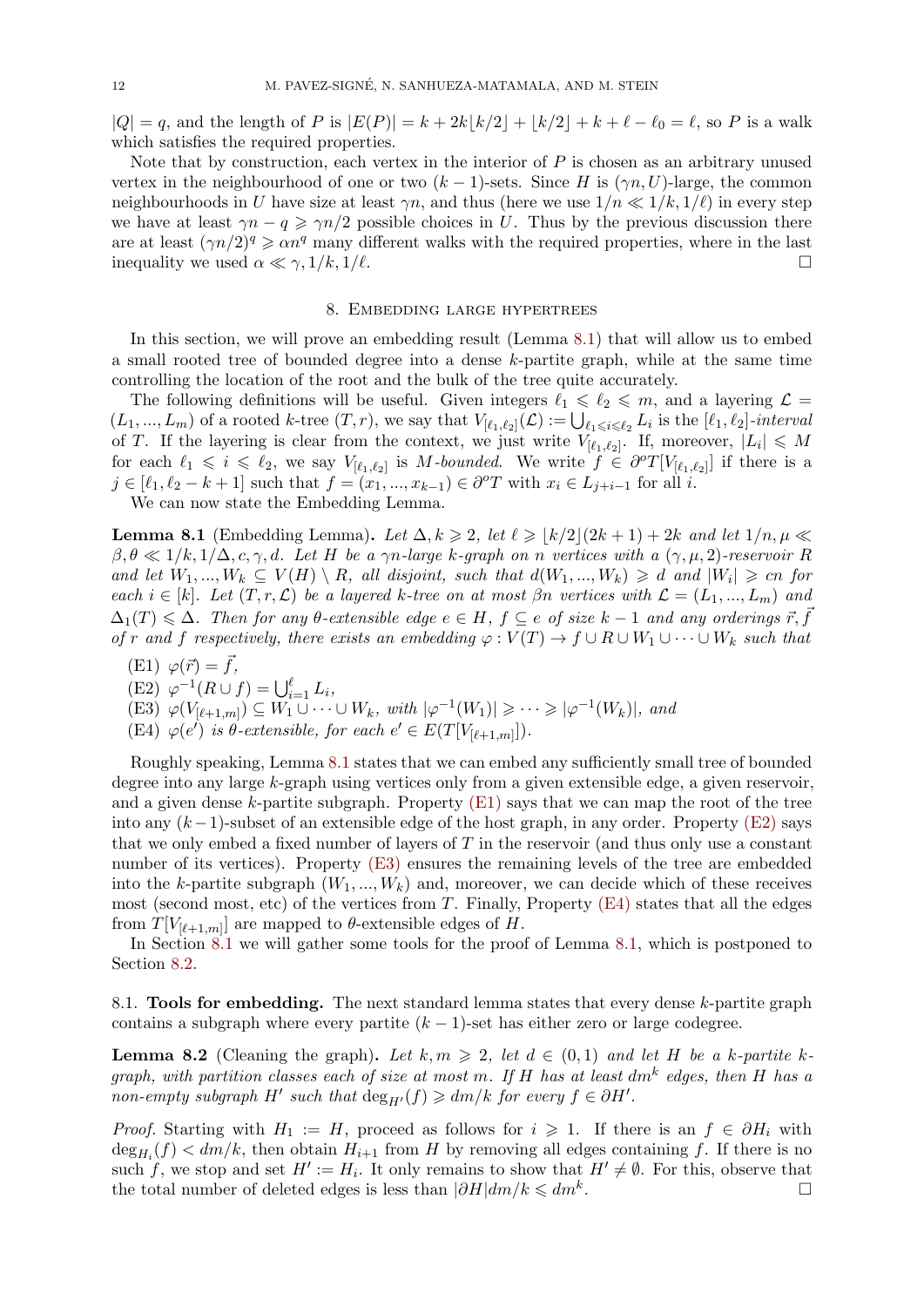In the proof of Lemma 8.1, we will use Lemma 8.2 to clean  $H[W_1, ..., W_k]$  to obtain a subgraph with many (*k −* 1)-sets of large codegree. The next lemma states that in such a *k*-graph, one can extend any (correctly located) partial embedding of a *k*-tree to a larger *k*-tree. The proof proceeds by mapping the remaining vertices successively, using the codegree condition.

**Lemma 8.3** (Extending a partial tree embedding). Let  $\Delta, k, m, n \in \mathbb{N}$  with  $k \geq 2$ , and let  $\delta, \beta > 0$  with  $\beta \leq \delta/2$ . Let *H* be a *k*-graph and let  $W_1, ..., W_k \subseteq V(H)$  be pairwise disjoint, and of size at most n each. Let  $H' \subseteq H[W_1, ..., W_k]$  such that for each  $f \in \partial H'$  we have  $\deg_{H'}(f) \geq \delta n$ . *Let*  $(T, r)$  *be a rooted k-tree with*  $|V(T)| \leq \beta n$ ,  $\Delta_1(T) \leq \Delta$  *and a layering*  $\mathcal{L} = (L_1, ..., L_m)$ *. Let*  $1 \leq \ell \leq m - k + 1$ , and suppose there is an embedding  $\varphi_1$  of  $T_1 := T[V_{[1,\ell+k-1]}]$  in *H* such that

- <span id="page-12-3"></span>(i)  $\varphi(L_{\ell+i}) \subseteq W_i$  *for every*  $i \in [k-1]$ *, and*
- (ii) *if*  $f \in \partial T[V_{[\ell+1,\ell+k-1]}]$  *then*  $\varphi(f)$  *has codegree at least*  $\delta m$  *in*  $H'$ .

Then there is an embedding  $\varphi$  of T which extends  $\varphi_1$ , such that for each  $i \in [m-\ell], \varphi(L_{\ell+i}) \subseteq W_i$ *if and only if*  $j \equiv i \mod k$ *.* 

*Proof.* In each  $W_i$ , at most  $|V(T)| \le \beta n \le \delta n/2$  vertices are used by the partial embedding  $\varphi_1$ , and at most  $\delta n/2$  new vertices need to be embedded in each  $W_i$ . Because of our condition on the codegrees of  $H'$ , we can extend  $\varphi_1$  greedily, embedding each vertex in  $V(T) \setminus V(T_1)$  one by one, following any valid ordering, and choosing an unused vertex in each step.  $\Box$ 

The next lemma, Lemma 8.4, is designed to find an embedding of a short sequence of consecutive layers of a layered *k*-tree, while fixing the location of the initial and final segments. Its output will be the input for Lemma 8.3, which is then used to prove Lemma 8.1.

**Lemma 8.4** (Embedding th[e tr](#page-12-0)unk of a tree). Let  $1/n \ll 1/k, 1/q, 1/\ell, 1/M, \delta, \alpha$  and  $2 \leq k \leq \epsilon$  $(\ell-1)/2$ *. Let*  $\mathcal{L} = (L_1, ..., L_m)$  be a layering of a rooted k-tree  $(T, r)$ *, and assume*  $V_{[t,t+\ell]}$  is *M-bounded.*

<span id="page-12-0"></span>If  $T_I \subseteq T[V_{[t,t+\ell]}], H$  is a k-graph on n vertices,  $U \subseteq V(H)$  and  $F_1, F_2 \subseteq \partial^o H$  are such that

- $(I)$   $|F_1|, |F_2| \geq \delta n^{k-1}$ , and
- (II) *for every*  $f_1 \in F_1$  *and*  $f_2 \in F_2$  *there are at least*  $\alpha n^q$  *many walks going from*  $f_1$  *to*  $f_2$ *, each of length*  $\ell - k + 1$ *, each with q internal vertices all located in*  $U$ *, and each internally disjoint from*  $f_1 \cup f_2$ *,*

<span id="page-12-2"></span><span id="page-12-1"></span>*then there exists an embedding*  $\varphi : V(T_I) \to V(H)$  *such that* 

- $(i) \varphi(f) \in F_1$  *for each*  $f \in \partial^o T_I[V_{[t,t+k-2]}],$
- $(\text{ii}) \varphi(f) \in F_2$  *for each*  $f \in \partial^o T_I[V_{[t+\ell-k+2,t+\ell]}],$  and
- (iii)  $\varphi(v) \in U$  *for each*  $v \in V_{[t+k-1,t+\ell-k+1]}$ *.*

The proof of Lemma 8.4 can be summarised as follows. In a first step, we define an auxiliary hypergraph  $\mathcal{H}'$  whose edges correspond to the interior vertices of a walk from some  $f_1 \in F_1$  and  $f_2 \in F_2$ ; our assumptions will ensure that  $\mathcal{H}'$  is sufficiently dense. Secondly, we use an auxiliary colouring to discard some edges of  $\mathcal{H}'$  so that the remaining hypergraph  $\mathcal{H}$  has the property that the walks corresp[ondi](#page-12-0)ng to its edges all have identical colour sequences. This means we can now focus on the edges, and in a final step, use supersaturation in  $H$  find a copy of a large complete multipartite subgraph  $K$  of  $H$ . Now, as the order of the walks were encoded in the colouring, we can use  $K$  to embed  $T_I$  into the walks corresponding to the edges of  $K$ .

*Proof.* For brevity, we define  $k_1 = q + 2k - 2$  and  $k_2 = \ell - k + 1$  in what follows.

*Step 1: Defining an auxiliary hypergraph.* We begin by defining an auxiliary  $k_1$ -graph  $\mathcal{H}'$ . The vertices of  $\mathcal{H}'$  are the vertices of *H*. The vertex set of a walk *W* of length  $k_2$  in *H* is declared an edge of  $\mathcal{H}'$  if there exist  $f_1, f_2 \in \partial^o H$  such that the following conditions hold:

- sta $(W) \in F_1$  and ter $(W) \in F_2$ ,
- $\text{int}(W) \subseteq U$  and  $|\text{int}(W)| = q$ , and
- sta $(W)$ , ter $(W)$  and int $(W)$  (viewed as sets) are pairwise disjoint.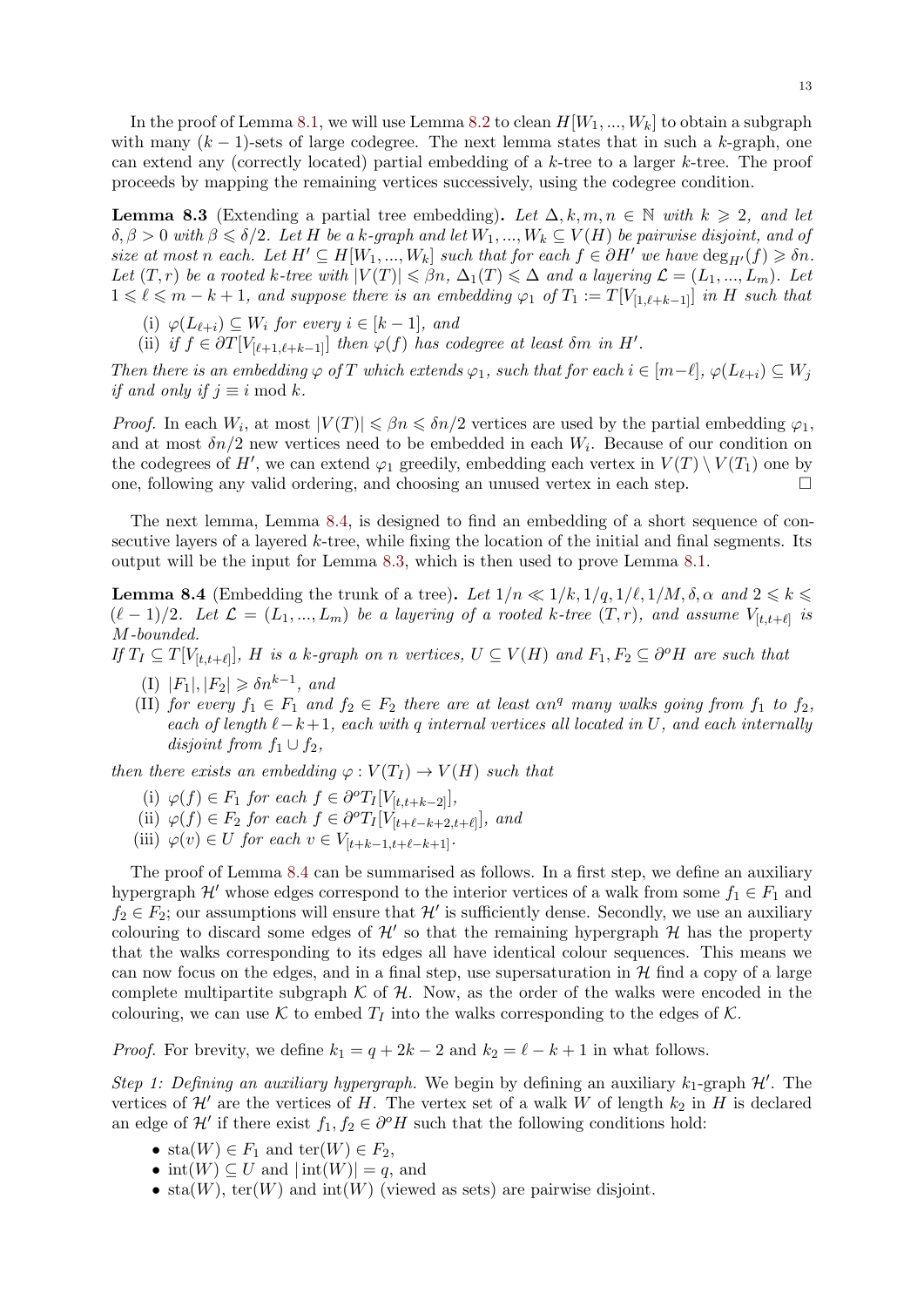We claim that

<span id="page-13-0"></span>
$$
\mathcal{H}' \text{ has at least } \frac{\delta^2 \alpha}{2\ell!} n^{k_1} \text{ edges.} \tag{8.1}
$$

Indeed, by (I) there are at least  $|F_1| \geq \delta n^{k-1}$  possible choices for  $f_1$ , which will correspond to the start of a walk *W* defining an edge of  $\mathcal{H}'$ . Each such  $f_1$  intersects at most  $(k-1)n^{k-2}$  elements of  $\partial H$ . So, as  $|F_2| \geq \delta n^{k-1}$  and n is large, there are at least  $|F_2| - (k-1)n^{k-2} \geq \delta n^{k-1}/2$  ways to select an end  $f_2 \in F_2$  disjoint from  $f_1$ . Having chosen  $f_1$  and  $f_2$ , by (II) there are at least  $\alpha n^q$  many [wal](#page-12-1)ks *W* going from  $f_1$  to  $f_2$  that could define an edge of  $\mathcal{H}'$ . Having fixed  $f_1$  and  $f_2$ , since all the given walks *W* have length  $k_2$ , the set int(*W*) could coincide for at most  $k_2$ !  $\lt \ell$ ! many of the given walks, and thus at most *ℓ*! different walks from *f*<sup>1</sup> to *f*<sup>2</sup> yield the same edge of *H'*. Thus the number of edges in *H'* is at least  $\delta n^{k-1} \times (\delta n^{k-1}/2) \times \alpha n^q \times (\ell!)^{-1}$ , as claimed.

*Step 2: Cleaning the auxiliary hypergraph.* We now define a colouring  $c: V(H) \rightarrow \{1, ..., k_1\}$ by choosing a colour for each vertex independently and uniformly at random. Let  $\mathcal{H}^c \subseteq \mathcal{H}'$  be spanned by all edges  $X \in \mathcal{H}'$  whose corresponding walk *W* has the following properties:

- (a) if sta $(W) = (x_1, ..., x_{k-1})$ , then  $c(x_i) = i$  for all  $i \leq k-1$ ,
- (b) if  $\text{ter}(W) = (y_1, ..., y_{k-1})$ , then  $c(y_i) = k_1 k + i$  for all  $i \leq k 1$ , and
- (c) no two vertices of int(*W*) have the same colour.

<span id="page-13-1"></span>For a fixed  $X \in \mathcal{H}'$ , the probability of belonging to  $\mathcal{H}^c$  is at least  $k_1^{-k_1}$ . So the expected size of  $\mathcal{H}^c$  is at least  $|E(\mathcal{H}')|/k_1^{k_1} \geq \delta^2 \alpha n^{k_1}/(2\ell!k_1^{k_1})$  (where we used (8.1)). We can thus fix a colouring *c* and  $\mathcal{H}^c \subseteq \mathcal{H}'$  with properties (a)-(c) and also  $|\mathcal{H}^c| \geq \delta^2 \alpha n^{k_1} / (2\ell! k_1^{k_1})$ .

<span id="page-13-2"></span>Now we further restrict  $\mathcal{H}^c$  to make sure that, for all edges  $X \in E(\mathcal{H}^c)$  corresponding to a walk *W*, the interiors of the walks are all consistently coloured. All of the walks *W* have length  $k_2$ , and thus (seeing *W* as a sequence of vertices[\)](#page-13-0), the vertices outside of  $\text{sta}(W)$  and  $\text{ter}(W)$  correspond to  $k_2 - k + 1$  vertices with possible repe[titio](#page-13-1)[ns,](#page-13-2) whose underlying set int(*W*) is coloured with different colours from  $\{k, ..., k_1 - k\}$ . So tracking the colours received by the vertices of the walk defines a sequence of colours, with possible repetitions, chosen among  $k_1 - 2k + 1$  available colours. As there are at most  $(k_1-2k+1)^{k_2-k+1} \leqslant k_1^{k_2}$  such sequences, the pigeon-hole principle gives a subset  $E(\mathcal{H}) \subseteq E(\mathcal{H}^c)$  of size at least  $|E(\mathcal{H}^c)|/k_1^{k_2} \geq \delta^2 \alpha n^{k_1}/(2\ell! k_1^{k_1+k_2})$ , such that each walk *W* corresponding to an edge *X* of *H* is coloured in exactly the same way under *c*.

*Step 3: Using supersaturation.* Let  $\beta = \frac{\delta^2 \alpha}{2\ell k_1^{k_1+k_2}}$ . By our assumptions,  $1/n \ll \beta$ . Since *H* is a  $k_1$ -graph with at least  $\beta n^{k_1}$  edges we can apply Lemma 6.3, with  $k_1$  and  $M\ell$ playing the roles of *k* and *s*, to find that *H* contains a copy *K* of  $K^{(k_1)}(M\ell)$ , the complete  $k_1$ -partite  $k_1$ -graph with classes of size  $M\ell$ . Now, take any edge in  $K$ , and recall it gives rise to a walk  $W = v_1v_2 \cdots v_{k_2}$  in *H*. For all *i*, let  $V_i$  denote the partition class of  $K$  that contains *v*<sub>*i*</sub>. Note that by construction,  $V_i = V_j$  is only possible for  $i, j \in \{k, ..., \ell - k + 1\}$  $i, j \in \{k, ..., \ell - k + 1\}$  $i, j \in \{k, ..., \ell - k + 1\}$ . As all walks corresponding to edges of  $K$  are coloured in the same way, each of them passes through the sets  $V_i$  in the same order.

Consider any injective function  $h: V(T_I) \to V(K)$  which maps all of  $L_{t+i-1}$  to  $V_i$ , for each  $i \in \{1, ..., \ell\}$ . Such a function exists, since by assumption, each  $L_{t+i-1}$  has size at most *M*, and since *W* repeats each vertex at most  $k_2 \leq \ell$  times, whereas each  $V_i$  has  $M\ell$  vertices. As  $K$  is complete  $k_1$ -partite, we have found the desired embedding of  $T_I$  in  $H$ .

8.2. **Proof of Lemma 8.1.** The proof of Lemma 8.1 proceeds by separating the input *T* in *T*<sub>1</sub> induced by the first  $\ell + k - 1$  layers, which we call the "trunk of *T*", and the remaining  $T_2 = T \setminus T_1$ , which we call the "crown of *T*".

The proof separates in three steps. In the first step, we will prepare the host graph *H* for the embedding. This wil[l be](#page-11-0) done by removing non-[ext](#page-11-0)ensible edges, or edges with undesirable codegree properties from  $H[W_1, ..., W_k]$  to get to a 'cleaned' subgraph  $H' \subseteq H$ , and finding a suitable ordering of the clusters  $W_1, ..., W_k$  so that the final embedding satisfies the required properties. In a second step, we will apply Lemma 8.4 (Embedding the trunk of a tree) to embed the trunk  $T_1$ . In the third and final step we extend the embedding of  $T_1$  to an embedding of the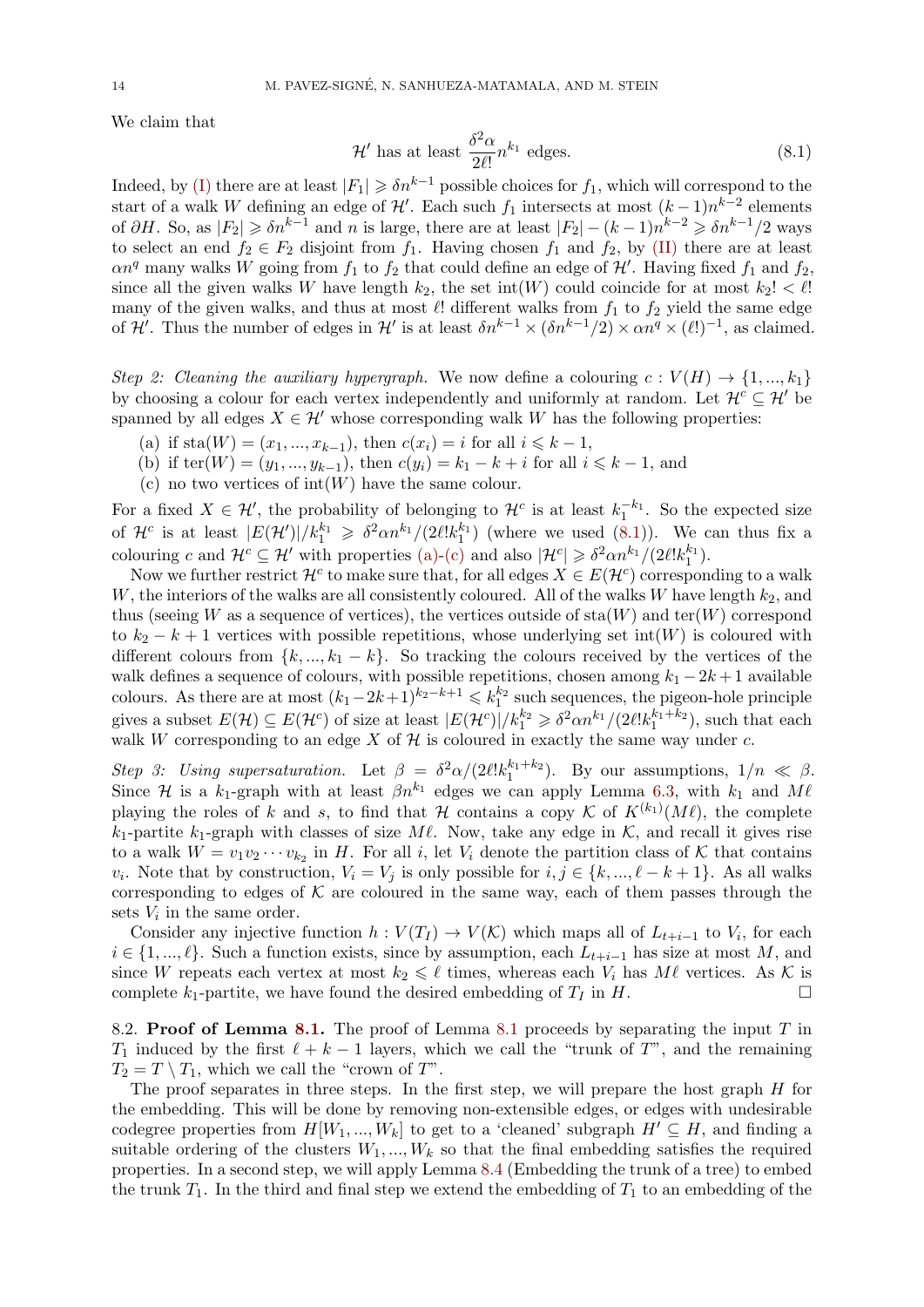whole tree, which is done using Lemma 8.3 (Extending a partial tree embedding). Now come the details.

*Proof of Lemma 8.1.* To begin, we introduce new constants  $\varepsilon, \alpha > 0$  such that  $\theta \ll \varepsilon, \alpha \ll 1$  $d, c, 1/k$ , and set  $\delta = \frac{dc^k}{2k}$ .

*Step 1: Preparing H* and *T for the embedding.* Obtain  $H''$  from  $H[W_1, ..., W_k]$  by removing all non- $\theta$ -extensible [edg](#page-11-0)es. Since  $1/n, \theta \ll \varepsilon$ , Lemma 6.5 implies that there are at most  $\varepsilon \binom{n}{k}$  $\binom{n}{k} \leqslant \varepsilon n^k$ non- $\theta$ -extensible edges. Hence, by our choice of  $\varepsilon \ll d, c, 1/k$ , we have

$$
e(H''[W_1, ..., W_k]) \ge d|W_1| \cdots |W_k| - \varepsilon n^k \ge dc^k n^k - \varepsilon n^k \ge \frac{dc^k}{2} n^k.
$$

Use Lemma 8.2 to find a subgraph  $H' \subset H''$  such that for every  $f \in \partial H'$ ,  $\deg_{H'}(f) \geq \frac{dc^k}{2k}$  $\frac{dc^{n}}{2k}n = \delta n,$ by definition of *δ*.

Now turn to T. For each  $i \in [k]$ , let  $\overline{L}_i = \bigcup_{j \geq 0} L_{\ell+jk+i}$ . Note that  $\{\overline{L}_i\}_{i \in [k]}$  partitions  $V_{[\ell+1,m]}$ . Let  $\sigma : [k] \to [k]$  be a permutation with  $|\overline{L}_{\sigma^{-1}(1)}| \geqslant \cdots \geqslant |\overline{L}_{\sigma^{-1}(k)}|$ . Our plan is to embed  $\overline{L}_i$ into  $W_{\sigma(i)}$  f[or a](#page-11-5)ll  $i \in [k]$ , as this will ensure (E3).

*Step 2: Embedding the trunk of the tree.* Let  $T_1 := T[V_{[1,\ell+k-1]}]$ . We will embed  $T_1$ , using vertices in *R*, starting from  $f \subseteq e$  and ending in  $W_1 \cup ... \cup W_k$ . Formally, our goal is to find an embedding  $\varphi_1$  of  $T_1$  such that

- $(T1) \varphi_1(\vec{r}) = \vec{f}$ ,
- $(T2)$   $\varphi_1(V_{[1,\ell]}\setminus r) \subseteq R$ ,
- (T3) for every  $i \in \{1, ..., k-1\}$ ,  $L_{\ell+i}$  is embedded in  $W_{\sigma(i)}$ , and
- $(T4)$  if  $x \in \partial T_1[V_{\ell+1,\ell+k-1}]$  then  $\deg_{H''}(\varphi_1(x)) \geq \delta n$ .

<span id="page-14-2"></span><span id="page-14-0"></span>We initially set  $\varphi_1(\vec{r}) = \vec{f}$ , thus ensuring (T1). In order to embed the remaining vertices in  $T'_1 = T_1 \setminus r$ , we will use Lemma 8.4, which we will apply in a suitably defined subgraph. For this, say that a k-tuple  $e' = (x'_1, ..., x'_k) \in R^k$  is e-good if  $e \cup e'$  induces a copy of  $K^{(k)}(2)$  with partition classes  $\{x_1, x'_1\}, \ldots, \{x_k, x'_k\}$ . Define sets  $F_1, F_2 \subseteq \partial^o H$  as

$$
F_1 = \{(x'_2, ..., x'_k) \in \partial^o H : (x'_1, x'_2, ..., x'_k) \text{ is an } e\text{-good } k\text{-tuple for some } x'_1 \in R\},\text{and}
$$
  

$$
F_2 = \{(y_1, ..., y_{k-1}) \in W_{\sigma(1)} \times \cdots \times W_{\sigma(k-1)} : \text{deg}_{H'}(\{y_1, ..., y_{k-1}\}) \geq \delta n\}.
$$

Next, we show that between every  $h, h' \in \partial^o H$  there are many short walks of fixed length which pass through *R*. To this end, note that *H* is  $\gamma n$ -large and *R* is a  $(\gamma, \mu, 2)$ -reservoir, and therefore *H* is  $((\gamma^2 - 2\mu)n, R)$ -large. Moreover, by the choice of  $\mu \ll \gamma$ , *H* is actually  $(\gamma^2 n/2, R)$ large. By  $1/n \ll \alpha \ll \gamma \ll 1/k$ , we can apply Lemma 7.1 with input  $k, \gamma^2/2$ , and  $\ell$  in place of  $k, \gamma, \ell$ , to see the following.

**Claim 8.5.** For all  $h, h' \in \partial^{\circ}H$ , there are  $\alpha n^q$  many walks W of length  $\ell$  in  $H[f \cup R \cup f']$  from *f* to  $f'$ , each with  $q$  internal vertices in  $R$ , and intern[ally](#page-10-0) disjoint from  $f \cup f'$ .

<span id="page-14-1"></span>We wish to apply Lemma 8.4 with  $F_1, F_2$  and  $R$  in place of  $U$ . Let us check that the required hypotheses are satisfied. First we show that  $|F_1|$  is large. Since *e* is  $\theta$ -extensible and R is a  $(\gamma, \mu, 2)$ -reservoir, there are at least  $(\theta - \mu) \binom{|U| - k}{k} \geq (\theta \gamma^k / (2k!) ) n^k$  e-good edges in R (we have used  $\mu \ll \theta$ ). Keeping the last  $(k-1)$ -vertices of any such edge, we deduce that  $|F_1| \geqslant (\theta \gamma^k/(2k!) ) n^{k-1}$ . Secon[dly,](#page-12-0) we show that  $|F_2|$  is large. For this, recall that each  $(k-1)$ tuple in  $\partial H'$  has codegree at least  $\delta n$ . So, we see that  $|F_2| \geqslant \delta^{k-1} n^{k-1}$ . Finally, by Claim 8.5, for each choice  $f_1 \in F_1$  and  $f_2 \in F_2$  there are at least  $\alpha n^q$  walks *W* of length  $\ell$  going from  $f_1$ to  $f_2$  in *H*, each satisfying  $|\text{int}(W)| = q$ , internally disjoint from  $f_1 \cup f_2$  and  $\text{int}(W) \subseteq R$ , as required.

Note that  $T'_1 \subseteq T[V_{[2,\ell+k-1]}].$  Since  $\mathcal{L} = \{V_1, ..., V_m\}$  is a layering of *T*, and  $\Delta_1(T) \leq \Delta$ , Lemma 5.5 implies that  $|L_i| \leq \Delta^{\ell+k-1}$  for all  $1 \leq i \leq \ell+k-1$ , which implies that  $V_{[2,\ell+k-1]}$ is  $\Delta^{\ell+k-1}$ -bounded. Since  $1/n \ll 1/k, 1/\Delta, \theta, \gamma, d, c, \alpha$ , we are allowed to apply Lemma 8.4 (Embedding the trunk of a tree), with  $T'_1$ , H, R, min $\{(\theta \gamma^k/(2k!)), \delta^{k-1}\}, \Delta^{\ell+k-1}, 2, \ell+k-3$ playing [the](#page-5-0) roles of  $T_I$ ,  $H$ ,  $U$ ,  $\delta$ ,  $M$ ,  $t$  and  $\ell$  respectively. By doing so, this gives an embedding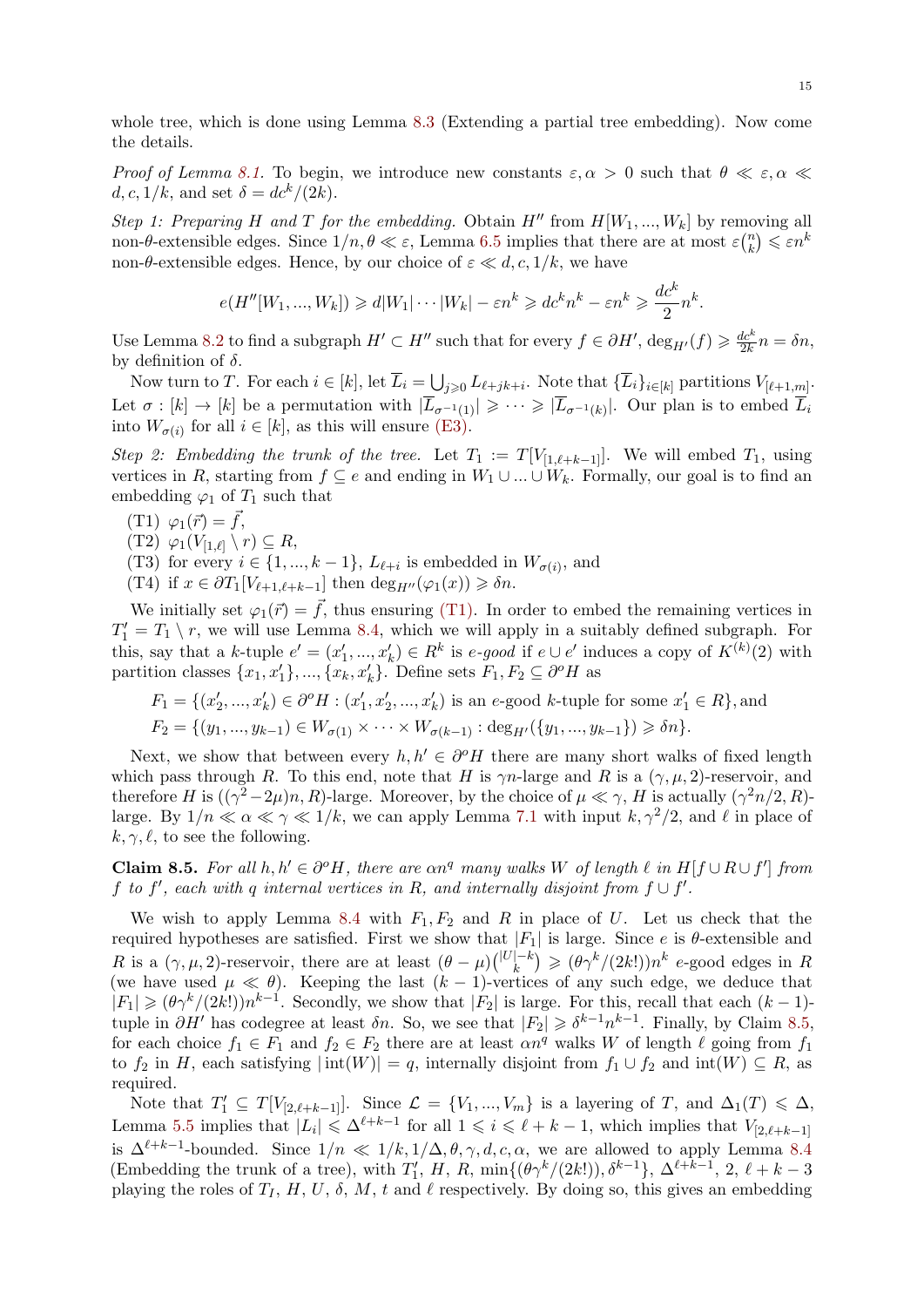$\varphi'_0: V(T'_1) \to V(H)$ . By construction, the union of  $\varphi_0$  and  $\varphi'_0$  gives an embedding  $\varphi_1$  of  $T_1$ satisfying  $(T1)$ – $(T4)$ .

<span id="page-15-8"></span>*Step 3: Embedding the crown of the tree.* We need to extend the embedding  $\varphi_1$  of  $T_1$  to an embedding of all of *T* in  $H'[W_1, ..., W_k]$ . By (T4) we know that every  $f \in \varphi_1(\partial T[V_{\ell+1,\ell+k-1}])$ has codegree at [least](#page-14-2)  $\delta n$  in  $H'[W_{\sigma(1)},...,W_{\sigma(k-1)}]$ . Since  $\beta \ll d, c, 1/k$  and the definition of  $\delta$ , we can as[sume](#page-14-0)  $\beta \leq \delta/2$ . Thus we can use Lemma 8.3 (Extending a partial tree embedding) with  $H', W_{\sigma(1)}, ..., W_{\sigma(k)}$  playing the role of  $H, W_1, ..., W_k$  to find an embedding  $\varphi$  of  $T$  which extends  $\varphi_1$ , and for each  $i \in [m - \ell], L_{\ell+i}$  is [embed](#page-14-2)ded in  $W_j$  where  $i \equiv \sigma(j) \mod k$ .

Now we verify  $\varphi$  satisfies the required assumptions. Since  $\varphi$  extends  $\varphi_1$  and since  $r \subseteq V(T_1)$ , (E1) follows from ([T](#page-12-3)1). Since all of  $V(T_2) = V(T) \setminus V(T_1)$  was embedded in  $W_1 \cup \cdots \cup W_k$  which is disjoint from *R*, we have  $\varphi^{-1}(R) = \varphi_1^{-1}(R)$ . From (T2)–(T3) then we deduce (E2) holds. The properties of  $\varphi$  imply that, for each  $i \in [k]$ ,  $\varphi(\overline{L}_i) \subseteq W_{\sigma(i)}$ , and therefore  $\varphi^{-1}(W_{\sigma}(i)) = \overline{L}_i$ . By the choice of  $\sigma$ , [\(E](#page-14-0)3) holds. Finally, since  $H'[W_1, ..., W_k]$  only contains  $\theta$ -extensible edges,  $(E4)$  holds.  $\square$ 

### 9. ABSORPTION

<span id="page-15-0"></span>In this section, w[e stat](#page-11-3)e and prove an absorption technique for hypergraphs which will allow [us to](#page-11-6) complete the embedding of an almost spanning tree. This technique is similar to the one used in [6,7]. Let us first define useful structures both for the *k*-tree we want to embed, and for the host graph which is used to embed the *k*-tree.

**Definition 9.1** (Absorbing *X*-tuple). Let  $k \geq 3$  and let *X* be a  $(k-1)$ -tree on  $h \geq k-1$ vertices, [w](#page-25-12)[it](#page-25-13)h a fixed valid ordering  $x_1, ..., x_h$ . For a *k*-tree *T*, we say that an  $(h + 1)$ -tuple  $(v_1, ..., v_h, v^*)$  of vertices of *T* is an *X-tuple* if

- (i)  $V(T(v^*)) = \{v_1, ..., v_h\}$ , and
- (ii) the map  $x_i \mapsto v_i$  is a hypergraph isomorphism between *X* and  $T(v^*)$ .

Let *H* be a *k*-graph on *n* vertices and let  $(v_1, ..., v_k)$  be a *k*-tuple of distinct vertices of *H*. An *absorbing X*-tuple for  $(v_1, ..., v_k)$  is an  $(h + 1)$ -tuple  $(u_1, ..., u_h, u^*)$  of vertices of *H* such that

 $(A) \ \{v_1, ..., v_{k-1}, u^*\} \in H$ , and

(B) there exists a copy  $\tilde{X}$  of *X* on  $\{u_1, ..., u_h\}$  such that  $\tilde{X} \subseteq H(v_k) \cap H(u^*)$ .

<span id="page-15-3"></span>We write  $\Lambda_X(v_1, ..., v_k)$  for the set of absorbing X-tuples for  $(v_1, ..., v_k)$ . Furthermore, we let  $\Lambda_X$  denote the set of all absorbing X-tuples in *H*, that is,  $\Lambda_X$  is the union of  $\Lambda_X(v_1, ..., v_k)$  over all *k*-tuples  $(v_1, ..., v_k)$  of distinct vertices of  $V(H)$ .

<span id="page-15-4"></span>Suppose there exists an embedding  $\varphi: V(T) \to V(H)$  and let  $(u_1, ..., u_h, u^*)$  be an  $(h+1)$ -tuple of vertices of *H*. We say  $(u_1, ..., u_h, u^*)$  is *X-covered by*  $\varphi$  if there exists an *X*-tuple  $(v_1, ..., v_h, v^*)$ of vertices of *T* such that  $\varphi(v^*) = u^*$  and  $\varphi(v_i) = u_i$  for all  $i \in [h]$ .

The following lemma is the heart of our absorbing method.

**Lemma 9.2** (Absorbing Lemma). Let  $n \geq h \geq k \geq 3$  and let  $0 < \delta < \alpha$ . Let T be a k-tree on n vertices with a valid ordering of  $V(T)$  given by  $v_1, ..., v_n$ , and let  $T_0 = T[\{v_1, ..., v_{n'}\}]$  be a  $k$ *-subtree of*  $T$  *on*  $n' \geq (1 - \delta)n$  *vertices.* Let  $H$  be a  $k$ *-graph on*  $n$  *vertices, and suppose there exists an embedding*  $\varphi_0: V(T_0) \to V(H)$ , a  $(k-1)$ *-tree X on h vertices and a family*  $\mathcal{A} \subseteq \Lambda_X$ *of* (*h* + 1)*-tuples of vertices of H with the following properties:*

- <span id="page-15-7"></span>(i) *the tuples in A are pairwise vertex-disjoint,*
- (ii) *every tuple in*  $\mathcal A$  *is*  $X$ *-covered by*  $\varphi_0$ *, and*
- (iii) *for every*  $k$ *-tuple*  $(v_1, ..., v_k)$  *of vertices of*  $H$ *,*  $|\Lambda_X(v_1, ..., v_k) \cap A| \ge \alpha n$ *.*

<span id="page-15-5"></span>*Then there exists an embedding of T in H.*

<span id="page-15-6"></span>*Proof.* Let  $m = n - n'$  and let  $\{x_1, ..., x_m\}$  be an arbitrary enumeration of  $V(H) \setminus V(\varphi_0(T_0))$ . For every  $i \in [m]$ , we set  $T_i := T[\{v_1, ..., v_{n'+i}\}]$ . Iteratively, for each  $0 \leq i \leq m$ , we will find an embedding  $\varphi_i: V(T_i) \to V(H)$  and subset  $\mathcal{A}_i \subseteq \mathcal{A}$  with the following properties:

 $(\mathbf{a}_i) \varphi_i(V(T_i)) = \varphi_0(T_0) \cup \{x_1, ..., x_i\},$ 

<span id="page-15-2"></span><span id="page-15-1"></span> $(b_i)$   $|\mathcal{A}_i| \leqslant i$ , and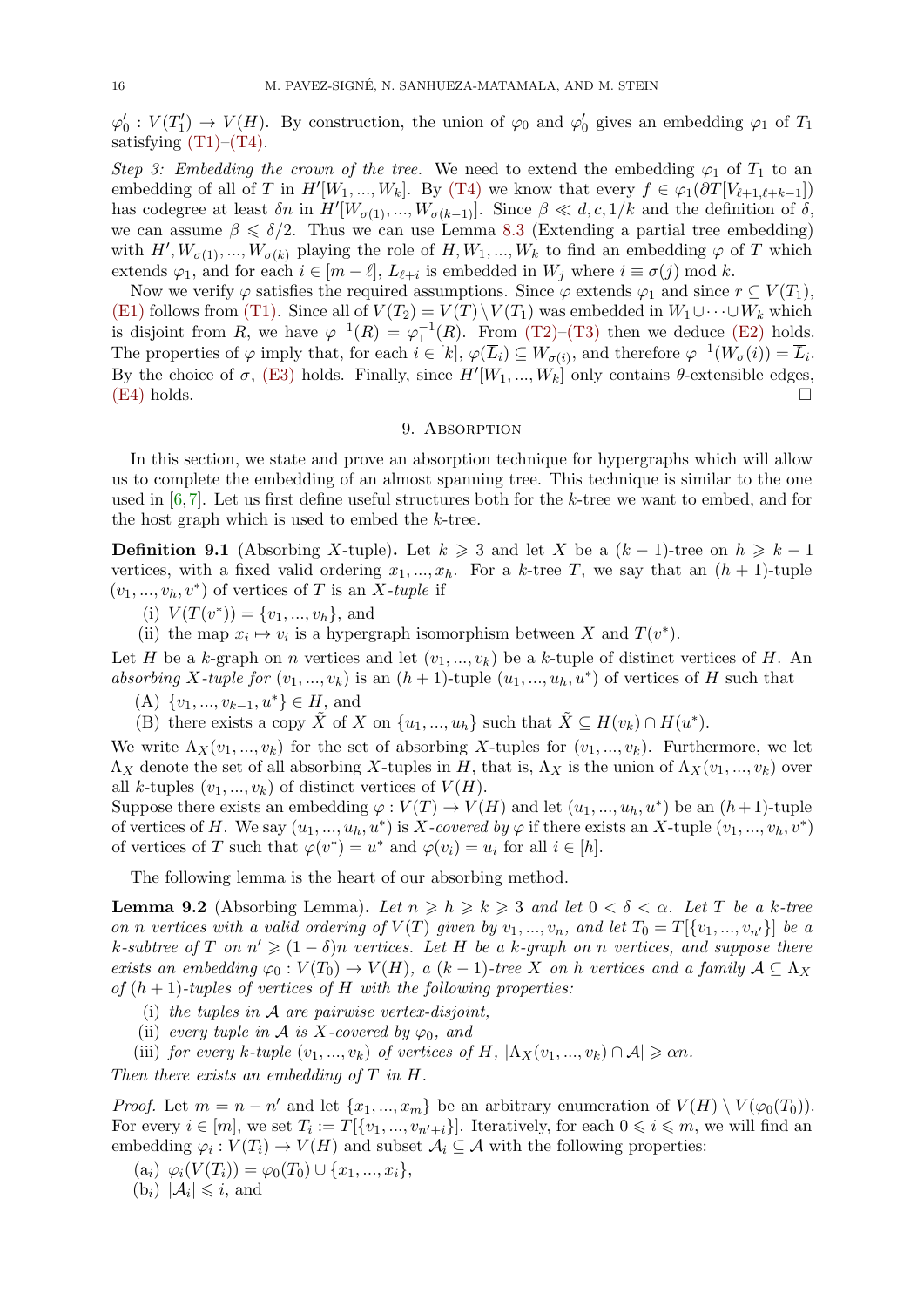(c<sub>i</sub>) for every 
$$
(u_1, ..., u_h, u^*) \in A \setminus A_i
$$
,  $\varphi_i^{-1}(u^*) = \varphi_0^{-1}(u^*)$  and  $\varphi_i^{-1}(u_j) = \varphi_0^{-1}(u_j)$  for every  $j \in [h]$ .

It is very easy to see that for  $i = 0$  the properties hold for  $\varphi_0$  and  $\mathcal{A}_0 := \emptyset$ . Suppose that for some  $0 \leq i \leq m-1$  we have defined  $\varphi_i$  and  $\mathcal{A}_i$  satisfying  $(a_i)$ – $(c_i)$ . We shall construct  $\varphi_{i+1}$  and  $\mathcal{A}_{i+1}$  satisfying  $(a_{i+1})-(c_{i+1})$ .

<span id="page-16-0"></span>Since  $v_1, ..., v_n$  is a valid ordering for *T*, there exists a unique  $(k-1)$ -set  $\{v_{i_1}, ..., v_{i_{k-1}}\} \subseteq V(T_i)$ such that  $\{v_{i_1},...,v_{i_{k-1}},v_{n'+i+1}\} \in T$ . Let  $w_1,...,w_{k-1} \in V(H)$  be an arbitrary labelling of  $\varphi_i(\{v_{i_1},...,v_{i_{k-1}}\})$  and define  $w_k := x_{i+1}$ . Note that by [assu](#page-15-1)[mptio](#page-16-0)n  $|\Lambda_X(w_1,...,w_k) \cap A| \geq \alpha n$ ,  $i \leq m \leq \delta n$  and  $\delta < \alpha$ . Thus, by  $(b_i)$ , we have

$$
|\Lambda_X(w_1,...,w_k)\cap\mathcal{A}\setminus\mathcal{A}_i|\geq \alpha n-|\mathcal{A}_i|=\alpha n-i\geqslant(\alpha-\delta)n>0.
$$

Now we can select an arbitrary absorbing *X*-tuple  $(u_1, ..., u_h, u^*) \in \mathcal{A} \setminus \mathcal{A}_i$  for  $(w_1, ..., w_k)$ , and define  $A_{i+1} := A_i \cup \{(u_1, ..., u_h, u^*)\}$  $A_{i+1} := A_i \cup \{(u_1, ..., u_h, u^*)\}$  $A_{i+1} := A_i \cup \{(u_1, ..., u_h, u^*)\}$ . Note this definition of  $A_{i+1}$  satisfies  $(b_{i+1})$ . Since  $(u_1, ..., u_h, u^*)$  is an X-tuple for  $(w_1, ..., w_k)$  in  $\mathcal{A} \setminus \mathcal{A}_i$ , then  $\{u_1, ..., u_h, u^*\}$  is X-covered by  $\varphi_0$ and, because of  $(c_i)$ , it is also *X*-covered by  $\varphi_i$ . For every  $x \in V(T_{i+1})$ , define

$$
\varphi_{i+1}(x) := \begin{cases} w_k & \text{if } x = \varphi_i^{-1}(u^*), \\ u^* & \text{if } x = v_{n'+i+1}, \\ \varphi_i(x) & \text{otherwise.} \end{cases}
$$

Note that the function  $\varphi_{i+1}$  is injective and it satisfies  $(a_{i+1})$  and  $(c_{i+1})$ . To finish, we check that  $\varphi_{i+1}$  is an embedding of  $V(T_{i+1})$ . Indeed, if  $e \in T_{i+1}$  does not contain  $v_{n'+i+1}, \varphi_i^{-1}(u^*),$ then  $e \in T_i$  and  $\varphi_{i+1}(e) = \varphi_i(e) \in H$  since  $\varphi_i$  is an embedding of  $T_i$ . If  $e \in T_{i+1}$  contains  $v_{n'+i+1}$ , then  $e = \{v_{i_1}, ..., v_{i_{k-1}}, v_{n'+i+1}\}\$ and because of (A) (in the definition of absorbing *X*-tuples) we know that  $\varphi_{i+1}(e) = \{w_1, ..., w_{k-1}, u^*\} \in H$ . If  $e \in T_{i+1}$  contains  $\varphi_i^{-1}(u^*)$ , then there exists a  $(k-1)$ -edge  $e'$  in  $T(\varphi_i^{-1}(u^*))$  such that  $e = e' \cup {\varphi_i^{-1}(u^*)}$  and  $u^* \cup \varphi_i(e') \in H$ . Note that  $\varphi_{i+1}(e) = w_k \cup \varphi_i(e')$ . Since  $(u_1, ..., u_h, u^*)$  is an X-tuple for  $(w_1, ..., w_k)$ , then by (B) we know that  $w_k \cup \varphi(e') \in H$  and therefore  $\varphi_{i+1}(e) \in H$ [, as](#page-15-3) desired. Thus  $\varphi_{i+1}$  is an embedding of  $T_{i+1}$ .

Following this process for *m* steps, we find an embedding  $\varphi_m$  of  $T_m = T$ , as desired. □

In the remainder of this section we will prove a series of lemmas that allow [us to](#page-15-4) build a partial embedding of a tree *T* in which properties (i)–(iii) of Lemma 9.2 are fulfilled.

9.1. **Finding separated tuples in** *k***-trees.** Let  $\mathcal{T}_{k,[h]}$  be the family of all non-labelled *k*-trees on at most *h* vertices, up to isomorphism. For our purposes, we need to bound  $|\mathcal{T}_{k,[h]}|$  in terms of *h* and *k*. Let  $\mathcal{T}_{k,h}$  be the family of all *k*-trees o[n ex](#page-15-5)[actly](#page-15-6) *h* vertice[s. W](#page-15-7)e will bound  $|\mathcal{T}_{k,h}|$  by the number of *labelled k*-trees on *h* vertices. For all such labelled trees *T*, recall that all but the first *k* vertices have an ancestry. Since for each vertex in *T* we have at most  $\binom{h}{k}$ *k−*1 ) options for its ancestry, we thus have  $|\mathcal{T}_{k,h}| \leqslant {h \choose k-1}$ *k−*1  $\sum$ <sup>*h*−*k*</sup> ≤ *h*<sup>*h*(*k*−1)</sup>, which in turn implies

<span id="page-16-1"></span>
$$
|\mathcal{T}_{k,[h]}| \leqslant h^{hk}.\tag{9.1}
$$

Recall that the distance between (*k −* 1)-tuples of the shadow of a *k*-tree was given in Definition 5.9. Given a *k*-tree *T*, an  $(k-1)$ -tree *X*, and  $\ell \geq 0$ , we say that a set *B* of *X*-tuples of *T* is *l*-separated they are pairwise at a distance at least  $\ell$ , that is, for each distinct  $B_i, B_j \in \mathcal{B}$ , and each  $f_i \in \partial T[B_i], f_j \in \partial T[B_j]$ , we have  $d_T(f_i, f_j) \geq \ell$ .

We now show that every bounded-degree tree contains a large *ℓ*-separated set of *X*-tuples, for s[ome](#page-5-3)  $(k-1)$ -tree X.

**Proposition 9.3.** *Suppose*  $0 < \mu \ll 1/\Delta$ ,  $1/k$ ,  $1/\ell$  *and*  $k \geq 2$ *. Let T be a k-tree on n vertices such that*  $\Delta_1(T) \leq \Delta$ *. Then there exists a*  $(k-1)$ *-tree*  $X \in \mathcal{T}_{k-1, [\Delta + k-1]}$  *and an ℓ-separated set B of X-tuples of T with*  $|B| \ge \mu n$ *.* 

<span id="page-16-2"></span>*Proof.* By Lemma 5.1 and the bound  $\Delta_1(T) \leq \Delta$ , for every vertex  $v \in V(T)$ ,  $T(v)$  is a  $(k-1)$ -tree which is in  $\mathcal{T}_{k-1, [\Delta+k-1]}$ . By the pigeon-hole principle, there exists a  $(k-1)$ -tree  $X \in \mathcal{T}_{k-1, [\Delta+k-1]}$ and a subset  $W' \subseteq V(T)$  of size at least  $n/|\mathcal{T}_{k-1,[\Delta+k-1]}|$  such that  $T(w) \cong X$  for every  $w \in W'$ . Note that each  $w \in W'$  yields an X-tuple  $B_w$  in T which uses precisely the vertices in  $T(w)$ .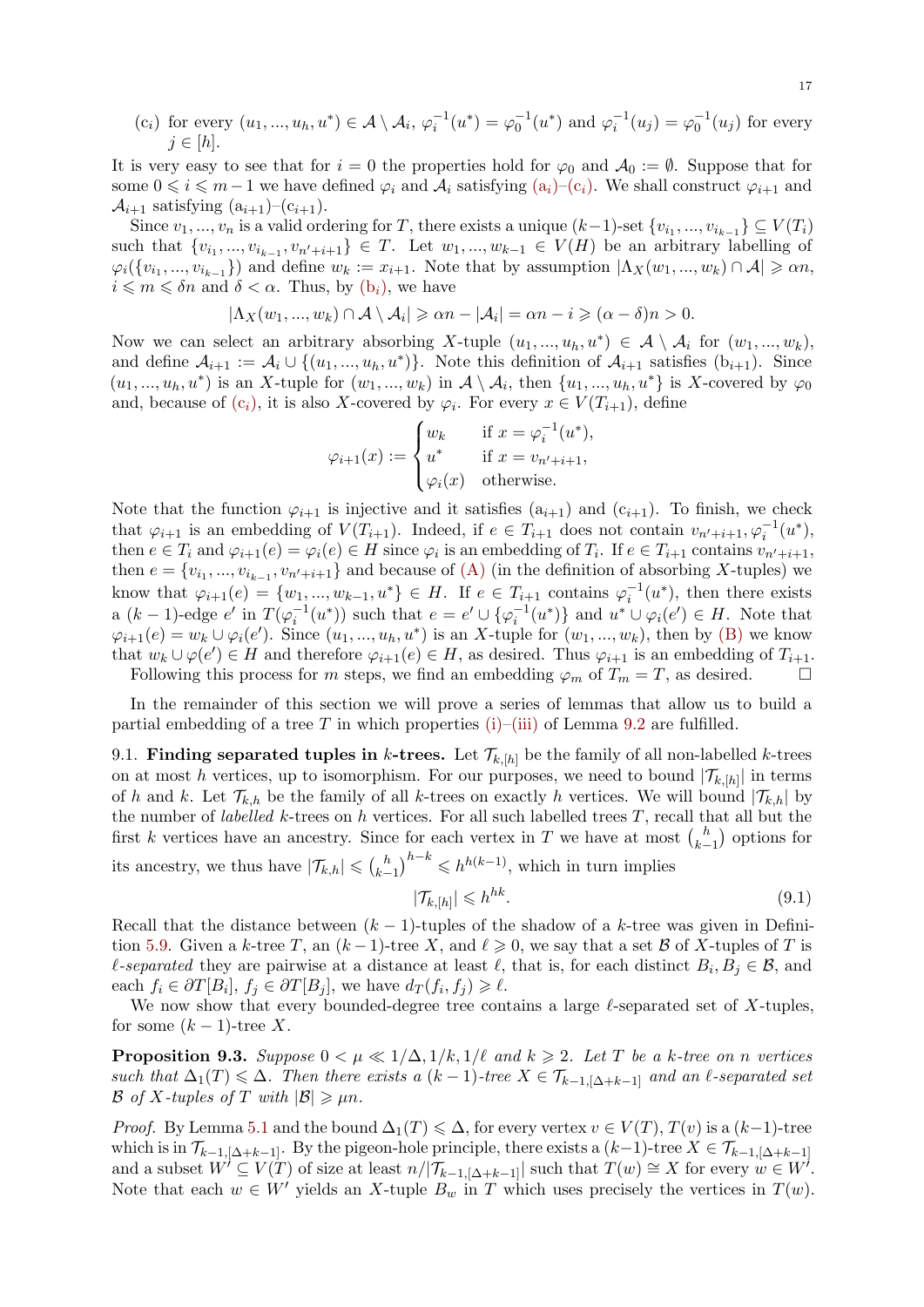Let  $W \subset W'$  be maximal so that for all distinct  $w_1, w_2 \in W$ , the  $(k-1)$ -tuples in  $V(T(w_1))$ and  $V(T(w_2))$  are at distance at least  $\ell$ . Set  $\mathcal{B} := \{B_w : w \in W\}$ . It remains to show that  $|\mathcal{B}| \geqslant \mu n$ .

<span id="page-17-3"></span>The assumption  $\Delta_1(T) \leq \Delta$  implies that for every  $w'_1 \in W'$ , there are at most  $(\Delta + k)^{\ell+1}$ other vertices  $w_2' \in W'$  such that  $T(w_1')$  and  $T(w_2')$  have distance less than  $\ell$ . We deduce that

$$
|\mathcal{B}| = |W| \geq \frac{|W'|}{(\Delta + k)^{\ell+1}} \geq \frac{n}{|\mathcal{T}_{k-1, [\Delta + k-1]}|(\Delta + k)^{\ell+1}} \geq \mu n,
$$

where the last inequality follows from (9.1) and the assumption that  $\mu \ll 1/\Delta, 1/k, 1/\ell$ . □

9.2. **Finding absorbing tuples in the host graph.** Many copies of an *X*-tuple in a tree *T* will indicate parts of *T* that are 'flexible enough' to be interchanged. This can be used to extend a partial embedding of *T* into [an e](#page-16-1)mbedding of all of *T*. We willl see now where such *X*-tuples may be embedded, assuming that the 'host graph' has large codegree.

**Proposition 9.4.** Let  $1/n \ll \beta \ll \gamma$ ,  $1/h$ ,  $1/k$  with  $h \geq k \geq 2$ . Let H be a  $\gamma n$ -large k-graph *H on n vertices, let X be a* ( $k-1$ )*-tree on h vertices and let*  $(v_1, ..., v_k)$  *a k-tuple of distinct vertices of H. Then*  $|\Lambda_X(v_1, ..., v_k)| \geq \beta n^{h+1}$ .

<span id="page-17-1"></span>*Proof.* We construct an absorbing X-tuple for  $(v_1, ..., v_k)$  by choosing vertices one by one. First, select an arbitrary vertex  $u_{h+1} \in N_H(\{v_1, ..., v_{k-1}\}) \setminus \{v_k\}.$  (Since *H* is  $\gamma n$ -large there are at least  $\gamma n - 1 \ge \gamma n/2$  possible choices for  $u_{h+1}$ .) Define the  $(k-1)$ -graph  $H' := H(v_k) \cap H(u_{h+1}),$ and observe that  $H'$  is  $\gamma n$ -large. Now select  $u_1, ..., u_h$  iteratively in increasing order, as follows. First, fix a valid ordering  $\{t_1, ..., t_h\}$  of the vertices of *X*. Select  $u_1, ..., u_{k-1} \in V(H')$  arbitrarily. Then, successively for  $i = k - 1, ..., h + 1$ , select  $u_{i+1}$  in the following way: if  $\{t_{j_1}, ..., t_{j_{k-2}}\}$ is the ancestry of  $t_{i+1}$ , then choose  $u_{i+1} \in N_{H'}(\{u_{j_1},...,u_{j_{k-2}}\}) \setminus \{u_1,...,u_i\}$  arbitrarily. By construction,  $(u_1, ..., u_{\ell+1})$  is an absorbing *X*-tuple for  $(v_1, ..., v_k)$ .

Finally, as in each step there are at least  $\gamma n/2$  possibilities to choose the next vertex  $u_i$ , there are at least  $(\gamma n/2)^{h+1} \geq \beta n^{h+1}$  absorbing *X*-tuples for  $(v_1, ..., v_k)$ , as desired.

Now we would like to find a linear-sized family  $A \subseteq \Lambda_X$  of vertex-disjoint X-tuples such that every *k*-tuple has many absorbing *X*-tuples in  $\mathcal A$  (as to satisfy properties (i) and (iii) of Lemma 9.2). The following lemma can be proved by selecting independently each  $(\ell + 1)$ tuple in  $\Lambda_X$  with probability  $p := \Omega(n^{-\ell})$  and showing it satisfies the required properties with positive probability, which can be done using Chernoff's inequality (Theorem 6.8) and Markov's inequality. As this strategy is standard by now and has appeared in many other [ab](#page-15-5)sorp[tion](#page-15-6)based proo[fs \(](#page-15-7)e.g.  $[26, \text{Claim } 3.2]$ ), we leave the details of the proof to the reader.

**Lemma 9.5.** Let  $1/n \ll \alpha \ll \beta, 1/k, 1/h$  with  $h \ge k \ge 2$ . Let H be a k-grap[h on](#page-9-4) n vertices and let X be a  $(k-1)$ -tree on h vertices. If  $|\Lambda_X(v_1,...,v_k)| \geq \beta n^{h+1}$  for every k-tuple  $(v_1,...,v_k)$  of *vertices of H*, [th](#page-25-3)en there is a set  $A \subseteq \Lambda_X$  *of at most*  $\alpha n$  *disjoint*  $(h+1)$ *-tuples of vertices of H such that*  $|Λ_X(v_1, ..., v_k) ∩ A| ≥ βαn/8$  *for every k*-tuple  $(v_1, ..., v_k)$  *of vertices of H*. □

<span id="page-17-2"></span>9.3. **Covering** *X***-tuples with a partial tree embedding.** Our final step in order to use the Absorbing Lemma is to show that we can cover a large family of absorbing tuples.

**Lemma 9.6** (Embedding pseudopaths). Let  $1/n \ll 1/\Delta, 1/k, 1/\ell, \gamma$  satisfying  $\Delta, k \geq 2$ , and also  $\ell \geq (2k+1)|k/2| + 2k$ . Let H be a  $\gamma n$ -large k-graph on n vertices. Let P be a k*uniform* (*f, f′* )*-pseudopath P where we consider f, f′ to be ordered tuples. Moreover, suppose*  $e(P) \ge \Delta k(\ell+3k)$  and  $\Delta_1(P) \le \Delta$ *. Then, given any pair of disjoint*  $(k-1)$ *-tuples*  $x, y \in \partial^o H$ *, there exists an embedding*  $\varphi : V(P) \to V(H)$  *such that*  $\varphi(f) = x$  *and*  $\varphi(f') = y$ *.* 

<span id="page-17-0"></span>*Proof.* Suppose P has t edges  $e_1, ..., e_t$ , where  $f \subseteq e_1$  and  $f' \subseteq e_t$ . Now let  $\mathcal{L} = (L_1, ..., L_m)$  be a layering for  $(P, f)$ , which exists by Lemma 5.4. By Lemma 5.10(ii),  $|L_i| \le k\Delta$  for all  $i \in [m]$ . Thus the number *m* of layers of  $\mathcal L$  satisfies  $m \geq |V(P)|/(k\Delta) \geq e(P)/(k\Delta) \geq \ell + 3k$ .

We start our construction of the embedding by setting  $\varphi(f) = x$  and  $\varphi(f') = y$ . As a next step, we will embed greedily the first *k* layers of  $\mathcal L$  into *R*. Recall the definition of  $r(j)$  from Lemma 5.10(i), and let  $j_1$  be the maximum *j* [su](#page-4-4)ch that  $r(j) \leq k$ [. Le](#page-5-2)mma 5.10(i) implies that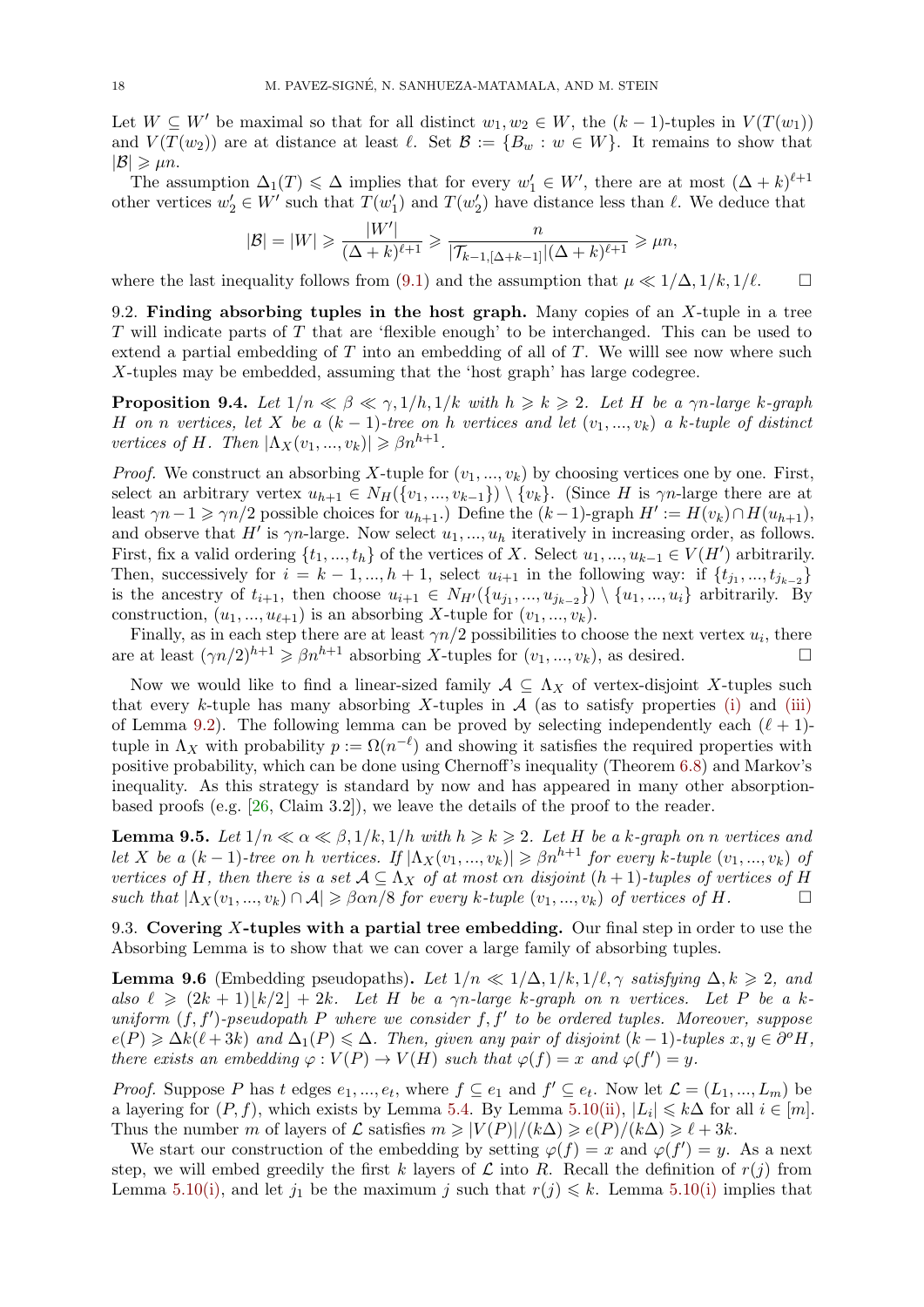$r(j_1) = k$ ,  $r(j) \leq k$  for all  $j \leq j_1$  and  $r(j) > k$  for all  $j > j_1$ . Let  $P_1$  be the subgraph of *P* spanned by the edges  $e_1, ..., e_{j_1}$ . Then  $P_1$  is the 'minimum' subpath of  $P$  which contains all the edges touching the first *k* layers.

Let  $s_1 = e_{j_1} \setminus (L_1 \cup \cdots \cup L_k)$ , ordered according to the increasing layering order. Since  $r(j_1) = k$ , *s*<sub>1</sub> has size  $k-1$ . Now we embed  $P_1 \ s_1$  making sure there are 'many' possible extensions available for  $s_1$ . First, in a greedy fashion, we count the number of embeddings of  $e_1$  which extend  $\varphi(f)$ simply by completing *f* to  $e_1$  to an unused vertex outside  $x \cup y$ . Since *H* is  $\gamma n$ -large, this can be done in at least  $\gamma n - |x \cup y| \geqslant \gamma n/2$  ways. Next, we iteratively count the extensions of the embedding of  $e_1$  to an embedding of  $P_1$ , which can be done again in a greedy fashion, again having  $\gamma n/2$  choices for an unused vertex each time. Letting  $n_1 = |V(P_1)| - (k-1)$ , we deduce that there are at least  $(\gamma n/2)^{n_1}$  embeddings of  $P_1$  which extend  $\varphi(f)$ . Now, an averaging argument entails that there is an embedding of  $P_1 \setminus s_1$  which extends  $\varphi(f)$  and can be extended to at least  $((\gamma n/2)^{n_1})/n^{n_1-\vert s_1\vert} = (\gamma/2)^{n_1}n^{k-1}$  embeddings of  $P_1$ . Let  $\varphi(P_1 \setminus s_1)$  be such an extension of  $\varphi(f)$ , and let  $F_1 \subseteq V(H)^{k-1}$  be the set of all ordered  $(k-1)$ -tuples which are valid extensions of  $\varphi(P_1 \setminus s_1)$  to an embedding of  $P_1$ . Then  $|F_1| \geqslant (\gamma/2)^{n_1} n^{k-1}$ .

Observe that if we consider the edges of *P* in reverse ordering (i.e. we consider *e<sup>t</sup>* to be the first,  $e_1$  to be the last edge), the resulting *k*-tree is a  $(f', f)$ -pseudopath. So, defining  $j_2$  as the minimum  $j \leq t$  such that  $r(j) \geq m-2k+2$ , and defining  $s_2$  and  $P_2$  accordingly, we can proceed as in the previous paragraph, to obtain an embedding  $\varphi(P_2 \setminus s_2)$  which extends  $\varphi(f')$  and can be extended to at least  $(\gamma/n)^{n_2} n^{k-1}$  embeddings of  $P_2$ . Letting  $F_2 \subseteq V(H)^{k-1}$  denote the set of all ordered  $(k-1)$ -tuples giving valid extensions of  $\varphi(P_2 \setminus s_2)$  to an embedding of  $P_2$ , we have  $|F_2| \geqslant (\gamma/2)^{n_1} n^{k-1}.$ 

We complete the embedding by using Lemma 8.4. Let  $\alpha, \delta > 0$  be such that  $1/n \ll \alpha, \delta \ll \gamma$ . Since  $m-3k \geq \ell \geq (2k+1)\lceil k/2 \rceil+2k$  and *H* is  $(\gamma n, V(H))$ -large, Lemma 7.1 outputs  $q \leq m-3k$ such that for each pair of disjoint tuples  $f_1 \in F_1$  and  $f_2 \in F_2$  there are at least  $\alpha n^q$  walks of length *m−*3*k* connecting *f*<sup>1</sup> and *f*2, each having *q* internal vertices, and internally disjoint from *f*<sub>1</sub>*[,](#page-12-0) f*<sub>2</sub>. By the choice of *δ* we have  $|F_1|, |F_2| \ge \delta n^{k-1}$ , and finally note that the remaining vertices to be embedded correspond to  $P \setminus (P_1 \cup P_2)$ , whose set of vertices is co[mpl](#page-10-0)etely in  $V_{[k+1,m-k]}$ , which is  $k\Delta$ -bounded. We can use Lemma 8.4 with  $P, P \setminus (P_1 \cup P_2), k+1, m-2k-1, k\Delta$ playing the roles of  $T, T_I, t, \ell, M$  to obtain an embedding  $\varphi'$  of the remaining vertices from  $L_{k+1} \cup \cdots \cup L_{m-k}$ , which extends the embedding  $\varphi$  to an embedding of all of *P*. □

**Lemma 9.7** (Covering Lemma). Let  $1/n \ll \alpha \ll \mu \ll \nu \ll \gamma, 1/h$  with  $h, \Delta, k \geqslant 2$  and  $\ell \geq (2k+1)|k/2| + 2k$ . Let X be a  $(k-1)$ -tree on h vertices. Let H be a  $\gamma n$ -large k-graph on *n* vertices, and let  $A \subseteq \Lambda_X$  be a set of at most  $\alpha n$  pairwise disjoint  $(h + 1)$ -tuples of vertices *of H.* Let *T* be a *k-tree on*  $\nu n$  *vertices, with*  $\Delta_1(T) \leq \Delta$  *and let B be a*  $2\Delta k(\ell+3k)$ *-separated set of size at least*  $\mu$ *n of*  $X$ *-tuples of vertices of*  $T$ *. Then for any*  $f \in \partial H$ *,*  $r \in \partial T$  *there is an embedding*  $\varphi: V(T) \to V(H)$  *such that*  $\varphi(r) = f$  *and every tuple in A is X*-*covered by*  $\varphi$ *.* 

<span id="page-18-1"></span>*Proof.* Write  $A = \{A_1, ..., A_t\}$ , where  $1 \leq t \leq \alpha n$ . We will abuse notation by treating *X*-tuples  $B \in \mathcal{B}$  as subgraphs of *T*, consisting of the corresponding edges forming the *X*-tuple. We claim that there are  $B_1, ..., B_t \in \mathcal{B}$  such that, defining  $d_T(r, B_i)$  as the minimum of  $d_T(r, b)$  over all  $(k-1)$ -sets  $b \in \partial T[B_i]$ , we have

<span id="page-18-0"></span>
$$
\Delta k(\ell + 3k) \leq d_T(r, B_j) \leq d_T(r, B_i) \text{ for all } 1 \leq j < i \leq t. \tag{9.2}
$$

To see this, order the elements of *B* as  $B'_{1}, B'_{2}...$  so that  $d_{T}(r, B'_{i})$  increases. As *B* is  $2\Delta k(\ell+3k)$ separated, and using the triangle inequality, we see that

$$
2\Delta k(\ell + 3k) \le d_T(B'_1, B'_2) \le d_T(B'_1, r) + d_T(B'_2, r) \le 2d_T(B'_2, r)
$$

and thus  $d_T(B'_2, r) \ge \Delta k(\ell + 3k)$ . Since  $|\mathcal{B}| \ge \mu n \gg \alpha n \ge t$ , we can delete  $B'_1$  from  $\mathcal B$  if necessary, and delete more sets  $B'_i$  until size exactly  $t$  is reached. After relabelling we arrive at sets  $B_1, ..., B_t$  satisfying  $(9.2)$ .

Set  $T_0 := \emptyset$ . Given  $i \in [t]$  and  $T_{i-1} \subseteq T$ , define  $T_i$  as follows. Let  $t_i \in \partial T_{i-1}$  and  $b_i \in \partial B_i$ such that  $d_T(t_i, b_i)$  is minimised (if  $i = 1$ , select  $t_1 = r$  instead). Let  $P_i$  be the unique  $(t_i, b_i)$ pseudopath in *T*, and let  $T_i = T_{i-1} \cup P_i \cup B_i$ . Then  $T_0, T_1, ..., T_t$  satisfy the following properties.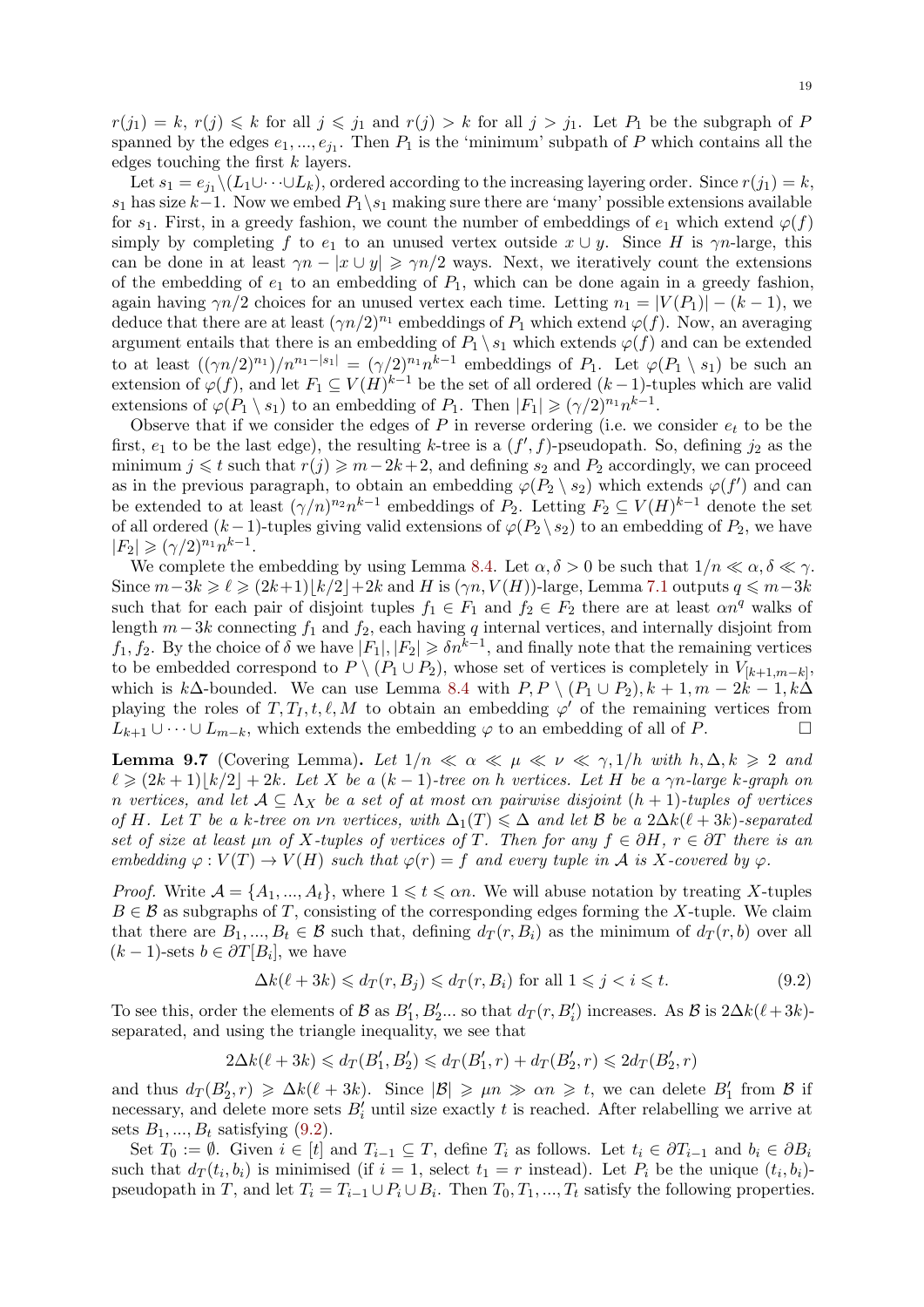**Claim 9.8.** For all  $1 \leq i \leq t$ ,  $T_i$  is a subtree of  $T$ , and

 $(T_i \subseteq T_{i+1} \text{ if } i < t,$  $(Q2)$   $(B_1 \cup \cdots \cup B_i) \subseteq T_i$ *, and*  $(Q3)$   $T_i \cap (B_{i+1} \cup \cdots \cup B_t) = \emptyset$ .

<span id="page-19-0"></span>Indeed, the only property which is not immediate from construction is (Q3). Suppose the property failed, and let *i* be minimum such that it fails. Then there exists a  $j > i$  such that  $B_j \cap T_i \neq \emptyset$ . By minimality of *i*,  $B_j \cap T_{i-1} = \emptyset$ , and since *B* are pairwise disjoint subgraphs,  $B_j \cap B_i = \emptyset$ . Thus  $B_j \cap (P_i \setminus B_i) \neq \emptyset$ . Since  $P_i$  was the unique minimum-length pseudopath between  $T_{i-1}$  and  $B_i$  in *T*, this implies  $d_T(r, B_j) < d_T(r, B_i)$ , contradicting [\(9.2\)](#page-19-0).

For  $i \geq 0$ , we will now construct embeddings  $\varphi_i : V(T_i) \to V(H) \setminus (A_{i+1} \cup \cdots \cup A_t)$  such that for  $i \geq 1$ ,  $\varphi_i$  extends  $\varphi_{i-1}$ , and such that  $A_i = \varphi_i(B_i)$  is *X*-covered by  $\varphi_i$ . We start by setting  $\varphi_0(r) = f$ . Now assume that  $i \geq 1$ , and suppose we have embedded  $T_{i-1}$  with the embedding  $\varphi_{i-1}$ . By (Q3), the image of *B*<sup>*i*</sup> has not been defined in  $\varphi_{i-1}$ . We begin by s[ettin](#page-18-0)g  $\varphi'_{i}(B_{i}) = A_{i}$ , in a way that  $A_i$  is *X*-covered by  $\varphi'_1$ . Recall that, by definition,  $T_i$  is the union of  $T_{i-1}$ ,  $B_i$ , and a  $(t_i, b_i)$ -pseudopath  $P_i$ , for some  $b_i \in \partial B_i$  and some  $t_i \in \partial T_i$  (or  $t_i = r$  if  $r = 1$ ). Note that  $H_i := H \setminus (A_{i+1} \cup \cdots \cup A_t)$  has at least  $n' = n - (t-1)(h+1) \geq (1 - \alpha(h+1))n \geq (1 - \gamma/3)n$ vertices, [as by](#page-19-0) assumption,  $\alpha h \ll \gamma$ . A similar calculation entails that  $H_i$  is  $(\gamma n'/2)$ -large. We claim that

<span id="page-19-1"></span>
$$
d_T(t_i, b_i) \geq \Delta k(\ell + 3k). \tag{9.3}
$$

Then, we can use Lemma 9.6 to find an embedding  $\varphi_i: V(P_i) \to V(H_i)$  which extends both  $\varphi_{i-1}$  and  $\varphi'_{i}$ , and this completes step *i*.

So let us show (9.3). Assume otherwise, and let  $1 \leq j \leq i-1$  be the minimum index such that  $t_i \in \partial T_j$ . By minimality, we have  $t_i \in \partial (P_j \cup B_j)$ . If  $t_i \in \partial B_j$ , then  $P_i$  is a pseudopath from  $B_i$  to  $B_j$ , and since  $\mathcal{B}$  is  $2\Delta k(\ell+3k)$ -separated we then have  $d_T(r_i, t_i) \geq 2\Delta k(\ell+3k)$ , and we are done. Assume instead that  $t_i \in \partial P_i \setminus \partial B_i$ . Let  $b_i \in \partial T_i$  such that  $d_T(b_i, r) = d_T(B_i, r)$ . Note that  $t_i$  must [lie o](#page-19-1)n the unique pseudopath in  $T$  from  $b_j$  to  $r$ , and thus

$$
d_T(B_j, t_i) + d_T(t_i, r) = d_T(B_j, r) \leq d_T(B_i, r) \leq d_T(b_i, t_i) + d_T(t_i, r),
$$

where the second inequality comes from  $(9.2)$ . As furthermore

$$
2\Delta k(\ell+3k) \leq d_T(B_j, B_i) \leq d_T(b_i, t_i) + d_T(B_j, t_i) < \Delta k(\ell+3k) + d_T(B_j, t_i),
$$

we obtain  $d_T(b_i, t_i) \geq d_T(B_j, t_i) > \Delta k(\ell + 3k)$  $d_T(b_i, t_i) \geq d_T(B_j, t_i) > \Delta k(\ell + 3k)$  $d_T(b_i, t_i) \geq d_T(B_j, t_i) > \Delta k(\ell + 3k)$ , contrary to our assumption. Thus (9.3) holds.

Having defined all  $\varphi_i$ , we note that each absorbing tuple in *A* is *X*-covered by  $\varphi_t$ . We extend  $\varphi_t$  to an embedding  $\varphi$  of all of  $V(T)$ . We can get from  $T_t$  to  $T$  by iteratively adding leaves, thus the embedding can be found in a greedy fashion since  $\delta_{k-1}(H) \geq \gamma n$ , and at each step there are at most  $|V(T)| \leq \nu n \leq \gamma n/2$  used vertices. step there are at most  $|V(T)| \le \nu n \le \gamma n/2$  used vertices.

### 10. Proof of the Main Theorem

We now assemble all results from the previous sections in order to prove Theorem 1.2. The proof is divided into three main steps.

We start the first step by finding a small subtree  $T' \subseteq T$  of linear size. Using Proposition 9.3 we find a  $(k-1)$ -tree X such that T' contains linearly many well-separated X-tuples. With the help of Proposition 9.4 and Lemma 9.5, we find a family *A* of disjoint absorbing *X*-[tup](#page-1-0)les in the host graph *H* such that every *k*-tuple in *H* has linearly many absorbing *X*-tuples in *A*. We then use the Covering Lemma (Lemma 9.7) to embed  $T'$  in  $H$ , covering every tuple in  $\mathcal{A}$ .

In the second step, we will find an almost spanning subtree  $T'' \subseteq T - T'$  and embed it following the regularity metho[d. T](#page-17-1)he Weak Hy[per](#page-17-2)graph Regularity Lemma (Theorem 6.1) gives a regular partition of the vertices of  $H$  and using Lemma 6.2, we find an almost spanning matching  $M$ in the corresponding reduced graph. [We](#page-18-1) find a  $(\beta, d)$ -decomposition (Definition 5.13) of  $T''$ and use the Embedding Lemma (Lemma 8.1) to map the small parts of this decomposition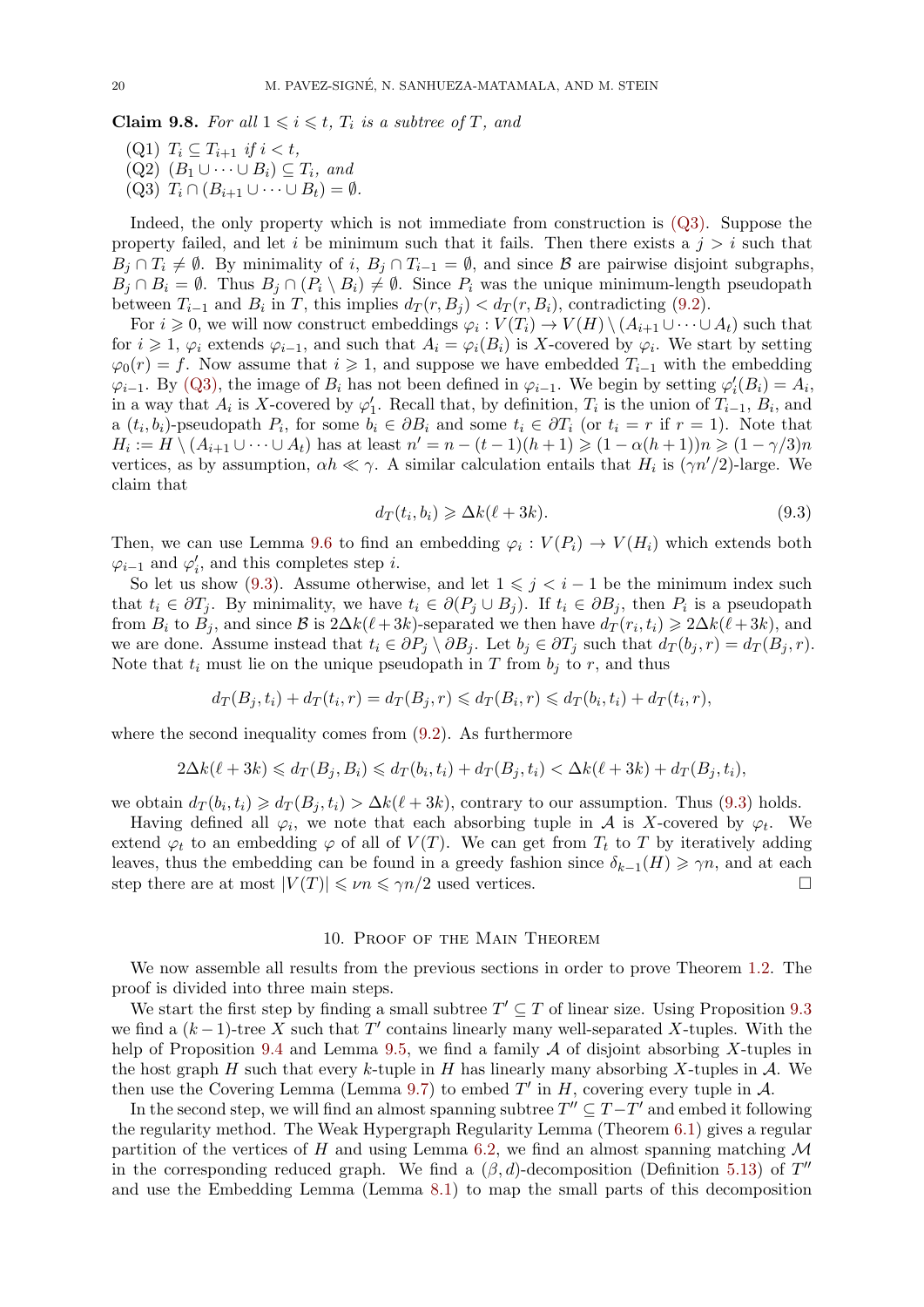into edges of  $\mathcal{M}^1$ . In the third and last step, we finish the embedding by using the Absorbing Lemma (Lemma 9.2).

We begin with a lemma which essentially covers all of the second step outlined above. First, we need a definition. Let *H* be a *k*-graph on *m* vertices and let  $\varepsilon, d > 0$ . We say *H* is  $(\varepsilon, d)$ *un[i](#page-20-0)formly dense* if for all pairwise disjoint sets  $W_1, ..., W_k \subseteq V(H)$  we have

<span id="page-20-1"></span>
$$
e(W_1, ..., W_k) \geq d|W_1| \dots |W_k| - \varepsilon m^k. \tag{10.1}
$$

If *H* is *k*-partite, with parts  $V_1, ..., V_k$ , we say *H* is *k*-partite  $(\varepsilon, d)$ -uniformly dense if for all sets  $W_1 \subseteq V_1, ..., W_k \subseteq V_k$  the bound (10.1) holds.

**Definition 10.1** (Uniformly dense perfect matching). For  $\varepsilon, d > 0$  and  $t \in \mathbb{N}$ , we say  $\mathcal{M} =$  $\{(V_1^i, ..., V_k^i)\}_{i \in [t]}$  is an  $(\varepsilon, d)$ *-uniformly dense perfect matching* of a *k*-graph *H* if

- (M1)  ${V_a^i}_{a}$ <sub> $a \in [k], i \in [t]}$ </sub> partitions  $V(H)$  $V(H)$  $V(H)$ ,
- $|V_a^i| = |V_b^j|$  $\mathbf{b}^{(j)}$  for all  $i, j \in [t]$ ,  $a, b \in [k]$ , and
- (M3)  $H[V_1^i, ..., V_k^i]$  is *k*-partite  $(\varepsilon, d)$ -uniformly dense for each  $i \in [t]$ .

The following proposition will be used in the second step of the proof of Theorem 1.2, providing us with an embedding of an almost spanning tree in any graph having an  $(\varepsilon, d)$ -uniformly dense perfect matching.

**Proposition 10.2** (Embedding almost spanning trees). Let  $\Delta, k \geq 2$ , let  $\theta \ll 1/T_0$  $\theta \ll 1/T_0$  $\theta \ll 1/T_0$ , and let  $1/n \ll \mu \ll \theta \ll \varepsilon, \delta \ll \alpha, \gamma, d, 1/k, 1/\Delta$ . Let H be a  $\gamma n$ -large k-graph on n vertices with  $a \ (\delta, \mu, 2)$ *-reservoir*  $R$ *. Let*  $M$  *be an*  $(\varepsilon, d)$ *-uniformly dense perfect matching of*  $H - R$  *with*  $|\mathcal{M}| \leq T_0$ . Let  $(T,r)$  be a k-tree with  $|V(T)| \leq (1-\alpha)n$  and  $\Delta_1(T) \leq \Delta$ . Then H contains T. *Moreover, for any*  $\theta$ -extensible edge  $e$ , any  $f \in \partial^{\circ}H$  with  $f \subseteq e$  can be chosen as the image of  $r$ .

<span id="page-20-9"></span>*Proof.* Let  $\ell = |k/2|(2k+1) + 2k + 1$ . Introduce new constants  $c, \beta$  satisfying  $\mu \ll \beta \ll \epsilon \ll$  $c \ll \alpha$ , 1/k and  $\beta \ll 1/T_0$ .

Let  $\mathcal L$  be a layering for  $(T, r)$ , which exists by Lemma 5.4. We invoke Proposition 5.14, with parameters  $\beta$ ,  $\Delta$  and  $\ell$ , to obtain a  $(\beta, \ell)$ -decomposition of  $(T, r, \mathcal{L})$  into  $p \leq 2\Delta^{\ell}/\beta$  parts. That is, we find a collection of rooted trees  $\{(D_i, s_i)\}_{1 \leq i \leq p}$  such that

- $E(T) = \bigcup_{i \in [p]} E(D_i),$
- $|D2|$   $|E(D_i)| \leq \beta n$  for each  $i \in [p],$
- (D3)  $s_1 = r$  and  $s_i$  is  $\mathcal{L}$ -layered,
- (D4)  $(V(D_j) \setminus s_j) ∩ V(D_i) = ∅$  for all  $1 ≤ i < j ≤ p$ , and
- (D5) for each  $2 \leq j \leq p$  there is a unique  $i < j$  such that  $s_j \in \partial D_i$  and the rank of  $s_j$  in  $D_i$ is at least  $\ell$  (in the inherited layering of  $D_i$  from  $\mathcal{L}$ ).

<span id="page-20-7"></span><span id="page-20-6"></span>Let  $e \in H$  be an arbitrary  $\theta$ -extensible edge in *H*, and let  $f \subseteq e \cap \partial^{\circ}H$ . Say  $\mathcal{M} =$  $\{(V_1^h, ..., V_k^h)\}_{h \in [t]}$  are the clusters of the given uniformly dense perfect matching and set  $m :=$  $|V_1^1|$ .

<span id="page-20-2"></span>We begin our embedding by setting  $\varphi_0(r) := f$ . Now we will construct successively, for all  $i \in [p]$ , an embedding  $\varphi_i : V(D_1 \cup \cdots \cup D_i) \to V(H)$  such that  $\varphi_i$  extends  $\varphi_{i-1}$ , and

- (P1) if defined,  $\varphi_i(s_i)$  is contained in a  $\theta$ -extensible edge for all  $j > i$ ,
- $(P2)$   $|\varphi_i^{-1}(R)| \leq i\Delta^{\ell+1}$ , and

(P3) for every  $j \in [t]$ ,  $\max_{a,b \in [k]} ||\varphi_i^{-1}(V_a^j)|| - |\varphi_i^{-1}(V_b^j)|$  $\left|\frac{f^j}{b}\right| \leqslant cm.$ 

<span id="page-20-3"></span>Having done this, then  $\varphi_p$  will be the desired embedding of *T*.

<span id="page-20-8"></span><span id="page-20-4"></span>In step *i*, assume we have constructed  $\varphi_{i-1}$  satisfying (P1)–(P3). Our aim is to embed  $(D_i, s_i)$ . We claim that  $s_i$  is already embedded into some  $(k-1)$ -tuple  $\varphi_{i-1}(s_i)$  contained in some  $\theta$ -extensible edge. Indeed, if  $i = 1$ , we have  $s_1 = r$  by (D3) and we are done by the choice of  $\varphi_0$ . Otherwise, if  $i \geq 2$ , then (D5) implies  $\varphi_{i-1}(s_i)$  is defined and we are done by (P1).

We claim that there is a  $j \in [t]$  such that for each  $a \in [k]$ 

<span id="page-20-5"></span>
$$
|V_a^j| \ge |\varphi_{i-1}^{-1}(V_a^j)| + cm.
$$
\n(10.2)

<span id="page-20-0"></span><sup>&</sup>lt;sup>1</sup>Actually, for the second step, we [will co](#page-20-2)nsider a slightly more general setting than the one given [by a r](#page-20-3)egular partition. This will allow us to treat in an unified way the proof of Theorem 1.2 and Theorem 1.4.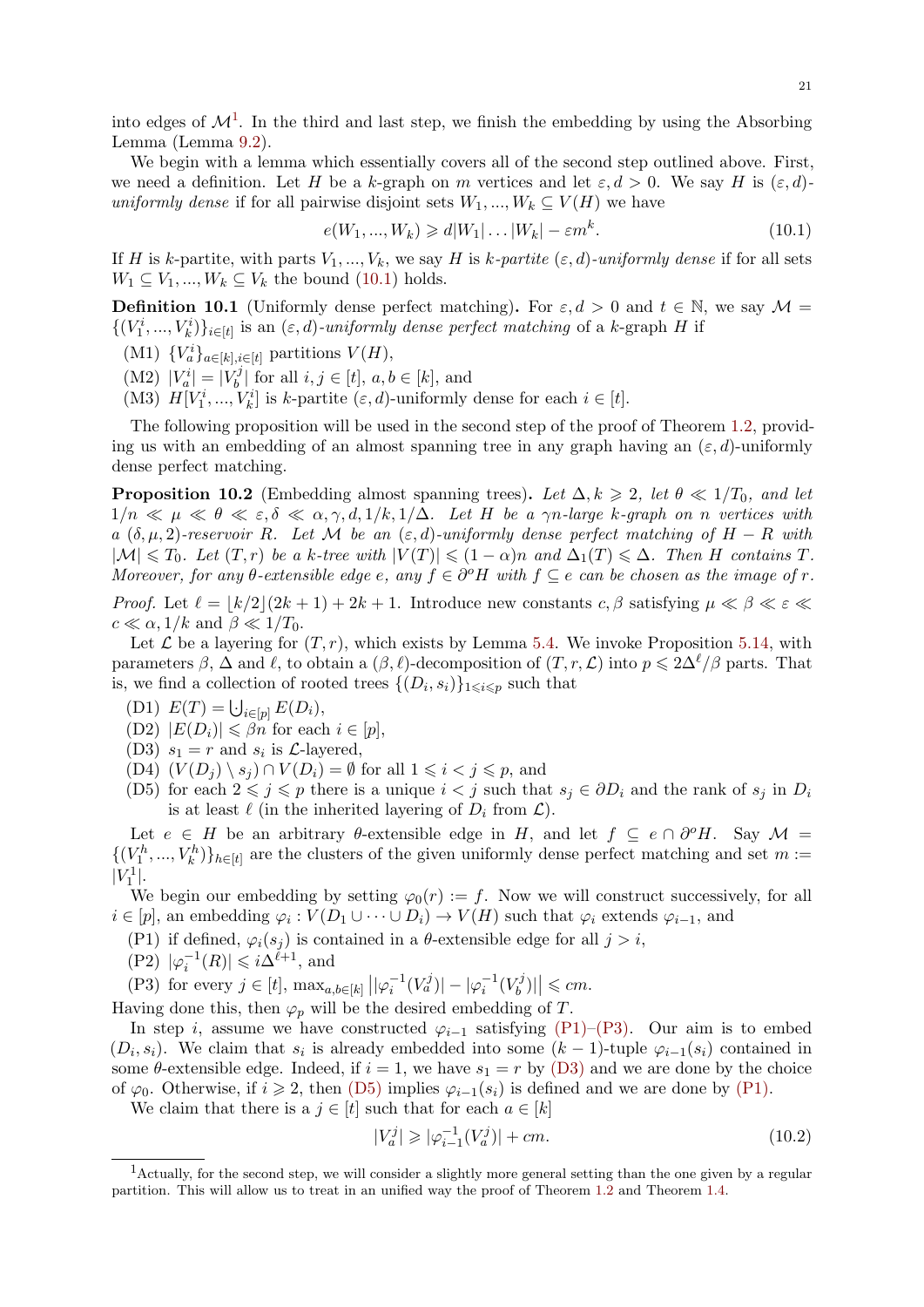Indeed, otherwise, for each  $j \in [t]$  there is an  $a \in [k]$  such that (10.2) does not hold. Then, by (P3), also all other  $V_b^j$  $b_b^{\prime\prime}$  are almost full, and we calculate

$$
|\varphi_{i-1}^{-1}(V(H))| \ge \sum_{j \in [t], a \in [k]} |\varphi_{i-1}^{-1}(V_a^j)| > \sum_{j \in [t], a \in [k]} (|V_a^j| - 2cm) = n - |R| - 2cmtk \ge (1 - \alpha)n,
$$

a c[ontra](#page-20-4)diction as  $|V(T)| \leq (1 - \alpha)n$ . So, (10.2) holds for, say, index *j*.

Let  $\sigma$  be a bijection satisfying

<span id="page-21-3"></span>
$$
|W_1| \geqslant \cdots \geqslant |W_k|,\tag{10.3}
$$

where  $W_a := V^j_\sigma$  $\sigma_{\sigma(a)}^{(j)} \setminus \varphi_{i-1}(V(T))$ . Because o[f \(10](#page-20-5).2),  $|W_i| \geqslant cm$  for each  $i \in [k]$ . Therefore, using that  $H[V_1^j]$  $\{r_1^j, ..., V_k^j\}$  is *k*-partite  $(\varepsilon, d)$ -uniformly dense on *km* vertices and  $\varepsilon \ll c, d, 1/k$ , we have

$$
e(H[W_1, ..., W_k]) \ge d|W_1| \cdots |W_k| - \varepsilon (km)^k \ge \frac{d}{2}|W_1| \cdots |W_k|.
$$
\n(10.4)

Also note that since  $m = |V(H - R)|/(kT_0)$  and R is a  $(\delta, \mu, 2)$ -reservoir, we have  $m \ge n/(2kT_0)$ and thus  $|W_a| \geqslant cn/(2kT_0)$  holds for each  $1 \leqslant a \leqslant k$ .

Set  $R_{i-1} := R \setminus \varphi_{i-1}(D_1 \cup \cdots \cup D_{i-1})$ . Recall that  $i \leqslant p \leqslant 2\Delta^{\ell} \beta^{-1}$ . Using (P2) we  $|\text{get}, |R_{i-1}| \geq |R| - p\Delta^{\ell+1} \geq |R| - 2\Delta^{2\ell+1}\beta^{-1}$ . Since *R* is a  $(\delta, \mu, 2)$ -reservoir for *H* and 1/*n* ≪ 1/Δ, 1/*k*, β, μ, δ, we deduce  $R_{i-1}$  is a (δ, 2μ, 2)-reservoir for *H*. Let  $\mathcal{L}_i = (L_1, ..., L_u)$  be the inherited layering  $\mathcal{L}_{s_i}$  for  $(D_i, s_i)$  from  $\mathcal{L}$ , this is well-defined since  $s_i$  is  $\mathcal{L}$ -layered by  $(D3)$ . Let  $\vec{s_i} = (s_{i,1},...,s_{i,k}) \in \partial T_i$  be an arbitrary ordering of  $s_i$ , and let  $\vec{f} = \varphi_{i-1}(\vec{s_i}) \in \partial H$ .

Use Lemma 8.1 (Embedding Lemma) with

*[⃗f](#page-20-6)* object/parameter *ℓ −* 1 *Ri−*<sup>1</sup> *δ* 2*µ c/*(2*kT*0) *d/*2 *D<sup>i</sup> s<sup>i</sup> L<sup>i</sup> φi−*1(*si*) *⃗s<sup>i</sup> ⃗f* playing the role of *ℓ R γ µ c d T r L f ⃗s<sup>i</sup>*

to find an embedding  $\varphi'_{i}$  of  $D_{i}$  such that

- $(\text{E1}) \; \varphi'_{i}(\vec{s_{i}}) = \varphi_{i-1}(\vec{s_{i}}),$
- $(\mathbf{E2}) \ (\varphi_i')^{-1} (R_{i-1} \cup \varphi_{i-1}(s_i)) = \bigcup_{r=1}^{\ell-1} L_r,$
- (E3)  $\varphi'_i(V_{[\ell,u]}) \subseteq W_1 \cup \cdots \cup W_k$ , with  $|(\varphi'_i)^{-1}(W_1)| \geq \cdots \geq |(\varphi'_i)^{-1}(W_k)|$ ,
- (E4)  $\varphi'_{i}(e')$  is  $\theta$ -extensible, for each  $e'$  in  $E(D_i[V_{[\ell,u]}])$ .

<span id="page-21-0"></span>By (D4)–(D5) and (E1), we get that  $\varphi_i = \varphi_{i-1} \cup \varphi'_i$  is an extension of  $\varphi_{i-1}$  which embeds *T*[*V*( $D_1 \cup \cdots \cup D_i$ ]. It is only left to check that  $\varphi_i$  satisfies (P1)–(P3).

<span id="page-21-2"></span><span id="page-21-1"></span>We check (P1) holds for  $\varphi_i$ . Since (P1) holds for  $i-1$ , we only need to consider those  $j > i$ with  $s_j \in \partial D_i$ . By (D5) each  $s_j \in \partial D_i$  with  $j > i$  has rank at least  $\ell$  in  $\mathcal{L}_i$ , namely it must be con[tained](#page-20-7) [in](#page-20-2)  $V_{\lbrack \ell,u \rbrack}$ . [Thus,](#page-21-0) by (E4), we know that all such  $\varphi_i(s_j)$  $\varphi_i(s_j)$  $\varphi_i(s_j)$  are contained in a  $\theta$ -extensible edge, as required.

To see (P[2\)](#page-20-3) holds, we note that [since](#page-20-3) (P2) holds for  $i-1$ ,  $|\varphi_i^{-1}(R \setminus R_{i-1})| = |\varphi_{i-1}^{-1}(R \setminus R_{i-1})|$  $R_{i-1}$ )*|* ≤  $(i-1)\Delta^{\ell+1}$  $(i-1)\Delta^{\ell+1}$  $(i-1)\Delta^{\ell+1}$ , so it only remains to show that  $|\varphi_i^{-1}(R_{i-1})| \leq \Delta^{\ell+1}$ . Note that by Lemma 5.5 we have  $|L_r| \leq \Delta^{r-1}$  holds for all  $1 \leq r \leq \ell-1$ , and together with (E2) we get  $|\varphi_i^{-1}(R_{i-1})| \leq \sum_{r=1}^{\ell-1} |L_r| \leq \sum_{r=1}^{\ell-1} \Delta^{r-1} \leq \Delta^{\ell+1}$ , as required.

Finally, [for](#page-20-8) (P3), observe that (E3) imp[lies th](#page-20-8)at

$$
|V(D_i)| \geqslant |\varphi_i^{-1}(W_1) \setminus \varphi_{i-1}^{-1}(W_1)| \geqslant \cdots \geqslant |\varphi_i^{-1}(W_k) \setminus \varphi_{i-1}^{-1}(W_k)|.
$$

Using (10.3) [we get](#page-20-4), for any  $a, b \in [k]$  $a, b \in [k]$  $a, b \in [k]$  with  $a < b$ ,

$$
\left| |\varphi_i^{-1}(V_a^j)| - |\varphi_i^{-1}(V_b^j)| \right| \le \max \left\{ \left| |\varphi_{i-1}^{-1}(V_a^j)| - |\varphi_{i-1}^{-1}(V_b^j)| \right|, |V(D_i)| \right\}.
$$

Since ([P3\)](#page-21-3) holds for *i −* 1, the first term in the maximum is bounded from above by *cn*, and  $|V(D_i)| \leq \beta n \leq cn$ , follows from (D2) and  $\beta \ll c$ . □

Now we are ready to prove Theorem 1.2.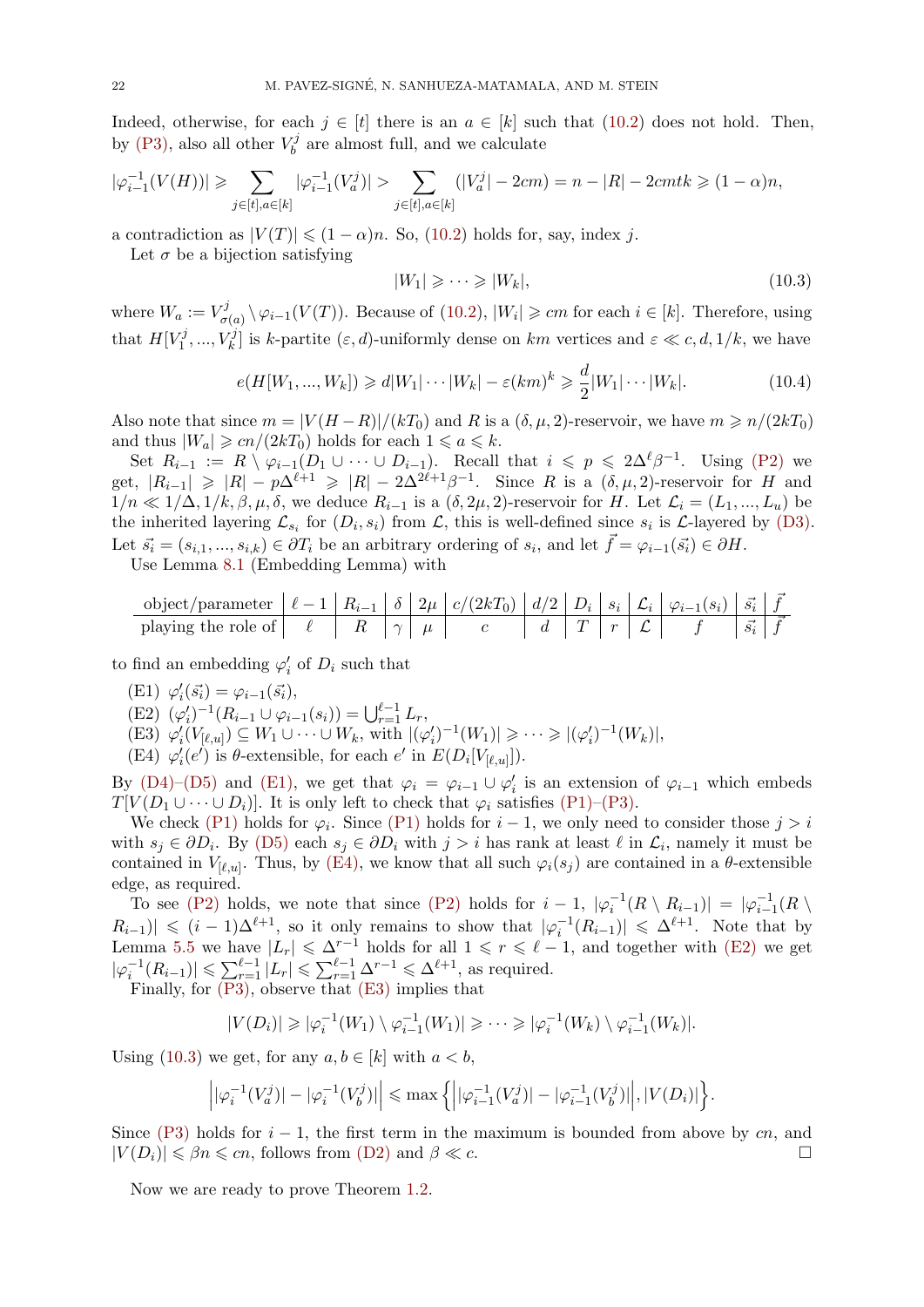*Proof of Theorem 1.2.* We begin by noting that  $\delta_2(H) \geq (1/2 + \gamma)n$  implies *H* is  $(2\gamma n)$ -large. *Step 1: Finding the absorbing structures.* For the remainder of the proof, we choose  $\ell =$  $(2k+1)|k/2| + 2k$  and also

$$
1/n_0 \ll \nu_3 \ll \nu_2 \ll \delta, \nu_1 \ll \alpha \ll \theta_0 \ll \gamma, 1/k, 1/\Delta, 1/\ell.
$$

Let *T* be any given tree on  $n \geq n_0$  vertices such that  $\Delta_1(T) \leq \Delta$ . We choose an arbitrary tuple *r* ∈  $\partial T$  as the root of *T* and, using Lemma 5.4, we find a layering  $\mathcal{L} = (L_1, ..., L_m)$  for  $(T, r)$ . Let  $r' \in \partial T$  be an *L*-layered tuple such that  $|E(T_{r'})| \geq \alpha n/\Delta$  with the highest possible rank. Then, using Lemma 5.12 for  $(T_{r'}, r', \mathcal{L}_{r'})$ , and by the maximality of  $r'$  we deduce that

<span id="page-22-1"></span><span id="page-22-0"></span>
$$
\frac{\alpha n}{\Delta} \leqslant |E(T_{r'})| \leqslant \alpha n. \tag{10.5}
$$

Since  $\delta \ll 1/k, 1/\Delta, 1/\ell$ , we can use Proposition 9.3 with  $2\Delta k(\ell+3k)$  and  $\delta$  in place of  $\ell$  and  $\mu$ , respectively. This yi[elds a](#page-6-4)  $(k-1)$ -tree X with  $h \leq \Delta + k-1$  vertices, and a  $2\Delta k(\ell+3k)$ -separated set *B* of *X*-tuples of  $T_{r'}$  such that  $|\mathcal{B}| \geq \delta n$ . Note that *H* is  $(2\gamma n)$ -large, and additionally  $1/n \ll \nu_1 \ll \gamma$ ,  $1/k$ ,  $1/\Delta$  and  $h \leq \Delta + k - 1$ . Thus Proposition 9.4 (with  $\nu_1$  playing the role of  $\beta$ ) tells us that  $|\Lambda_X(v_1,...,v_k)| \geq \nu_1 n^{h+1}$  for every k[-tu](#page-16-2)ple of distinct vertices  $(v_1,...,v_k) \in V(H)^k$ . The hierarchy  $\nu_2 \ll \nu_1, 1/k, 1/h$  allows us to use Lemma 9.5 with parameters  $\nu_1, \nu_2$  in place of *β*, *α* respectively, to deduce the existence of a family  $A \subseteq \Lambda_X$  of size at most  $\nu_2 n$ , such that

for every k-tuple 
$$
(v_1, ..., v_k)
$$
 we have  $|\Lambda_X(v_1, ..., v_k) \cap \mathcal{A}| \ge \frac{\nu_1 \nu_2}{8} n \ge 2\nu_3 n,$  (10.6)

where the last inequality follows from  $\nu_3 \ll \nu_2, \nu_1$ .

Bounding very crudely, we deduce *H* has at least  $\gamma^{(n)}_k$  $k_k$  edges. Since  $\theta_0 \ll \gamma$ ,  $1/k$ , an application of Lemma 6.5 implies the existence of a *θ*0-extensible edge *e*<sup>0</sup> which is vertex-disjoint of all the subgraphs in *A*. Let  $f_0 \subseteq e_0$  be an arbitrary  $(k-1)$ -set. Finally, since  $1/n \ll \nu_2 \ll \delta \ll$  $\alpha \ll \gamma, 1/h$ , we can use Lemma 9.7 with  $\nu_2, \delta, \alpha, 2\gamma, r', f_0$  playing the roles of  $\alpha, \mu, \nu, \gamma, r, f$ respectively to find an embedding  $\varphi': V(T_{r'}) \to V(H) \setminus (e_0 \setminus f_0)$  which *X*-covers each tuple in *A*, such th[at](#page-8-1)  $\varphi'(r') = f_0 \subseteq e_0$ , and  $e_0 \setminus f_0$  is disjoint from  $\varphi'(V(T_{r'}))$ .

*Step 2: Finding an almost spanni[ng tr](#page-18-1)ee.* We introduce new constants by letting

$$
1/n \ll \mu \ll \theta \ll 1/T_0 \ll 1/t_0 \ll \varepsilon' \ll \eta \ll \varepsilon \ll \gamma' \ll d \ll \nu_3.
$$

Let  $H' = H - \varphi'(V(T_{r'})) + e_0$  and  $n' = |V(H')|$ . Then by (10.5) we have  $|V(T_{r'})| \leq \alpha n + k - 1 \leq$  $2\alpha n$ , and thus  $n' \geq (1 - 2\alpha)n$ . Note that  $e_0 \subseteq V(H')$ .

The choice of  $\alpha \ll \gamma$  ensures that *H'* has minimum codegree at least  $(1/2 + 2\gamma/3)n'$ . Using  $1/n \ll \mu \ll \gamma'$ , Lemma 6.7 provides us with a  $(\gamma', \mu, 2)$ -reservoir R for H'. Now set  $H'' = H' - R$ a[n](#page-22-0)d  $n'' = |V(H'')|$ . Since  $\gamma' \ll \alpha$ , we deduce  $n'' \geq (1 - 3\alpha)n$ .

Now we prepare the setup to apply regularity tools. Since  $1/n$ ,  $1/T_0 \ll 1/t_0$ ,  $1/k$ ,  $\varepsilon'$ , and application of the Weak Hypergraph Regularity Lemma (Theorem 6.1) to *H′′*, with parameters  $\epsilon'$  and  $t_0$  as input, yiel[ds a](#page-9-1)n  $\epsilon'$ -regular partition  $\mathcal{P} = \{V_0, V_1, ..., V_t\}$  of  $V(H'')$ , for some  $t_0 \leq$  $t \leq T_0$ . Using Lemma 6.2,  $1/t_0 \ll \varepsilon' \ll 1/k, \gamma, \eta$  and  $d \ll \gamma$ , we know that the  $(\varepsilon', d)$ -reduced graph  $R_d(H'')$  contains a matching M covering at least  $(1 - \eta)t$  clusters. Since each edge  $(V_{i_1},...,V_{i_k}) \in \mathcal{M}$  is  $(\varepsilon',d')$ -regular for some  $d' \geq d$ , by our choic[e of](#page-7-7)  $\varepsilon' \ll \varepsilon$ , we deduce that  $H''[V_{i_1},...,V_{i_k}]$  is *k*-partite  $(\varepsilon, d)$ -uniformly dense. Let  $V_M \subseteq V(H'')$  consist of the union of clusters covered by  $M$  [in](#page-8-2) the reduced graph. Thus,  $H''[V_M]$  has an  $(\varepsilon, d)$ -uniformly dense perfect matching with  $p \leq T_0/k$  edges.

We wish to apply Proposition 10.2. For this we need a *k*-graph having a reservoir and a uniformly dense perfect matching, which we plan to be  $R$  and  $V_M$ , respectively. We also need the *k*-graph to contain our desired root  $e_0$ , which is why we set  $R' = (R \cup e_0) \setminus V_{\mathcal{M}}$ . Let  $H^*$  be the induced subgraph of  $H'$  on  $R' \cup V_M$  and set  $n^* = |V(H^*)|$ .

We now check the requirements [of Pr](#page-20-9)oposition 10.2 are satisfied with this choice of  $H^*$ ,  $R'$ ,  $V_M$ . Clearly  $\{R', V_{\mathcal{M}}\}$  partitions  $V(H^*)$  and  $e_0 \subseteq V(H^*)$ . As  $\mathcal P$  is an  $\varepsilon'$ -regular partition of  $H'' =$ *H'*  $-$ *R*, and *M* leaves at most *ηt* clusters uncovered, each having size at most  $n''/t$ , we see that

$$
n'-n^* \leq |V_0| + \sum_{V_i \notin V(\mathcal{M})} |V_i| \leq \varepsilon' n'' + \eta t n''/t \leq \varepsilon n',
$$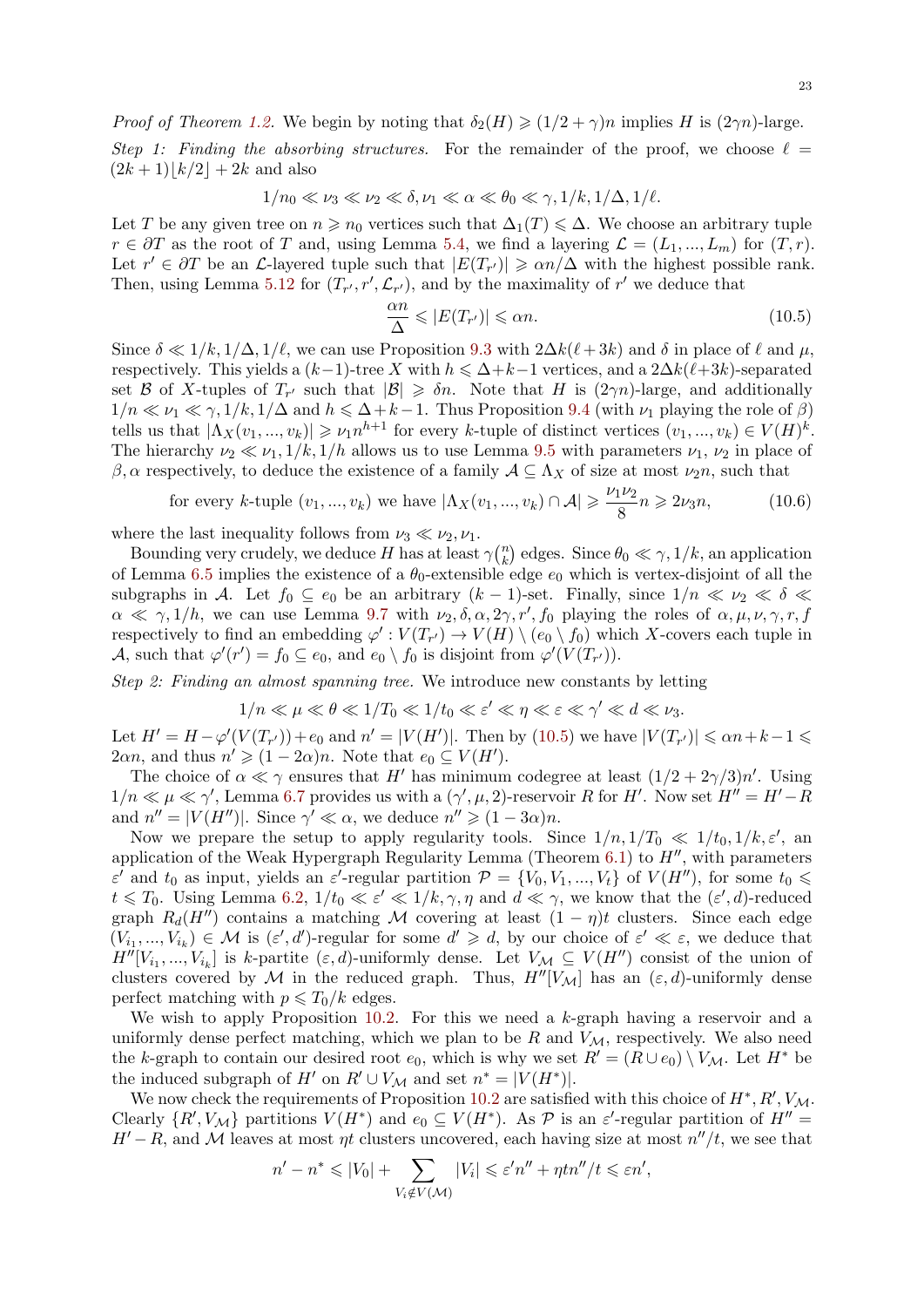<span id="page-23-3"></span>where we used  $\varepsilon', \nu \ll \varepsilon$  and  $n'' \leq n'$  in the last inequality. This implies  $n^* \geq (1 - \varepsilon)n'$ . Since  $\varepsilon \ll \gamma$  and since  $\delta_{k-1}(H') \geq (1/2 + 2\gamma/3)n'$ , we deduce  $H^*$  has minimum codegree at least  $(1/2 + \gamma/2)n^*$ . In particular,  $H^*$  is  $\gamma n^*$ -large. Since R is a  $(\gamma', \mu, 2)$ -reservoir for H', we use  $n^* \geqslant (1-\varepsilon)n'$  and  $1/n \ll \mu, 1/k$  to deduce R' has size  $\gamma'n' \pm (\mu n' + k) = (\gamma^* \pm 2\mu)n^*$ , for some  $\gamma^* \leq 2\gamma'$ . Thus *R'* is a  $(\gamma^*, 2\mu, 2)$ -reservoir for *H<sup>\*</sup>*. Finally, recall that *e*<sub>0</sub> is  $\theta_0$ -extensible in *H*. As  $1/n \ll \theta \ll \varepsilon \ll \alpha \ll \theta_0$ , we have  $n - n^* \leq 4\alpha n$ , implying that  $e_0$  is  $\theta$ -extensible in  $H^*$ .

We set  $T' = T - (T_{r'} - r')$  and root T' at r'. Let  $v_1, ..., v_{|V(T')|}$  be a valid ordering of  $(T', r')$ with  $r' = \{v_1, ..., v_{k-1}\}\.$  Let  $m^* = \lfloor (1 - \nu_2)n^* \rfloor$  and  $T^* = T'[v_1, ..., v_{m^*}],$  such that  $|V(T^*)| = m^*$ . An application of Proposition 10.2 with

object/parameter 
$$
n^*
$$
  $2\mu$   $\gamma^*$   $\nu_3/2$   $d$   $H^*$   $R'$   $e_0$   $f_0$  playing the role of  $n$   $\mu$   $\delta$   $\alpha$   $d$   $H$   $R$   $e$   $f$ 

yields an embedding  $\varphi^* : V(T^*) \to V(H^*)$  with  $\varphi''(r') = f_0 = \varphi'(r)$ .

*Step 3: Finishing the embedding.* The embedding  $\varphi' \cup \varphi^*$  of  $T_{r'} \cup T^*$  fulfils all the conditions of Lemma 9.2 (as  $|V(T_{r'} \cup T^*)| \geq m^* + |V(T_{r'})| - k - 1 \geq (1 - \nu_3)n$  and by (10.6)). So, we can use the Absorbing lemma (Lemma 9.2) to embed the remaining vertices  $v_{m^*+1},...,v_{|V(T')|}$ . . □

#### 11. Spanning trees in quasirandom hypergraphs

In thi[s se](#page-15-7)ction, we prove The[orem](#page-15-7) 1.4. Actually, we prove a slightly st[ronge](#page-22-1)r statement since we only need the weaker notion of being *uniformly dense* (given right before Definition 10.1).

<span id="page-23-0"></span>**Theorem 11.1.** Let  $0 < 1/n \ll \delta \ll \eta, \gamma, 1/\Delta, 1/k$  and let  $H_1$  and  $H_2$  be k-graphs on the *same vertex set of size n.* Assume  $H_1$  $H_1$  *is*  $(\eta, \delta)$ *-uniformly dense and*  $H_2$  *is*  $\gamma n$ *-large. Then*  $H := H_1 \cup H_2$  *contains any*  $k$ *-tree*  $T$  *on*  $n$  *vertices with*  $\Delta_1(T) \leq \Delta$ *.* 

<span id="page-23-1"></span>*Proof (sketch)*. Since the proof is essentially the same as the proof of Theorem 1.2, we only outline the major differences. In particular, step 1 is virtually the same, noting that the only property used there is that the host graph was that *H* is  $2\gamma n$ -large, while here  $H_2$  is  $\gamma n$ -large.

The difference in step 2 is that of applying regularity to obtain the uniformly dense perfect matching, we use that  $H_1$  is uniformly dense. Indeed, suppose we have alrea[dy f](#page-1-0)ound the equivalent of  $H'$  with a reservoir  $R$ , and we wish to find a uniformly dense matching covering most vertices in  $H'' = H' - R$ . Move at most  $k - 1$  vertices from  $H''$  to R we can assume  $|V(H'')|$  is divisible by *k*. Fix any partition  $V_1, ..., V_k$  into equal-sized parts. Since  $H_1$  is  $(\eta, \delta)$ uniformly dense,  $\mathcal{M} = \{(V_1, ..., V_k)\}\$ is an  $(\eta, \delta)$ -uniformly dense perfect matching with only one edge. Having found  $M$ , then we can proceed with the remainder of step 2 and step 3 exactly as before.  $\Box$ 

Let us now show how Theorem 11.1 implies the same result for host hypergraphs satisfing certain *quasirandom properties*, namely *weak quasirandomness* (Corollary 11.2) and *typicality* (Theorem 1.4).

The study of quasirandomness for graphs evolved in the late 1980's, a milestone being the seminal result of Chung, Graham [and](#page-23-1) Wilson [8] relating uniform edge distribution to other 'random-like' properties. For the history of quasirandomness for hypergr[aphs](#page-23-2) we refer to the exposition [in](#page-1-1) [1]. The weakest form of quasirandomness studied in the literature is as follows. Call a *k*-graph *H* weakly  $(\eta, \delta)$ -quasirandom if for every  $U \subseteq V(H)$ , the number  $e(U)$  of edges entirely contained in *U* satisfies

$$
\left| e(U) - \eta \binom{|U|}{k} \right| \leq \delta n^k. \tag{11.1}
$$

An inclusion-exclusion argument shows that every weakly  $(\eta, \delta)$ -quasirandom *k*-graph is  $(\eta, 2^k\delta)$ uniformly dense. Thus the following is an immediate corollary of Theorem 11.1.

<span id="page-23-2"></span>**Corollary 11.2.** Let  $0 < 1/n \ll \delta \ll \eta, \gamma, 1/\Delta, 1/k$  and let  $H_1$  and  $H_2$  be *k*-graphs on the *same vertex set of size n.* Assume  $H_1$  *is weakly*  $(\eta, \delta)$ -quasirandom and  $H_2$  *is*  $\gamma n$ -large. Then  $H := H_1 \cup H_2$  *contains any*  $k$ *-tree*  $T$  *on*  $n$  *vertices with*  $\Delta_1(T) \leq \Delta$ *.*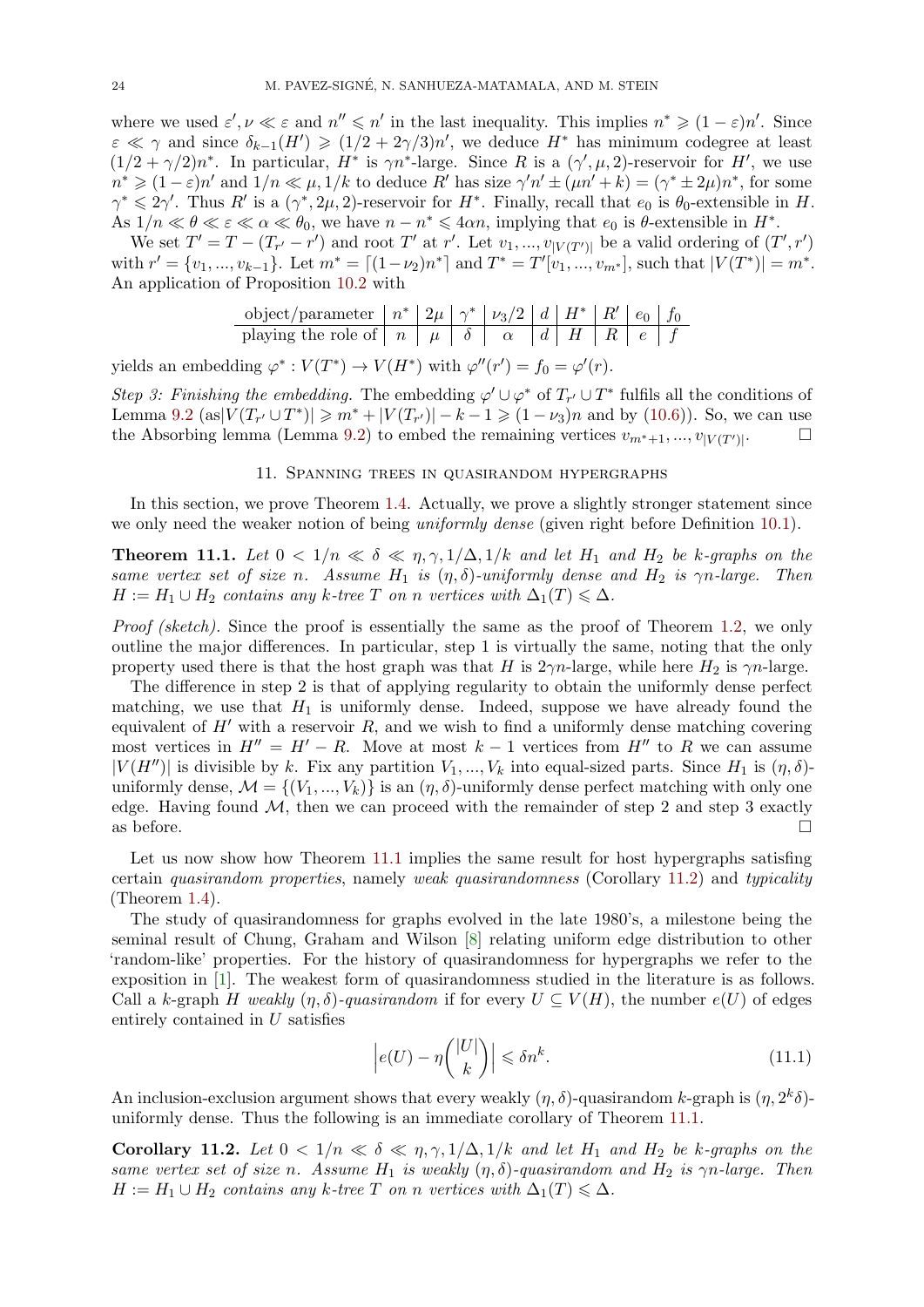<span id="page-24-2"></span>Let us now turn to the notion of *typicality*, which was defined in the introduction. Although weakly quasirandomness does not imply typicality, one can show<sup>2</sup> [that](#page-23-2) the converse is true: any  $(\eta, 2, \delta)$ -typical *k*-graph is weakly  $(\eta, \delta')$ -quasirandom, for some constant  $\delta'$ . This is the only ingredient we need to pro[ve](#page-25-10) Theorem 1.4.

*Proof of Theorem 1.4.* Let  $1/n_0 \ll \varepsilon' \ll \varepsilon$ . As discussed above, *[H](#page-24-1)* is weakly  $(\varrho, \varepsilon')$ -quasirandom. Also note that every  $(\varrho, 2, \varepsilon)$ -typical graph on *n* vertices is  $(\varrho^2 - \varepsilon)n$ -large. Thus the theorem follows from Corollary 11.2, by taking  $H = H_1 = H_2$  $H = H_1 = H_2$ .

### 12. Further questions

<span id="page-24-0"></span>12.1. **Degree variations.** For any  $1 \leq j \leq k-1$ , one can define the *minimum j*-degree  $\delta_j(H)$ of a graph *H* in anal[ogy t](#page-23-2)o the minimum codegree  $\delta_{k-1}(H)$  as defined in the introduction. Also, define  $st_j(k)$  as the smallest  $\delta > 0$  such that for every  $\Delta, k \geq 2$  and  $\mu > 0$ , every large enough *k*-graph *H* with  $\delta_j(H) \geq (\delta + \mu) \binom{n-j}{k-j}$ *k−j* ) contains every *k*-tree *T* of the same order and with  $\Delta_1(T) \leq \Delta$ . Then by Theorem 1.2, we have  $\text{st}_{k-1}(k) \leq 1/2$  for all  $k \geq 2$ , and by Proposition 1.3 this is tight.

It would be interesting to understand  $st<sub>i</sub>(k)$  for  $j < k-1$ . If instead of a spanning tree we are looking for a spanning cycle, then some results are known for the analogous problem. In *k*-graphs, a *tight Hamilton cyc[le](#page-1-0)* in a *k*-graph *H* on *n* vertices is a sequence of distinct vert[ices](#page-1-3)  $v_1, ..., v_n$  such that, for each  $i \in \{1, ..., n\}$ , the edge  $\{v_i, v_{i+1}, ..., v_{i+k-1}\}$  is present in H (indices understood modulo *n*). Then  $hc_j(k)$  is defined accordingly. It is known that  $hc_{k-2}(k) = 5/9$ for all  $k \geq 3$  [23, 25]. For general *j, k* satisfying  $1 \leq j \leq k-3$  the current best lower [17] and upper [23] bounds are

$$
1 - \frac{1}{\sqrt{k-j}} \leqslant \mathrm{hc}_j(k) \leqslant 1 - \frac{1}{2(k-j)}.
$$

Furthermore, [th](#page-25-16)[e re](#page-25-17)sult of Rödl, Rucinski and Szemerédi [26] mentioned in the intro[du](#page-25-18)ction states [tha](#page-25-16)t  $hc_{k-1}(k) = 1/2$  for all  $k \ge 2$ . Thus  $hc_{k-1}(k) = st_{k-1}(k) = 1/2$  for all  $k \ge 2$ , and we believe the same should be true in general.

**Conjecture 12.1.** For all  $k > j \ge 1$  $k > j \ge 1$ , we have  $hc_j(k) = st_j(k)$ .

Variations of the maximum degree condition required for the tree *T* would also be interesting to study.

12.2. **Trees of larger maximum degree.** Another possible generalisation Theorem 1.2 would be to relax the condition on  $\Delta_1(T) = O(1)$ , allowing it to grow with *n*. In the graph case, Komlós, Sárközy and Szemerédi  $[22]$  strengthened their earlier result, Theorem 1.1, considerably by showing that, with the same minimum degree conditions, one can find all trees of maximum degree at most  $cn/\log n$ , for a fixed  $c > 0$  depending on the approximation  $\gamma$  only. [The](#page-1-0)y also gave an example showing this bound is tight up to a multiplicative factor.

A natural adaptation of their [ex](#page-25-19)ample shows that, for  $k \geq 3$ , the bound on  $\Delta_1(T)$  in Theorem 1.2 cannot be changed to  $O(n/\log n)$ . Indeed, let T be the *k*-tree consisting of a vertex *v* whose link graph is a  $(k-1)$ -tight path *P* of length  $c \log n$ , for some sufficiently small constant *c* > 0. For each set *S* of  $k-1$  consecutive vertices in *P* we add  $n/(c \log n)$  new vertices adjacent to *S*. Then *T* has maximum degree  $\Theta(n/\log n)$ , and a straightforward calculation shows that, with [high](#page-1-0) probability, the binomial random  $k$ -graph of edge density  $p = 0.9$  does not contain an ordered set *U* of size *c* log *n* such that each vertex outside *U* is adjacent to some *k−*1 consecutive vertices in *U*.

<span id="page-24-1"></span><sup>&</sup>lt;sup>2</sup>Consider the *k*-graph *F* with  $V(F) = [k] \times \{0,1\}$  and edges of the forms  $\{(1,0),(2,x_2),...,(k,x_k)\}$  and  $\{(1,1),(2,x_2),...,(k,x_k)\}\$ , where  $x_i \in \{0,1\}$  for  $i \in \{2,...,k\}\$ . It is clear that in any  $(\eta,2,\delta)$ -typical k-graph H one can estimate the density of *H* and the number of *F*-copies, up to an error term depending on  $\delta$ . Hence *H* satisfies the property disc<sub>*Q*</sub>,*n* for  $Q = \{\{1\}, \{2, ..., k\}\}\$ , meaning that *H* is weakly quasirandom (see [1, 30] for details).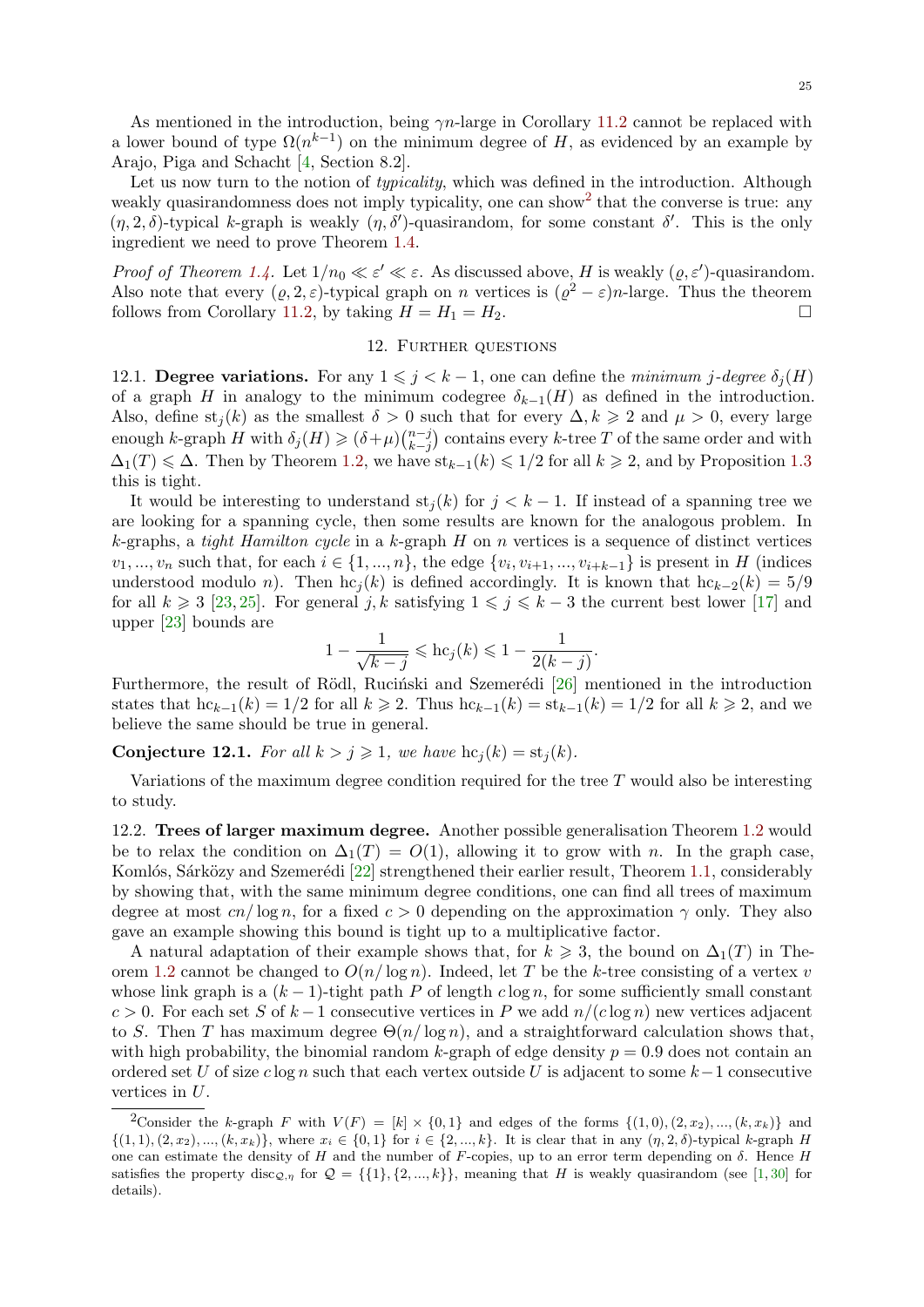### **ACKNOWLEDGMENT**

The authors are very grateful to Esteban Quiroz Camarasa for many valuable discussions in the beginning of this project.

#### **REFERENCES**

- [1] E. Aigner-Horev, D. Conlon, H. H`an, Y. Person, and M. Schacht, *Quasirandomness in hypergraphs*, Electron. J. Combin. **25** (2018), no. 3, Paper 3.34. *↑*24, 25
- [2] M. Ajtai, J. Komlós, and E. Szemerédi, *On a conjecture of Loebl*, Graph theory, combinatorics, and algorithms, Vol. 1, 2 (Kalamazoo, MI, 1992), Wiley-Intersci. Publ., Wiley, New York. (1995), 1135–1146. *↑*4
- [3] P. Allen, J. Böttcher, O. Cooley, and R. Mycroft, *Tight cycles and regular slices in dense hypergraphs*, J. Combin. Theory Ser. A **149** (2017), 30–100. *↑*1
- <span id="page-25-11"></span>[4] P. Arajo, S. Piga, and M. Schacht, *Loca[lise](#page-23-3)[d co](#page-24-2)degree conditions for tight Hamilton cycles in 3-uniform hypergraphs*, preprint, arXiv:2005.11942 (2020). *↑*2, 25
- <span id="page-25-7"></span>[5] B. Bollob´as, *Extremal graph theory*, Academic Press, London, 1978. *↑*1
- <span id="page-25-10"></span>[6] J. Bttcher, J. Han, Y. Kohayakawa, R. Montgomery, O. Parczyk, and Y. Person, *Universality for bounded degree spanning trees in randomly perturbed gr[ap](#page-0-0)hs*, Random Structures Algorithms **55** (2019), no. 4, 854–864. *↑*5, 16
- <span id="page-25-1"></span>[7] J. Bttcher, R. Montgomery, O. Parczyk, and [Y.](#page-1-6) [Pe](#page-24-2)rson, *Embedding spanning bounded degree graphs in randomly perturbed graphs*, Mathematika **66** (2019), no. 2, 422–447. *↑*[5,](#page-0-0) 16
- <span id="page-25-12"></span>[8] F. R. K. Chung, R. L. Graham, and R. M. Wilson, *Quasi-random graphs*, Combinatorica **9** (1989), no. 4, 345–362. *↑*24
- <span id="page-25-13"></span>[9] [G.](#page-4-5) [A.](#page-15-8) Dirac, *Some theorems on abstract graphs*, Proc. Lond. Math. Soc. **(3)2** (1952), no. 1, 69–81. *↑*1
- [10] S. Ehard and F. Joos, *Decompositions of quasirandom hypergraphs i[nto](#page-4-5) [hy](#page-15-8)pergraphs of bounded degree*, preprint, arXiv:2011.05359 (2020). *↑*2
- [11] P. Erd˝os, *[On](#page-23-3) extremal problems of graphs and generalized graphs*, Israel J. Math. **2** (1964), no. 3, 183–190. *↑*9
- <span id="page-25-9"></span><span id="page-25-0"></span>[12] P. Frankl and Z. Füredi, *Exact solution of some Turán-type problems*, J. Combin. Theory Ser. A 45 [\(1](#page-0-0)987), no. 2, 226–262. *↑*1
- [13] Z. F¨uredi and T. Jiang, *Turn nu[m](#page-1-6)bers of hypergraph trees*, preprint, arXiv:1505.03210 (2015). *↑*1
- [14] Z. Füredi, T. Jiang, A. Kostochka, D. Mubayi, and J. Verstraëte, *Hypergraphs not containing a tight tree [wit](#page-8-3)h a bounded trunk*, SIAM J. Discrete Math. **33** (2019), no. 2, 862–873. *↑*1
- <span id="page-25-5"></span>[15] Z. Füredi, T. Jiang, A. Kostochka, D. Mubayi, and J. Verstrate, *Hypergraphs not containing a tight tree with a bounded [tr](#page-0-0)unk II: 3-trees with a trunk of size 2*, Discrete Appl. Math. **276** (2020), [50](#page-0-0) –59. 2nd RussianHungarian Combinatorial Workshop. *↑*1
- [16] , *Tight paths in convex geometric hypergraphs*, Adv. Comb. **1** (2020). *↑*1
- [17] J. Han and Y. Zhao, *Forbidding Hamilton cycles in uniform hypergraphs*, [J](#page-0-0). Combin. Theory Ser. A **143** (2016), 107–115. *↑*25
- [18] S. Janson, T. Luczak, and A. Ruciński, *Rand[om](#page-0-0) graphs*, Wiley Series in Discrete Mathematics and Optimization, Wiley, 2000. *↑*10
- <span id="page-25-18"></span><span id="page-25-6"></span>[19] P. Keevash, *Hypergraph Turn problems*, London Math. Soc. Lecture Note S[er.](#page-0-0), Surveys in Combinatorics 2001, Cambridge Univ. Press **141** (2011), 83–140. *↑*9
- <span id="page-25-15"></span>[20] Y. Kohayakawa, [B. N](#page-24-2)agle, V. R¨odl, and M. Schacht, *Weak hypergraph regularity and linear hypergraphs*, J. Combin. Theory Ser. B **100** (2010), no. 2, 151–160. *↑*8
- <span id="page-25-14"></span>[21] J. Komlós, G. N. Sárközy, and E. Szemerédi, *Proof of a packing conjecture of Bollobás*, Combin. Probab. Comput. **4** (1995), no. 3, 241–255. *↑*1, 2
- [22] , *Spanning trees in dense graphs*, Combin. P[ro](#page-8-3)bab. Comput. **10** (2001), no. 5, 397–416. *↑*25
- [23] R. Lang and N. Sanhueza-Matamala, *Minimum d[eg](#page-7-8)ree conditions for tight Hamilton cycles*, preprint, arXiv:2005.05291 (2020). *↑*25
- <span id="page-25-2"></span>[24] C. McDiarmid, *On the method of bounded differences*, London Math. Soc. Lecture Note Ser., Surveys in Combinatorics 1989, Cambridge Un[iv](#page-0-0). [P](#page-1-6)ress **141** (1989), 148–188. *↑*10
- <span id="page-25-19"></span><span id="page-25-16"></span>[25] J. Polcyn, Chr. Reiher, V. Rdl, and B. Schlke, *On Hamiltonian cycles in hypergraphs with dense [lin](#page-24-2)k graphs*, preprint, arXiv:2007.03820 (2020). *↑*25
- [26] V. Rödl, A. Ruciński, an[d E](#page-24-2). Szemerédi, *An approximate Dirac-type theorem for k-uniform hypergraphs*, Combinatorica **28** (2008), no. 2, 229–260. *↑*1, 9, 11, 18, 25
- <span id="page-25-17"></span>[27] M. Simonovits and E. Szemerdi, *Embedding graphs into larger graphs[: R](#page-9-7)esults, methods, and problems*, Building Bridges II: Mathematics of László Lovász, Bolyai Society Mathematical Studies, Springer (2019), 445– 592. *↑*1
- <span id="page-25-3"></span>[28] M. Stein, *Kalai's conjecture for r-partite r-graphs*, preprint, arXiv:1912.11421 (2019). *↑*1
- <span id="page-25-4"></span>[29] , *Tree containment and degree cond[iti](#page-0-0)[on](#page-8-3)s*[, D](#page-10-2)[iscr](#page-17-3)[ete](#page-24-2) Mathematics and Applications, Springer Optimization and Its Applications, Springer, Cham. **165** (2021), 459–486. *↑*1
- <span id="page-25-8"></span>[30] H. Towsner, *σ-algebras for quasirandom hypergraphs*, Random Structures Algorithms **50** (2017), no. 1, 114– 139. *↑*[25](#page-0-0)